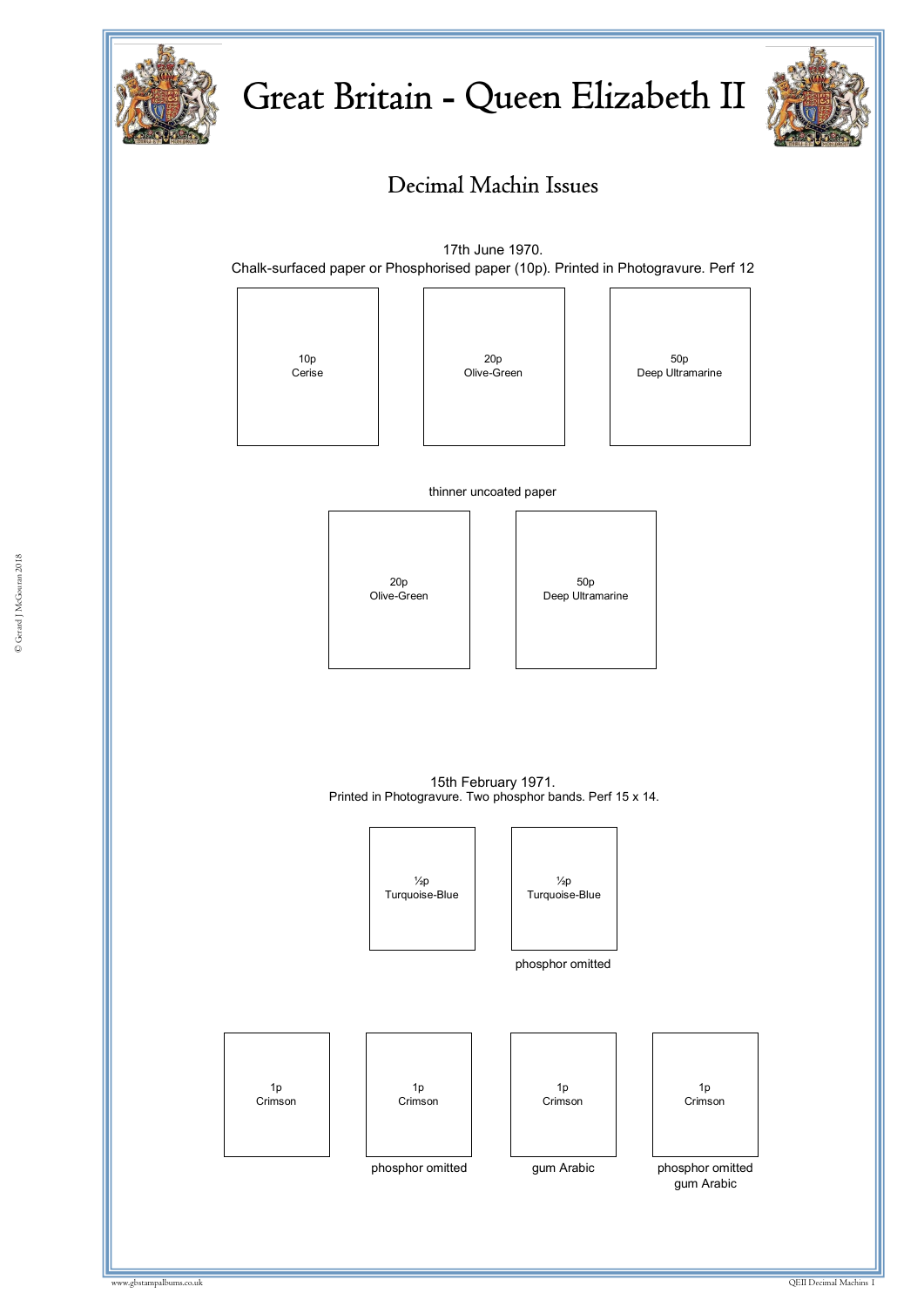15th February 1971. Printed in Photogravure. Two phosphor bands. Perf 15 x 14.



15th February 1971. Printed in Photogravure. Centre phosphor band. Perf 15 x 14.







phosphor omitted

left band

15th February 1971. Printed in Photogravure. Two phosphor bands. Perf 15 x 14.

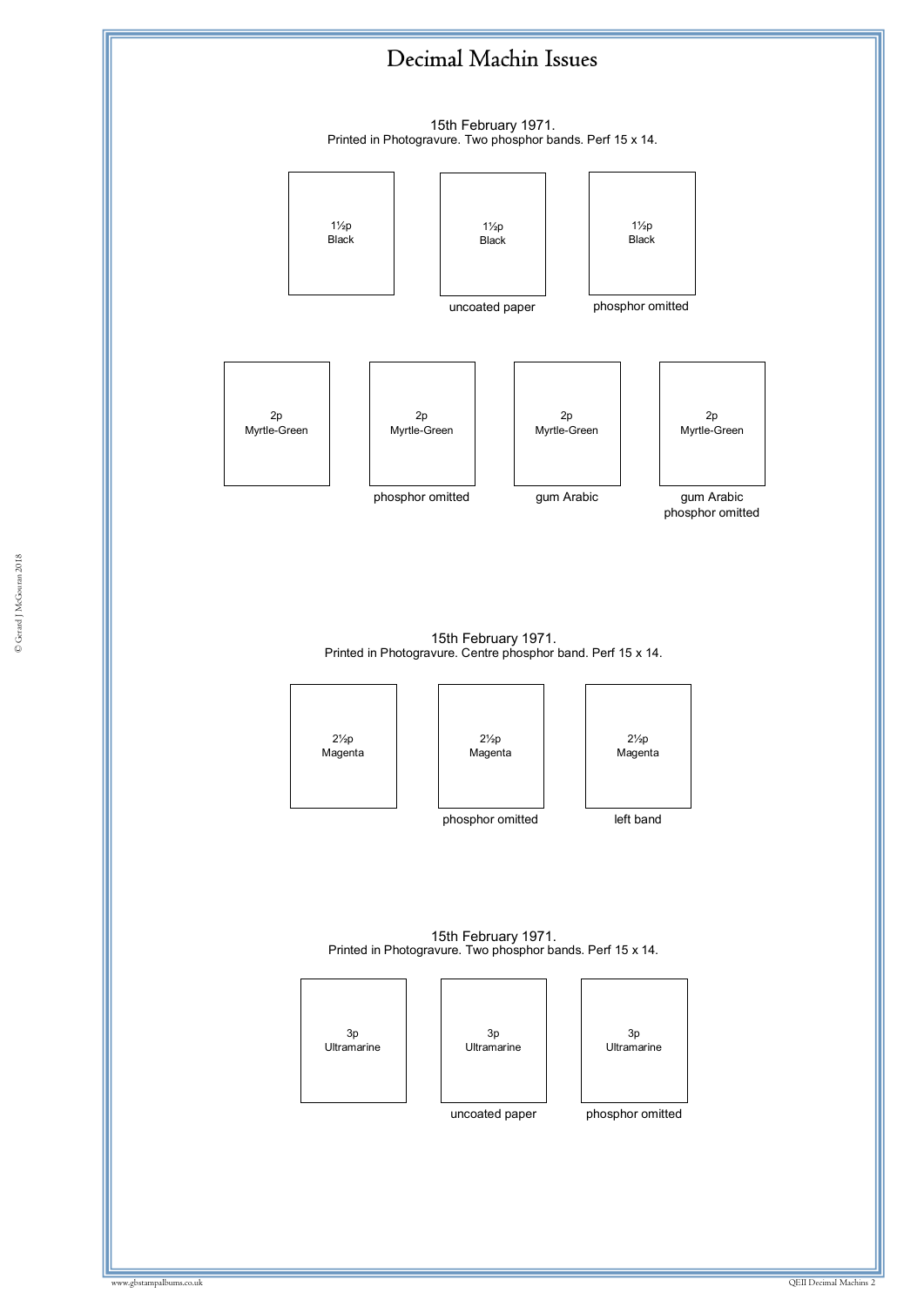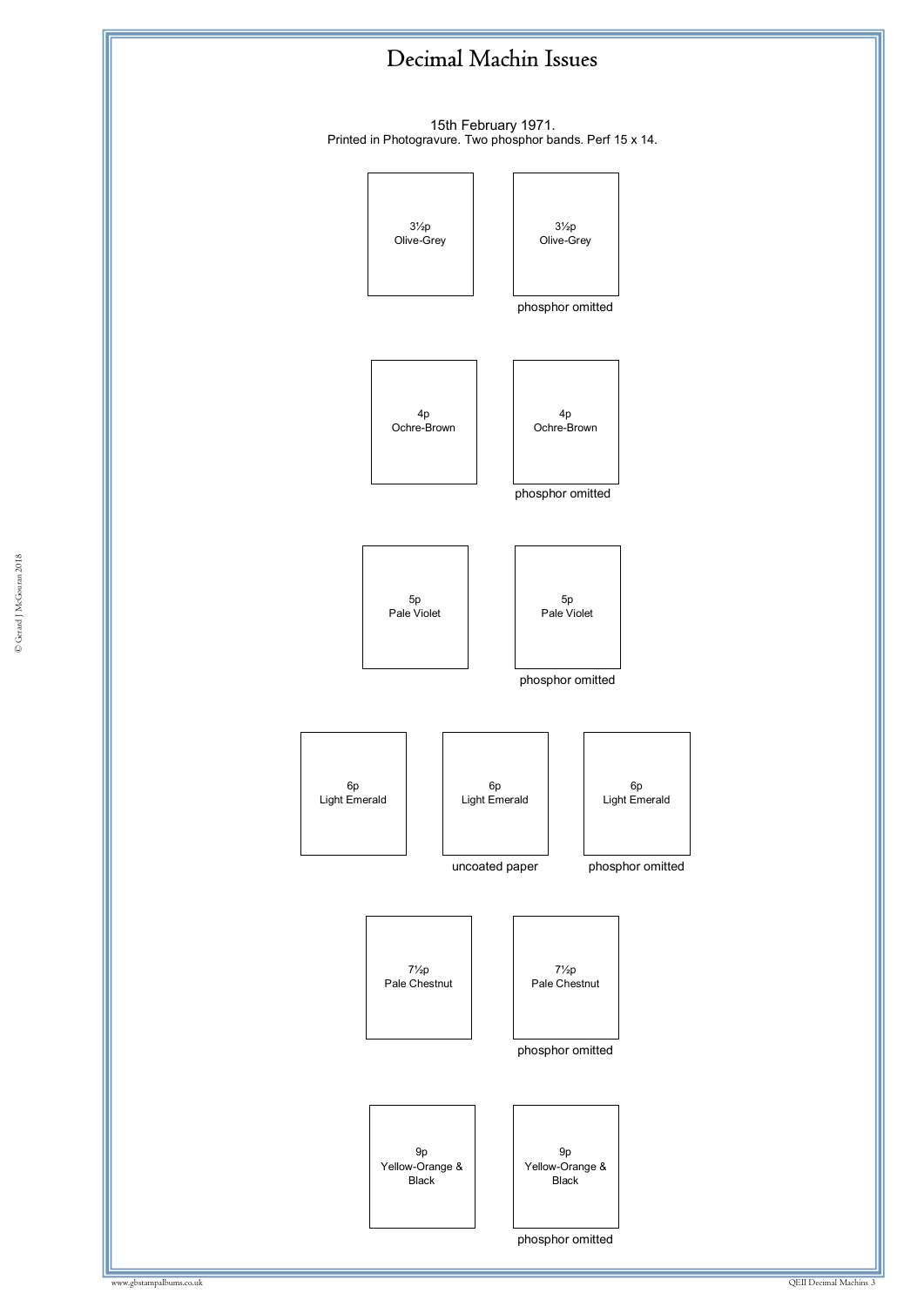11th August 1971. Printed in Photogravure. Two phosphor bands. Perf 15 x 14.



24th May 1972. Printed in Photogravure. Right phosphor band. Perf 15 x 14.



23rd August 1972. Printed in Photogravure. Two phosphor bands. Perf 15 x 14.

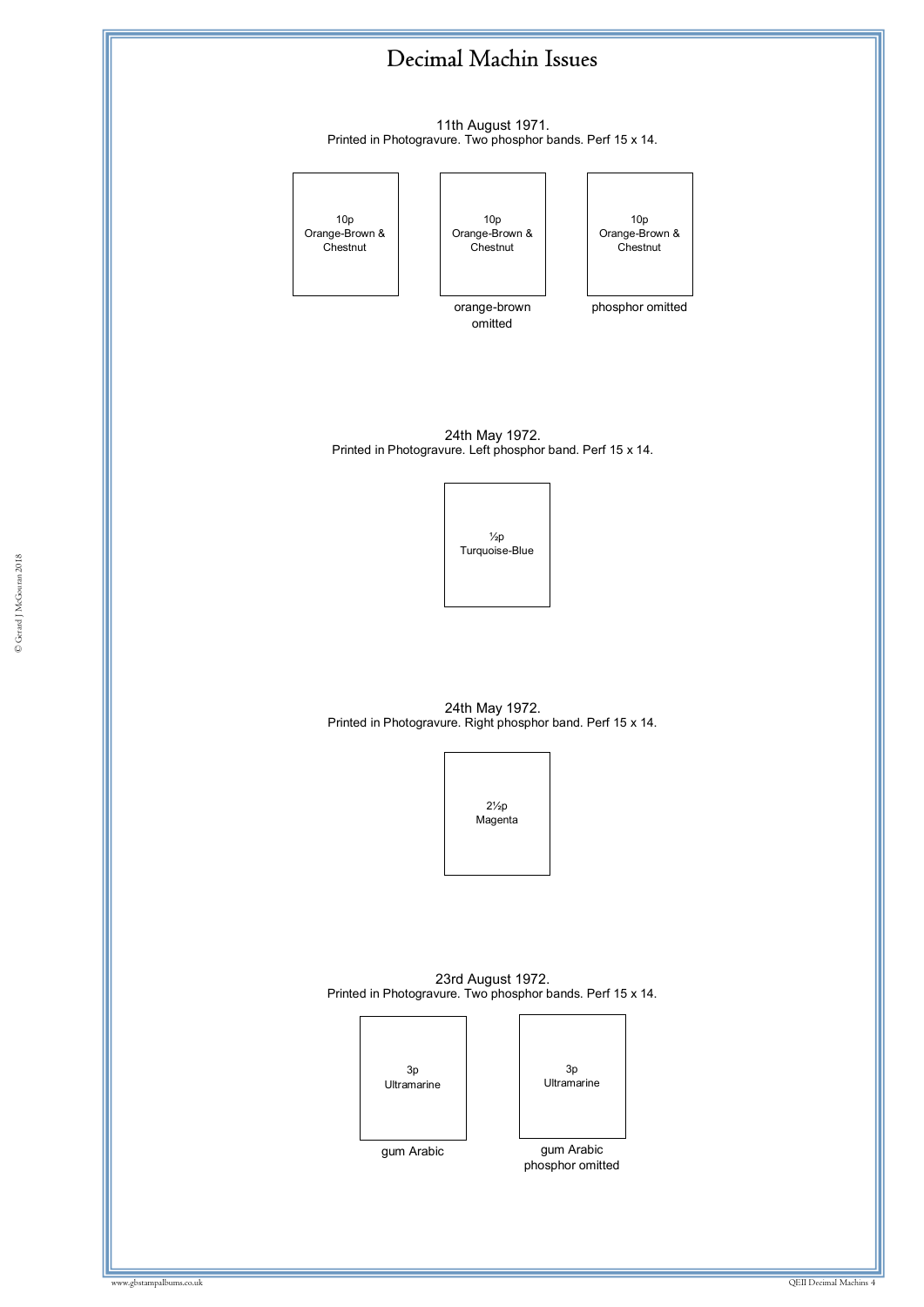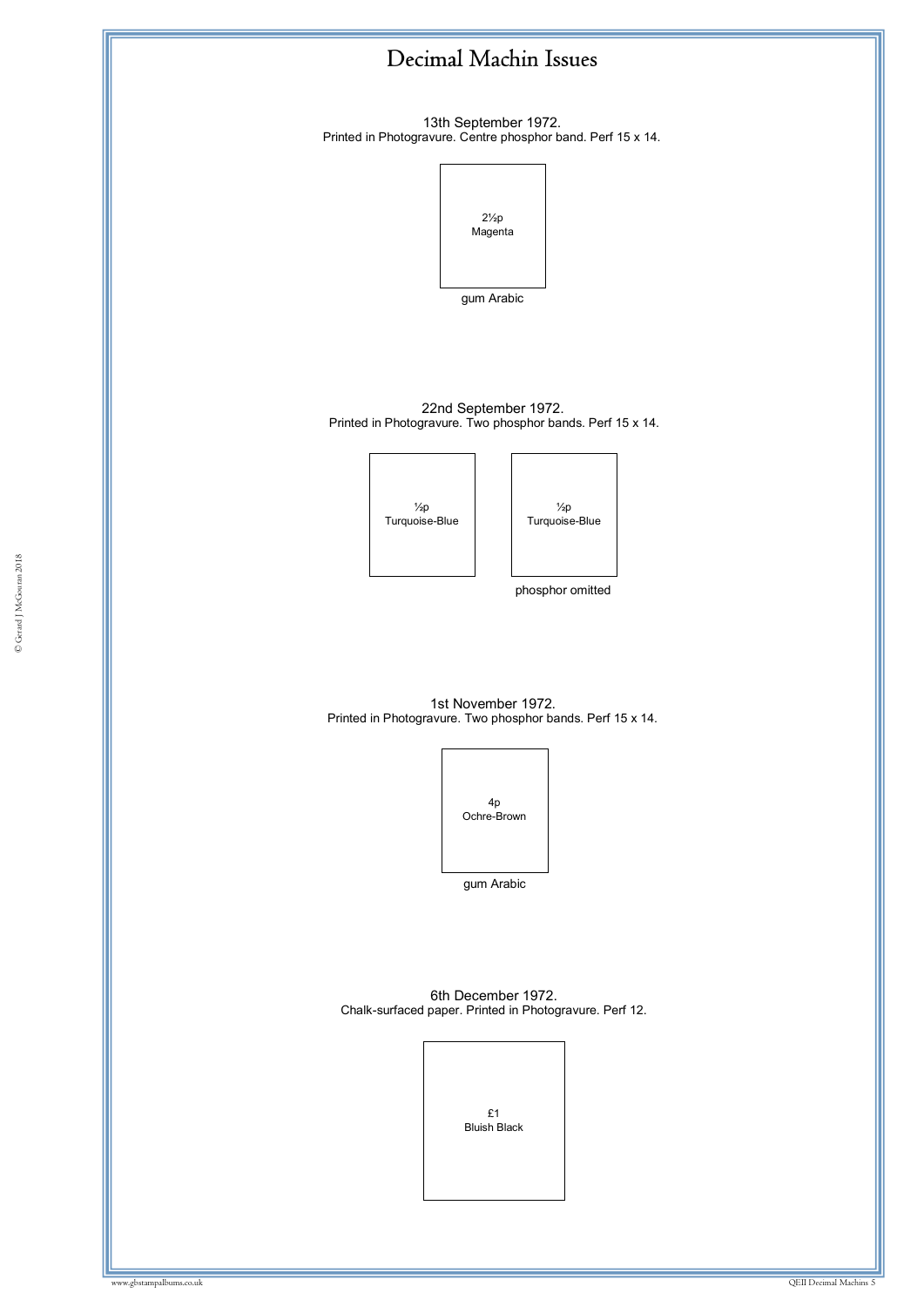

1st February 1973. Phosphorised paper. Printed in Photogravure. Perf 12

> 50p Deep Ultramarine

6th June 1973. Printed in Photogravure. Centre phosphor band. Perf 15 x 14.



gum Arabic

18th July 1973. Printed in Photogravure. Two phosphor bands. Perf 15 x 14.





phosphor omitted

10th September 1973. Printed in Photogravure. Centre phosphor band. Perf 15 x 14.



gum Arabic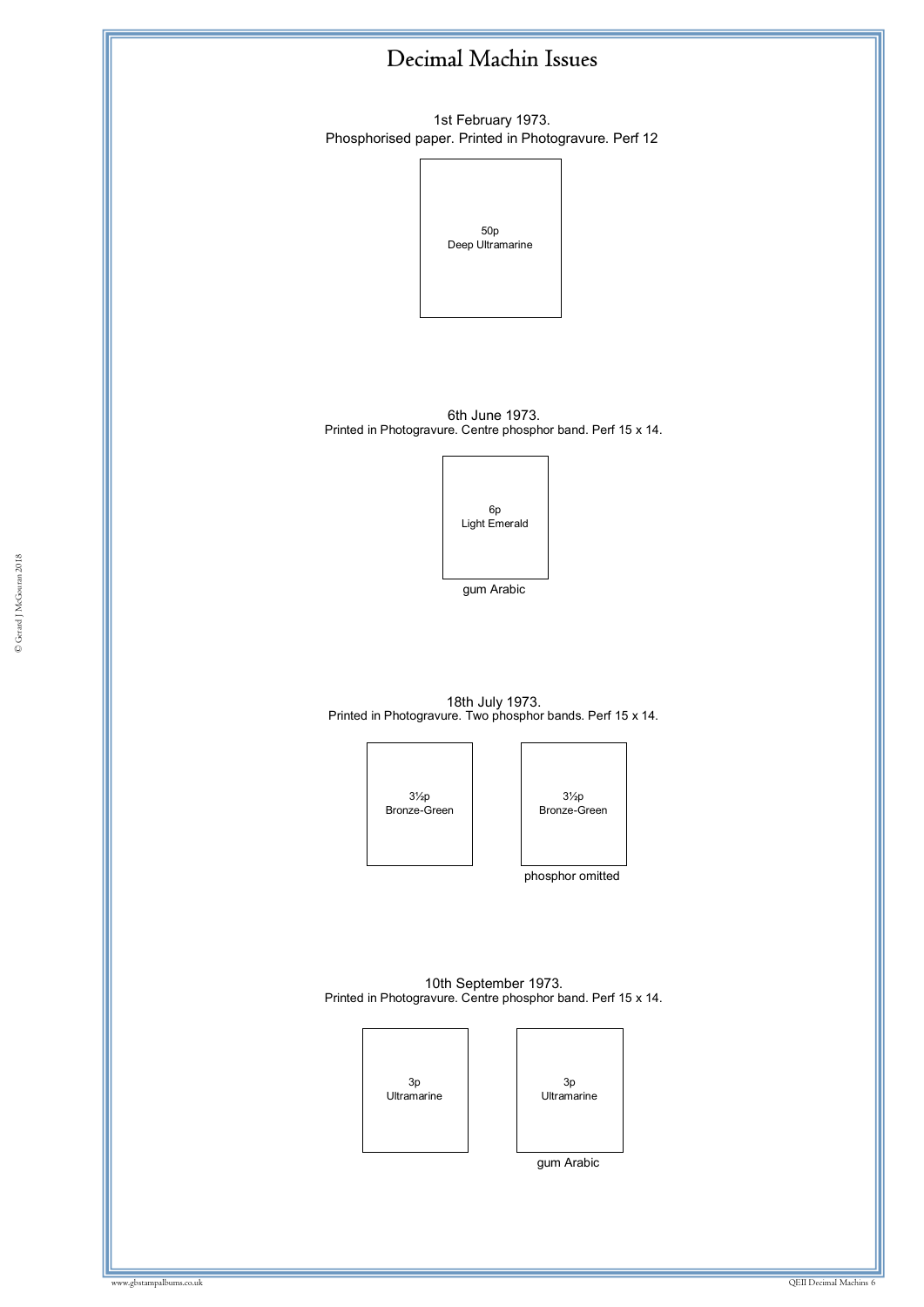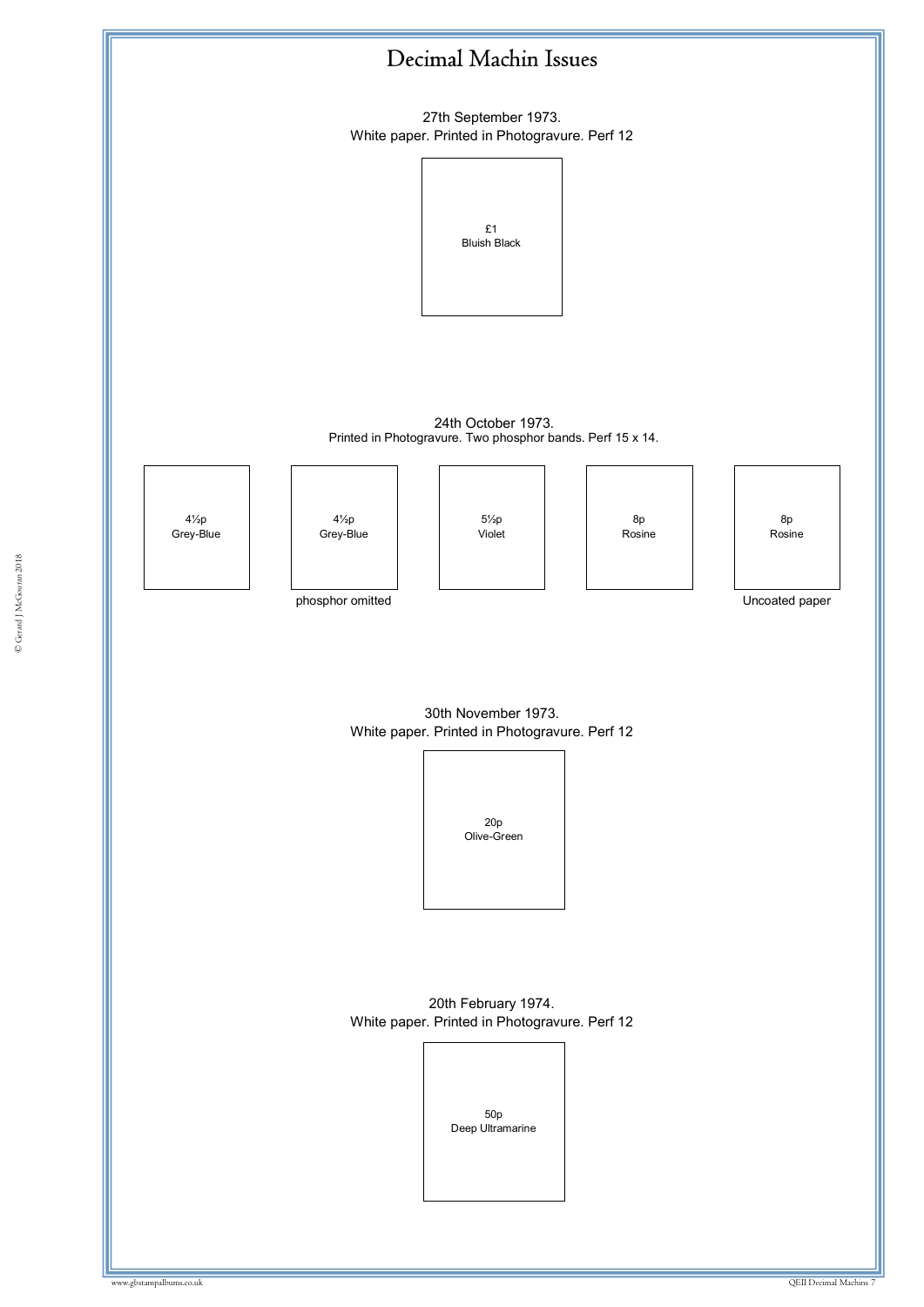

24th June 1974. Printed in Photogravure. Centre phosphor band. Perf 15 x 14.



4th September 1974. Printed in Photogravure. Two phosphor bands. Perf 15 x 14.



15th January 1975. Printed in Photogravure. Two phosphor bands. Perf 15 x 14.

© Gerard J McGouran 2018

7p Purple-Brown



phosphor omitted

17th March 1975. Printed in Photogravure. Centre phosphor band. Perf 15 x 14.

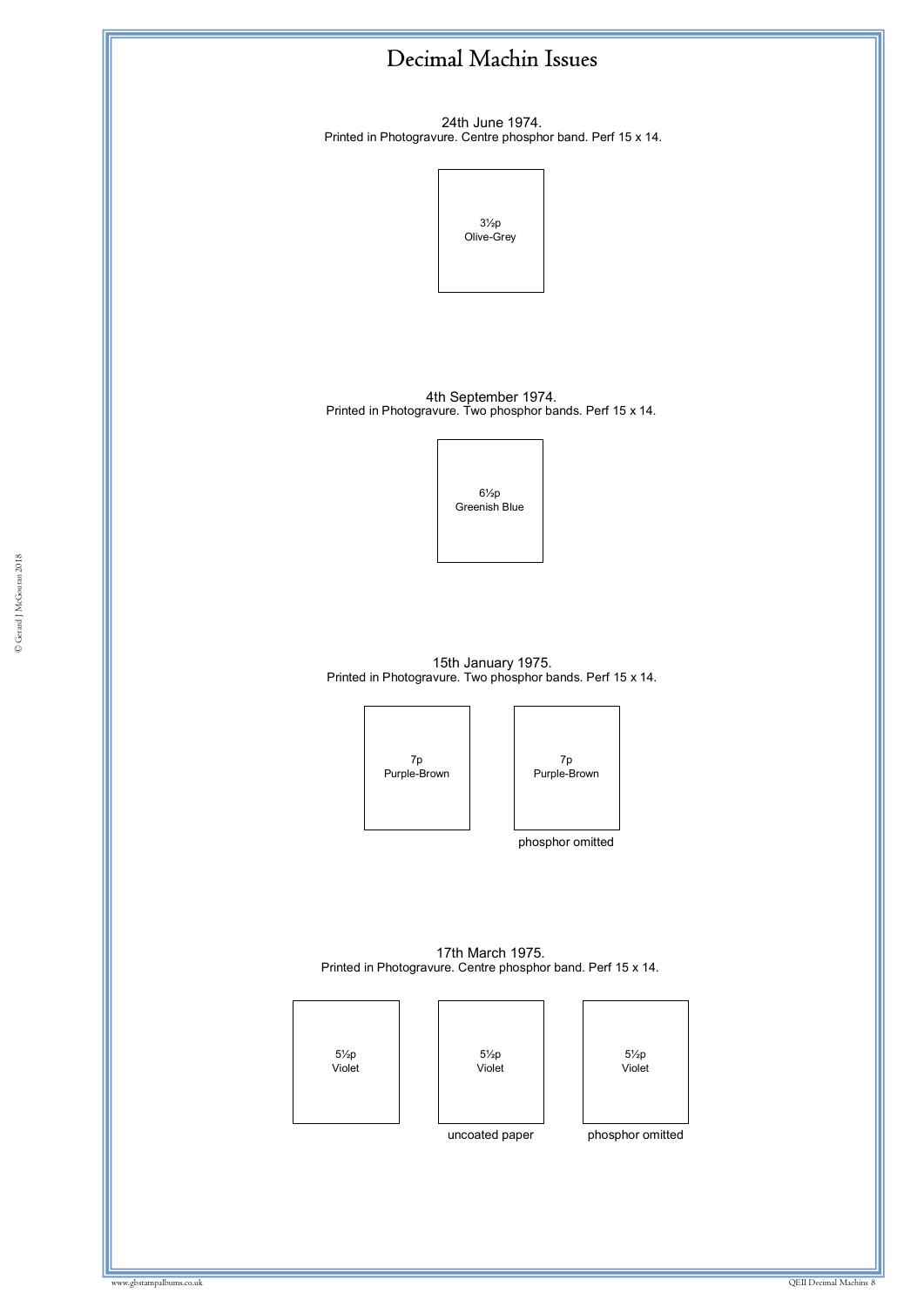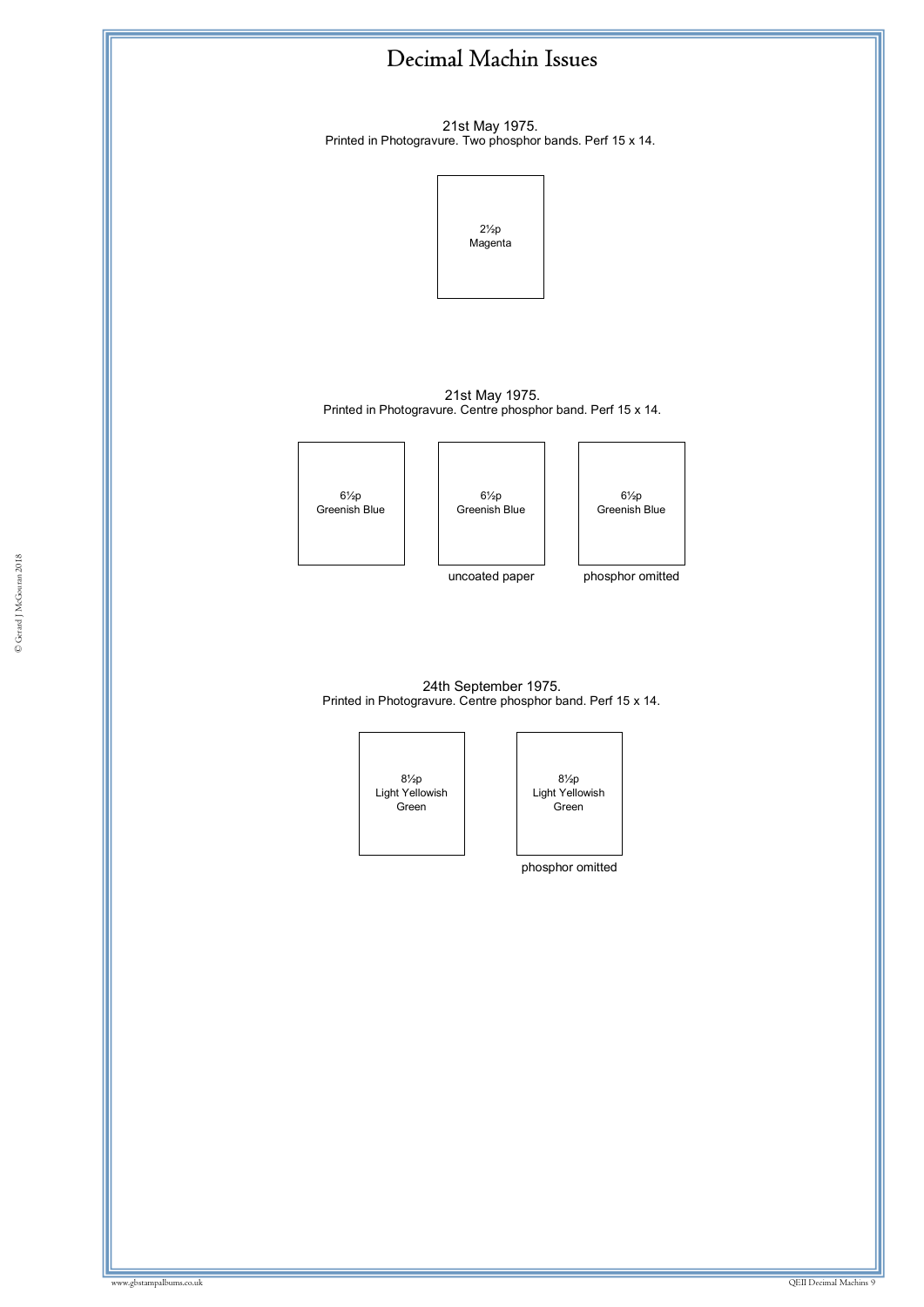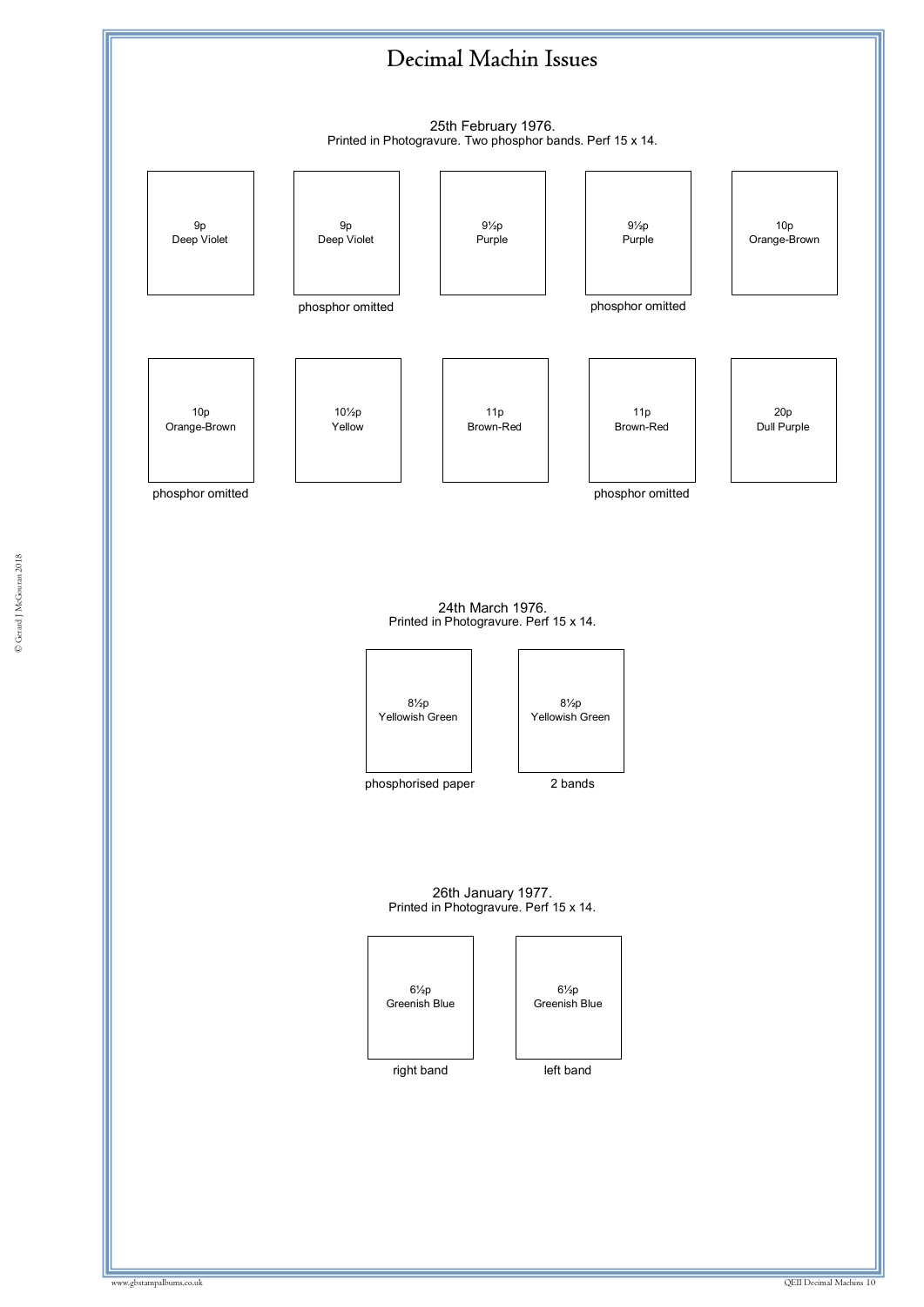2nd February 1977. Ordinary paper. Printed in Photogravure. Perf 14x15.



£2 Light Emerald & Purple-Brown

£5 Salmon & Chalky Blue

2nd February 1977. Ordinary paper. Printed in Photogravure. Two phosphor bands. Perf 14x15.



13th June 1977. Printed in Photogravure. Perf 15 x 14.



14th December 1977. Printed in Photogravure. Centre phosphor band. Perf 15 x 14.

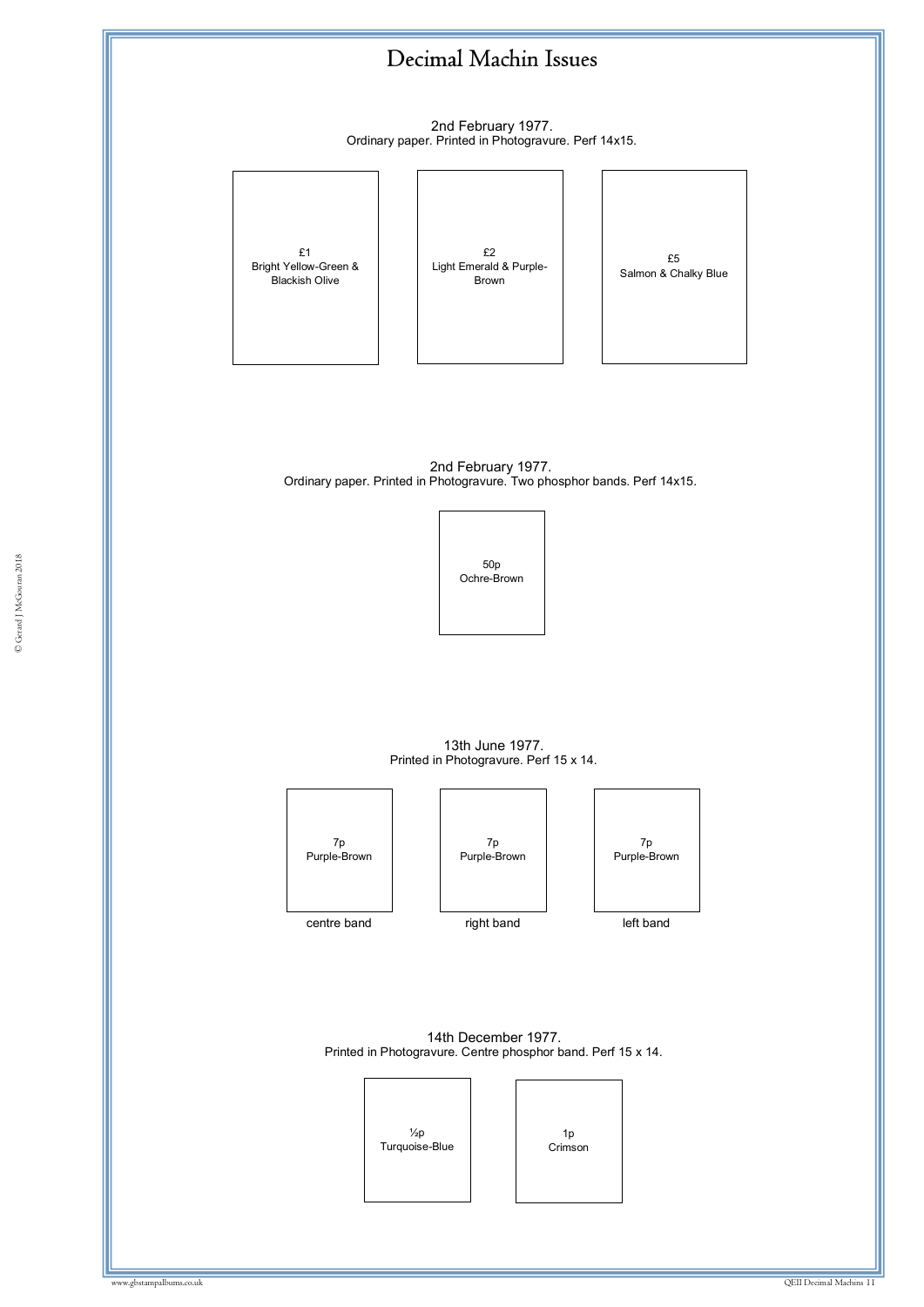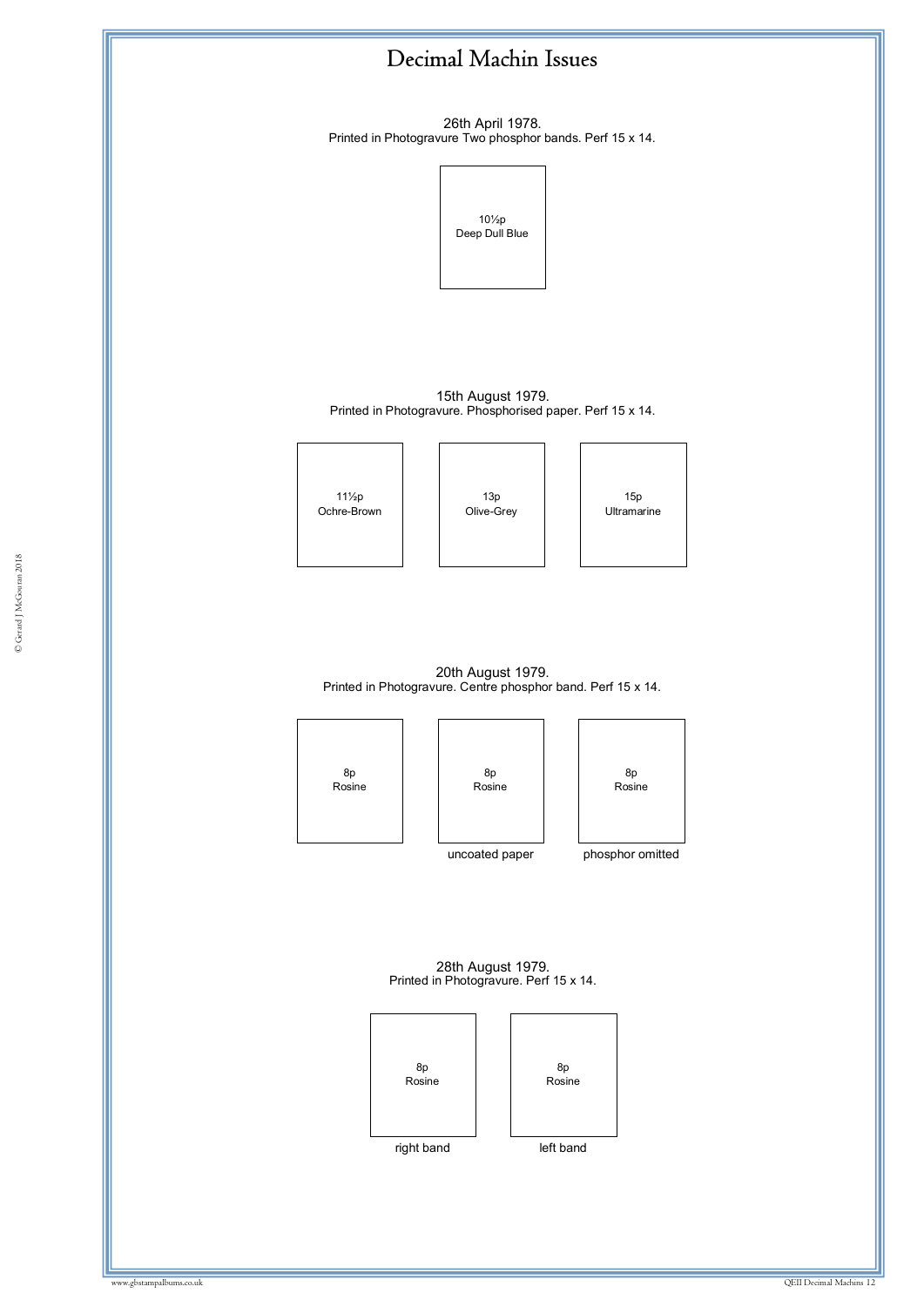

3rd October 1979. Printed in Photogravure. All over phosphor. Perf 15 x 14.



10th October 1979. Printed in Photogravure. All-over phosphor. Perf 15 x 14.

> 1p Crimson



10th October 1979. Printed in Photogravure. Phosphorised paper. Perf 15 x 14.

> 5p Pale Violet

20p Dull Purple

1st November 1979. Printed in Photogravure. Phosphorised paper. Perf 15 x 14.

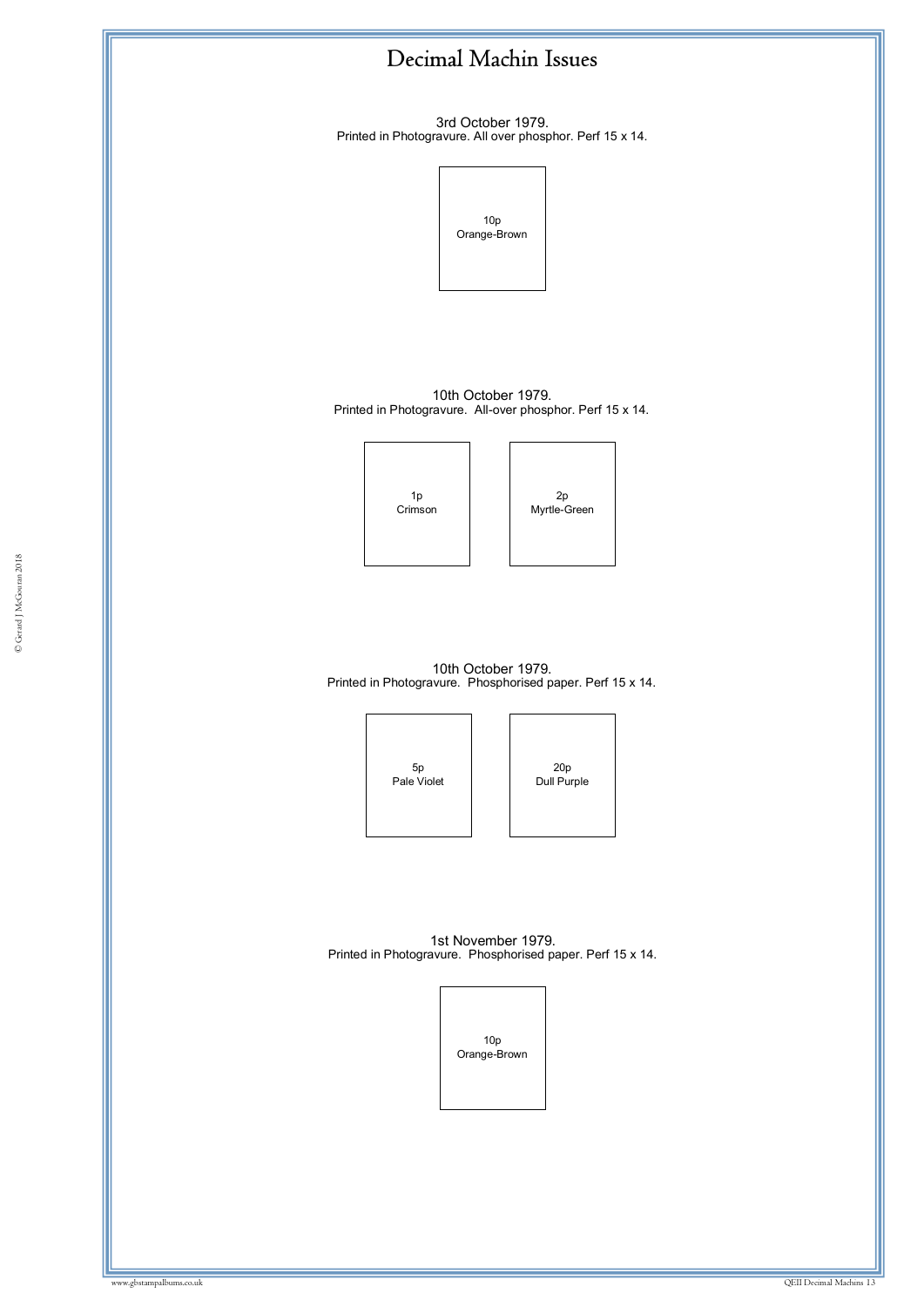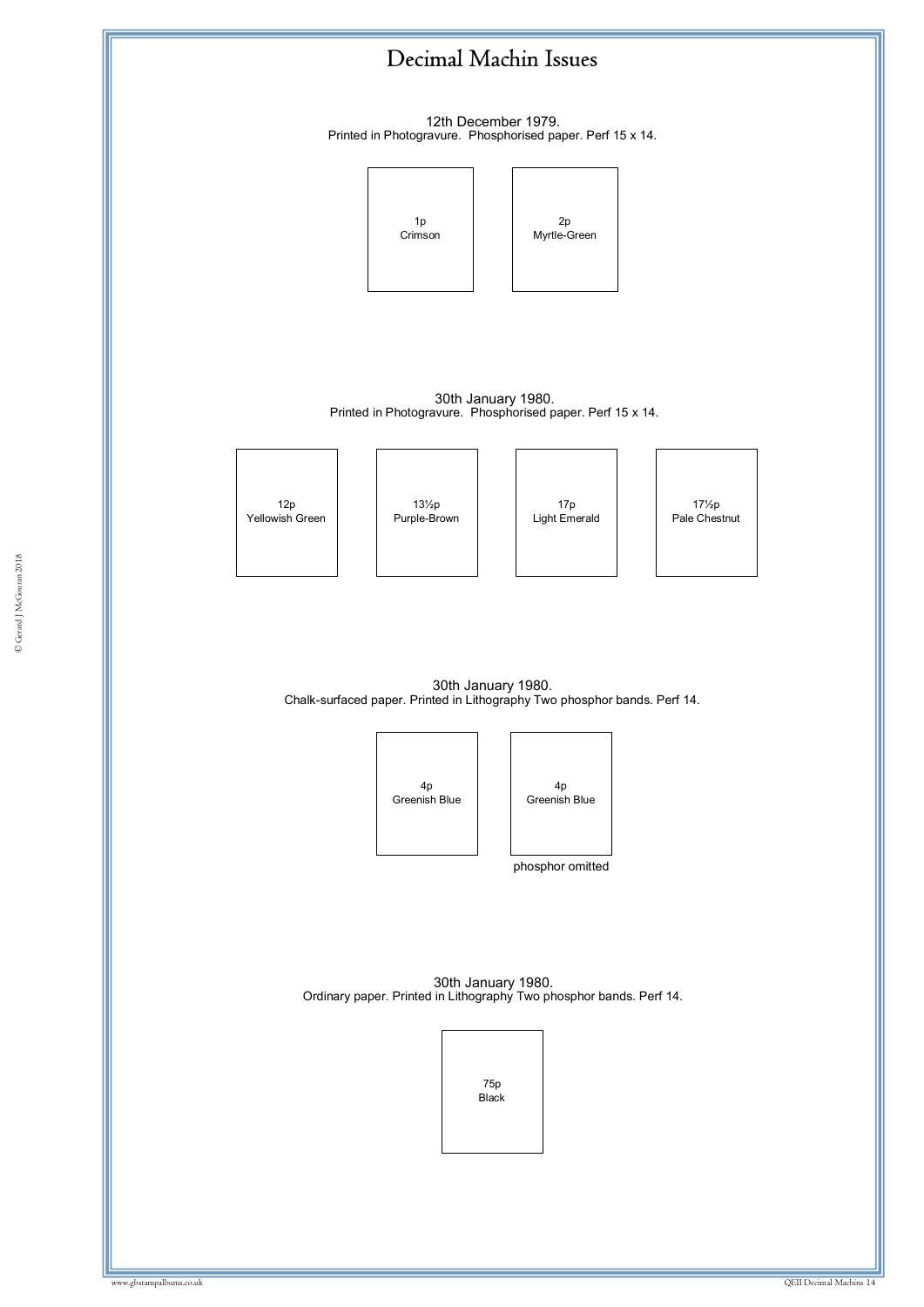4th February 1980. Chalk-surfaced paper. Printed in Photogravure. Perf 15 x 14.



4th February 1980. Chalk-surfaced paper. Printed in Photogravure. Two phosphor bands. Perf 15 x 14.





phosphor omitted

21st May 1980. Printed in Lithography. Phosphorised paper. Perf 14.



21st May 1980. Ordinary paper. Printed in Photogravure. Perf 15 x 14.

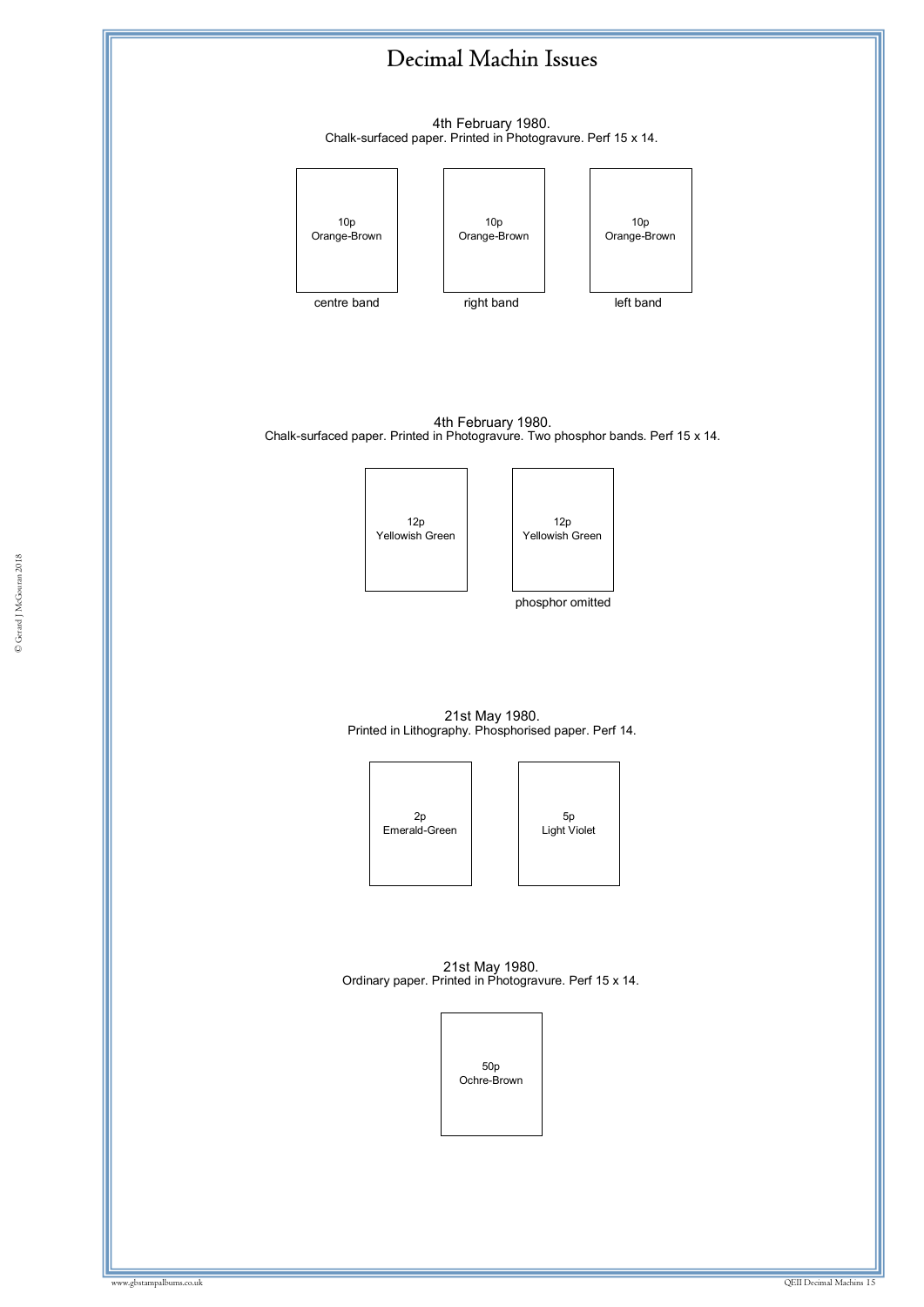21st May 1980. Printed in Lithography. Two phosphor bands. Perf 14.



27th August 1980. Printed in Photogravure. Phosphorised paper. Perf 15 x 14.



© Gerard J McGouran 2018

22nd October 1980. Printed in Photogravure. Phosphorised paper. Perf 15 x 14.

> 3p Bright Magenta

22p Blue

10th December 1980. Printed in Photogravure. Phosphorised paper. Perf 15 x 14.

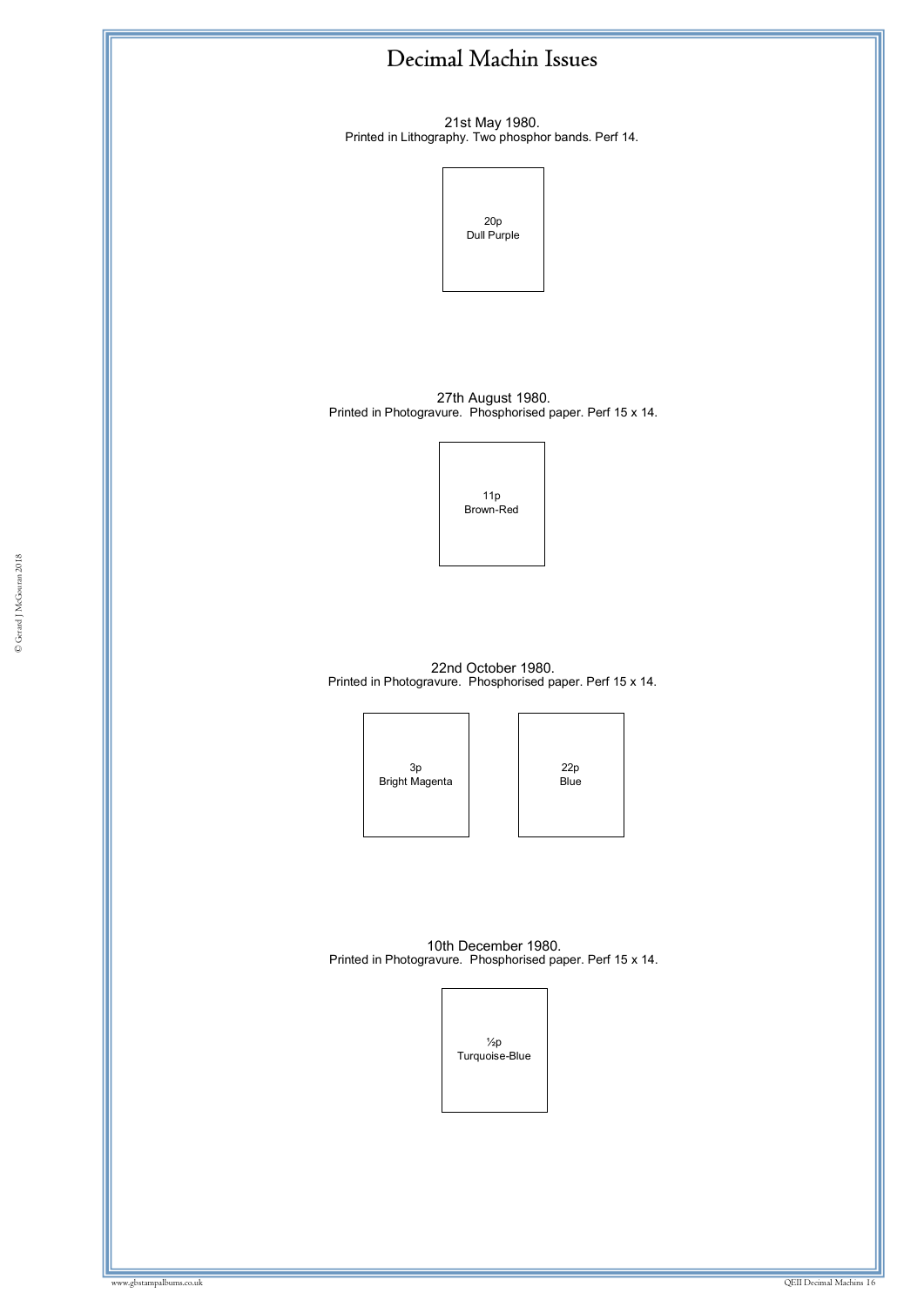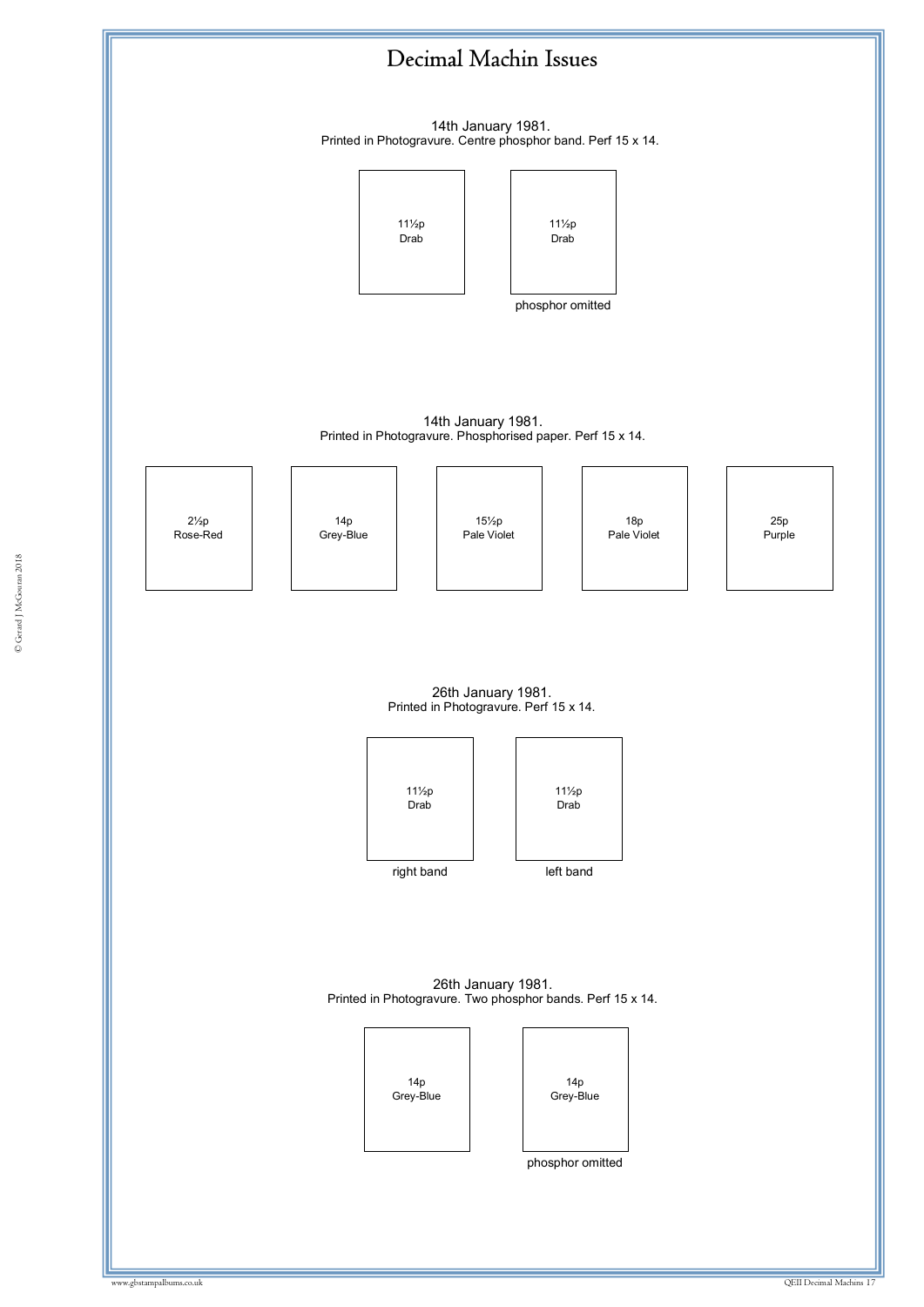

phosphor omitted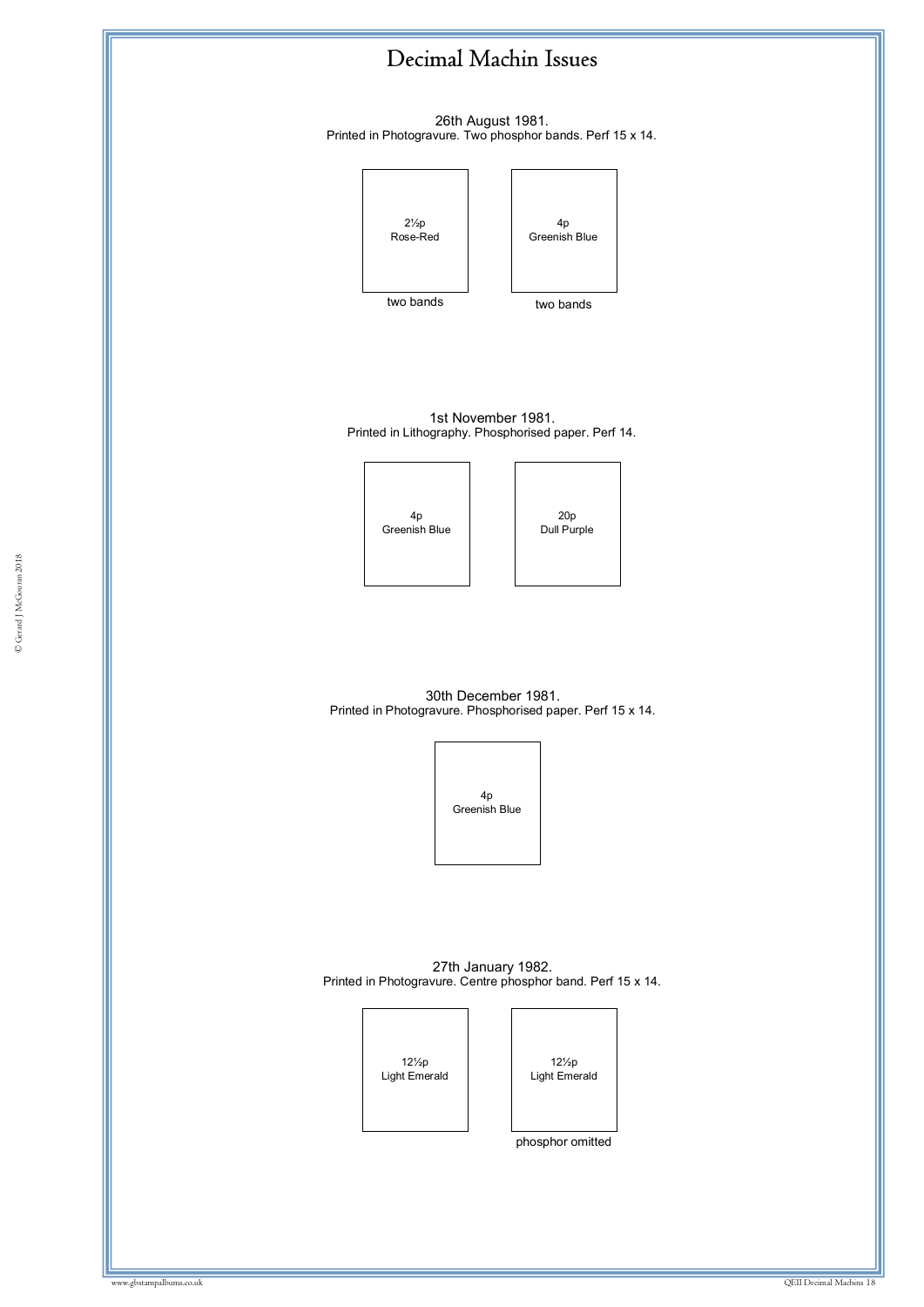

Bright Magenta

Bright Magenta

phosphor omitted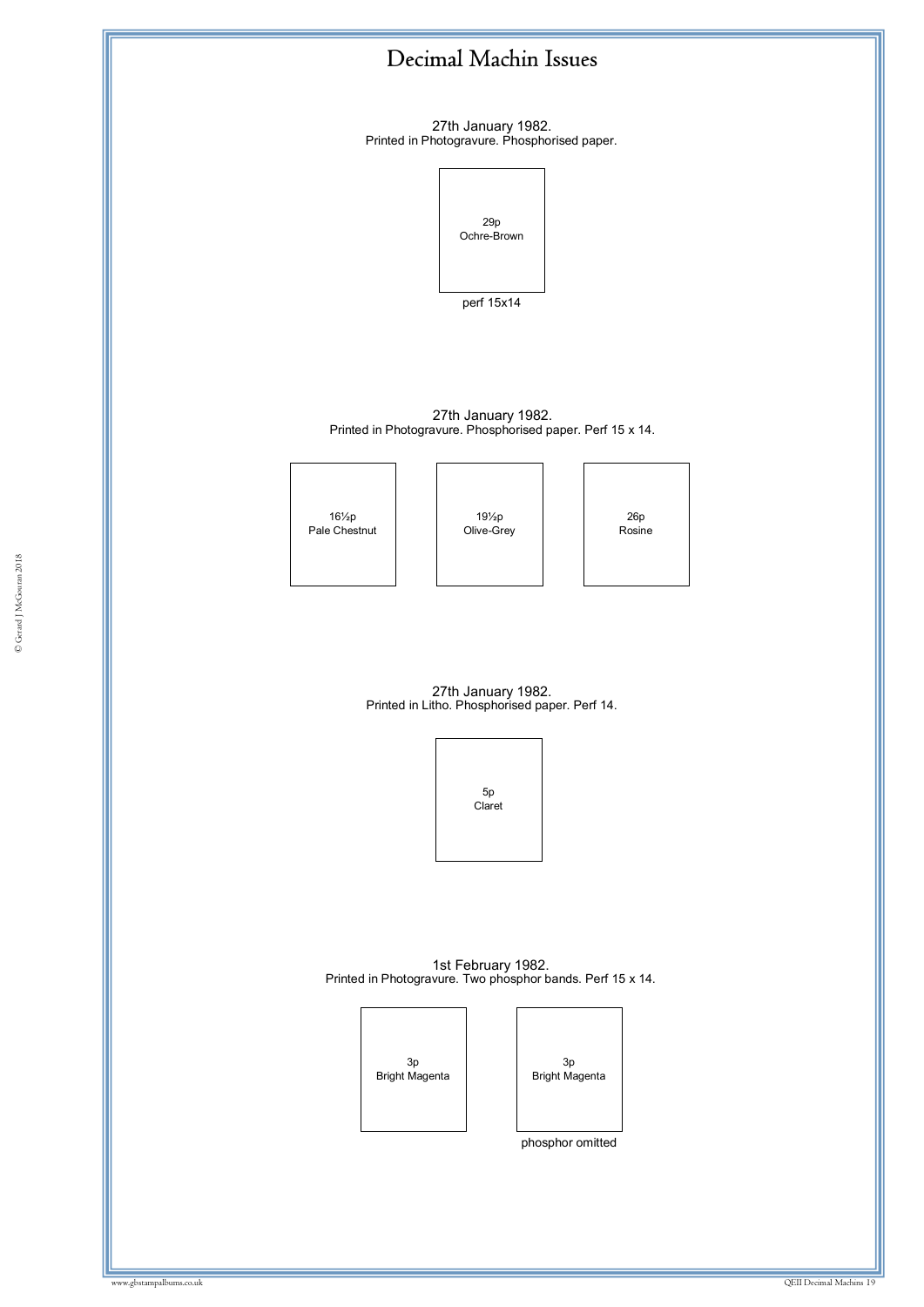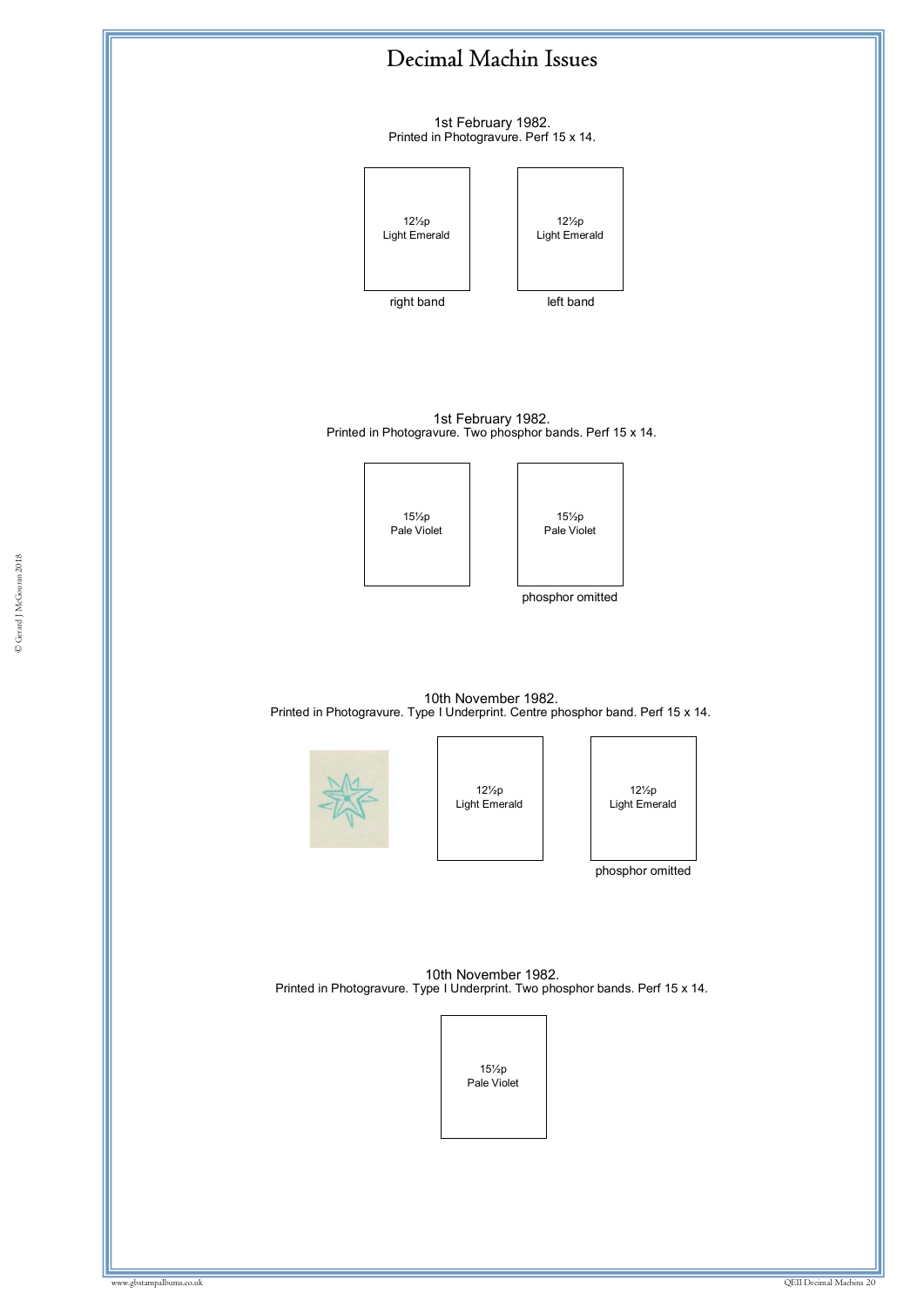30th March 1983.



3rd August 1983. Ordinary paper. Printed in Photogravure. Perf 14x15.

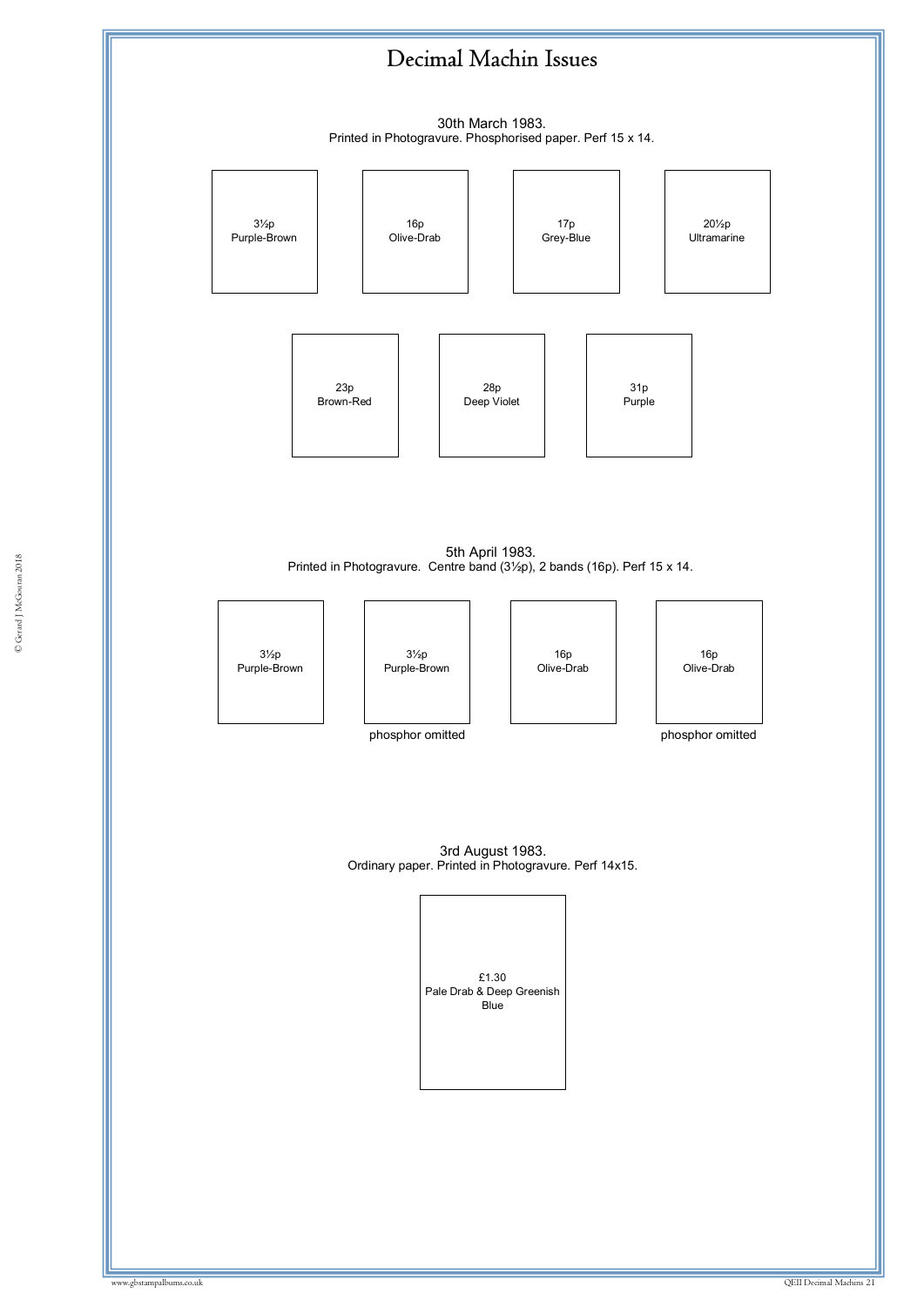

10th August 1983. Ordinary paper. Printed in Photogravure. Type 3 Underprint. Phosphorised paper. Perf 15 x 14.



16p Olive-Drab

9th November 1983. Printed in Photogravure. Centre phosphor band. Type II Underprint. Perf 15 x 14.



12½p Light Emerald

21st February 1984. Printed in Lithography. Perf 15 x 14.





phosphor paper ordinary paper

10th July 1984. Printed in Lithography. Phosphorised paper. Perf 15 x 14.

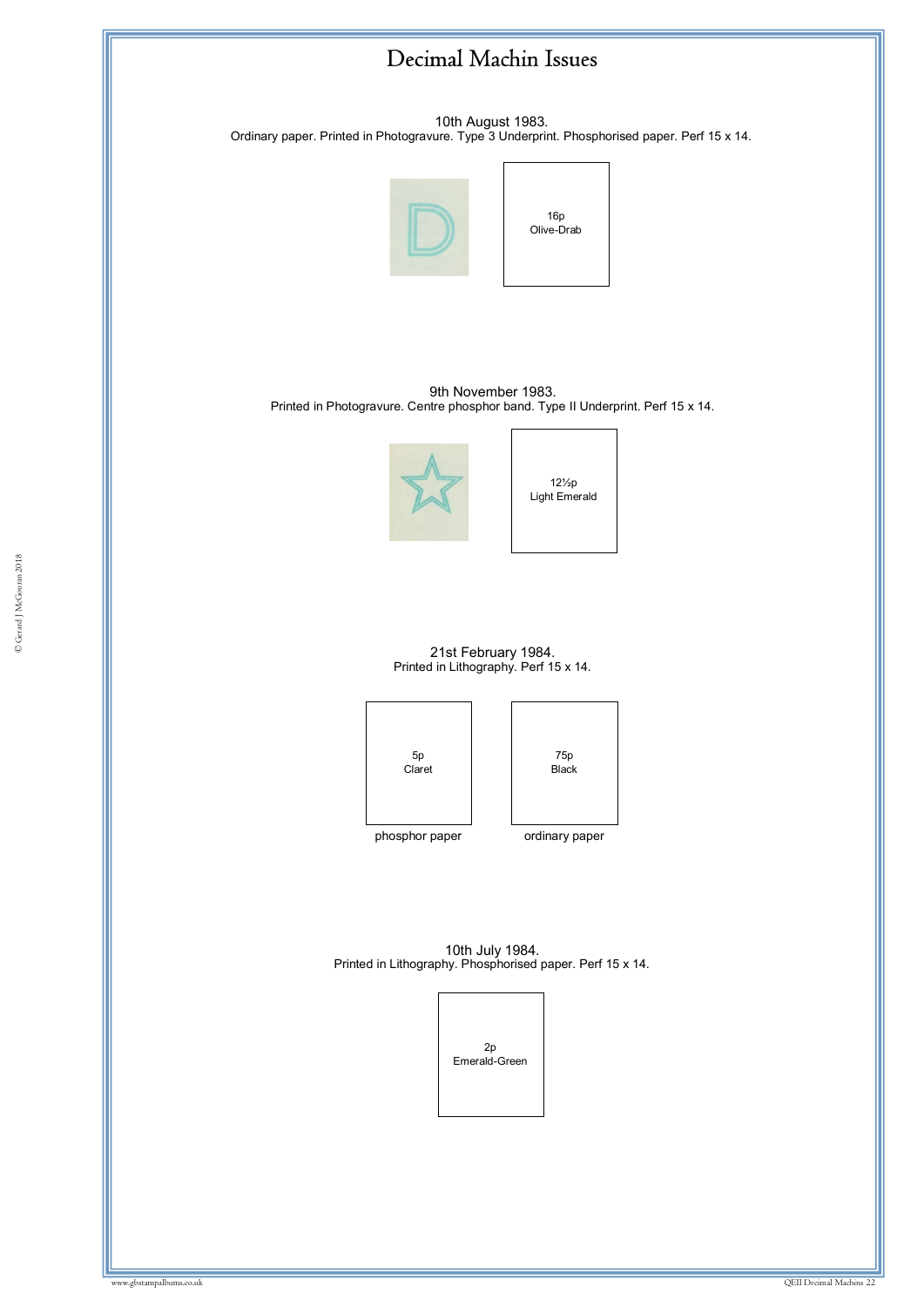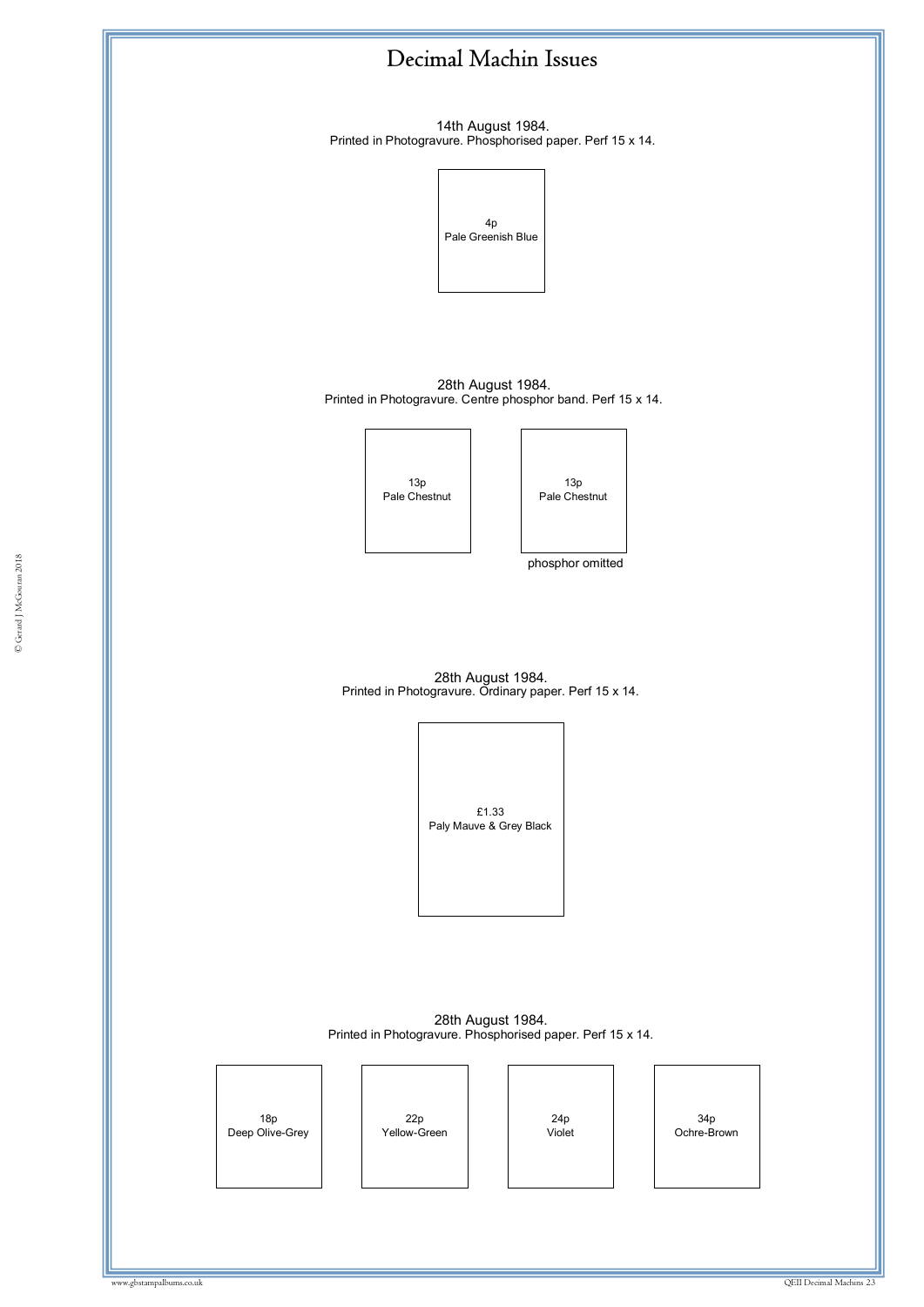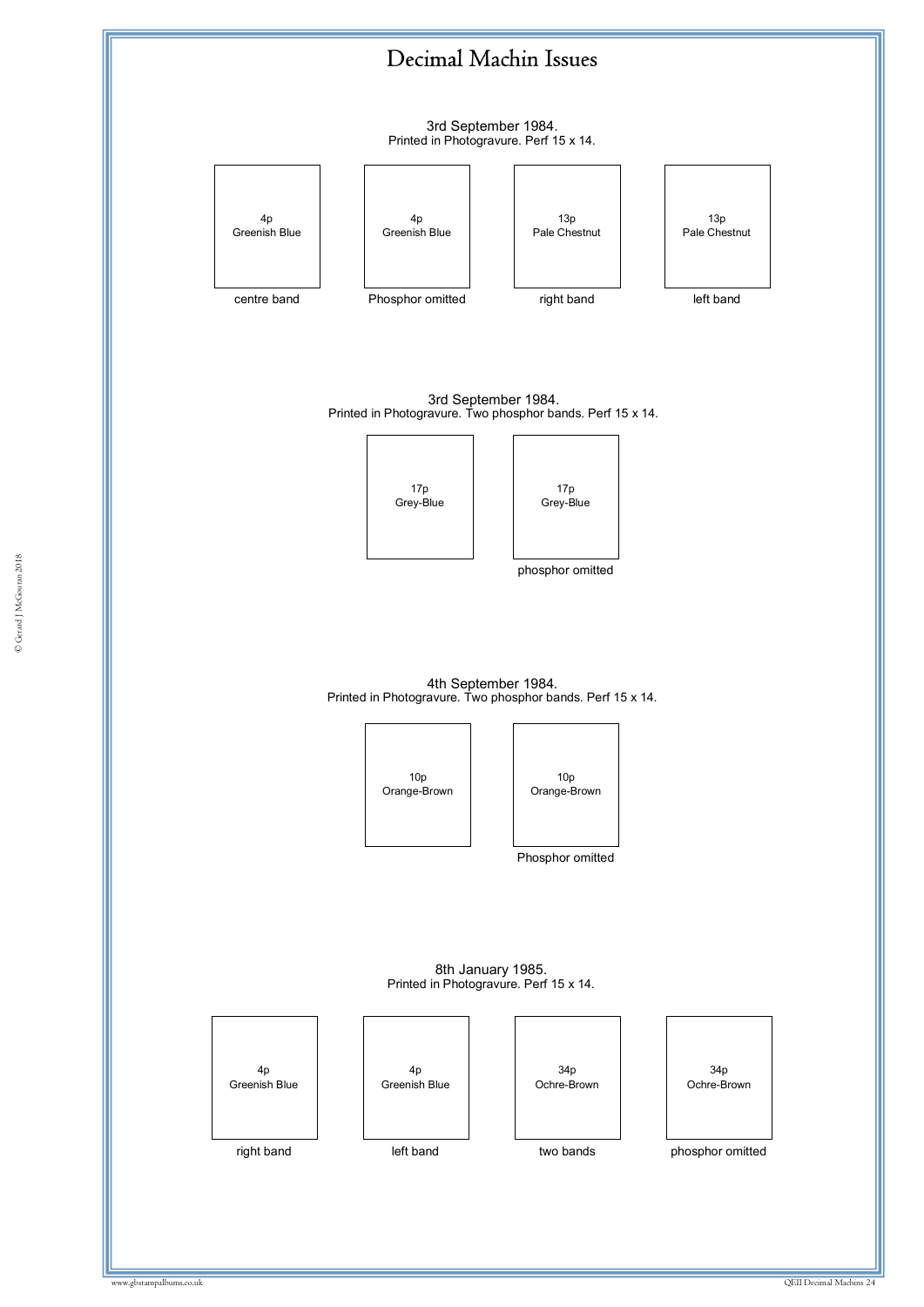5th March 1985. Printed in Photogravure. Phosphorised paper. Type III Underprint. Perf 15 x 14.



17p Grey-Blue

17th September 1985. Ordinary paper. Printed in Photogravure. Perf 14x15.



29th October 1985. Printed in Photogravure. Centre phosphor band. Perf 15 x 14.

12p Bright Emerald

12p Bright Emerald





phosphor omitted

type 4 underprint

29th October 1985. Printed in Photogravure. Phosphorised paper.. Perf 15 x 14.

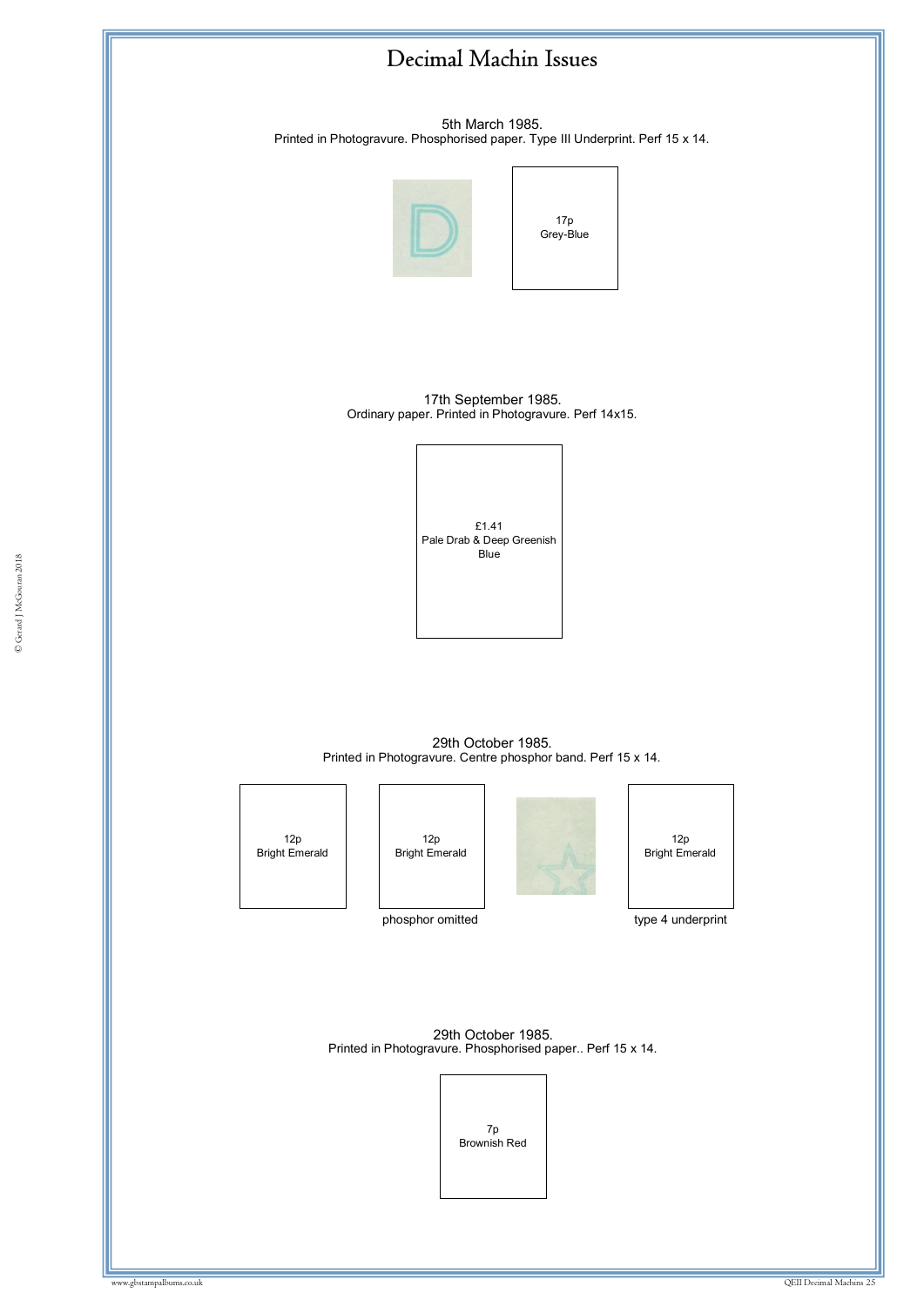

4th November 1985. Printed in Photogravure. Two phosphor bands. Type 4 Underprint. Perf 15 x 14.

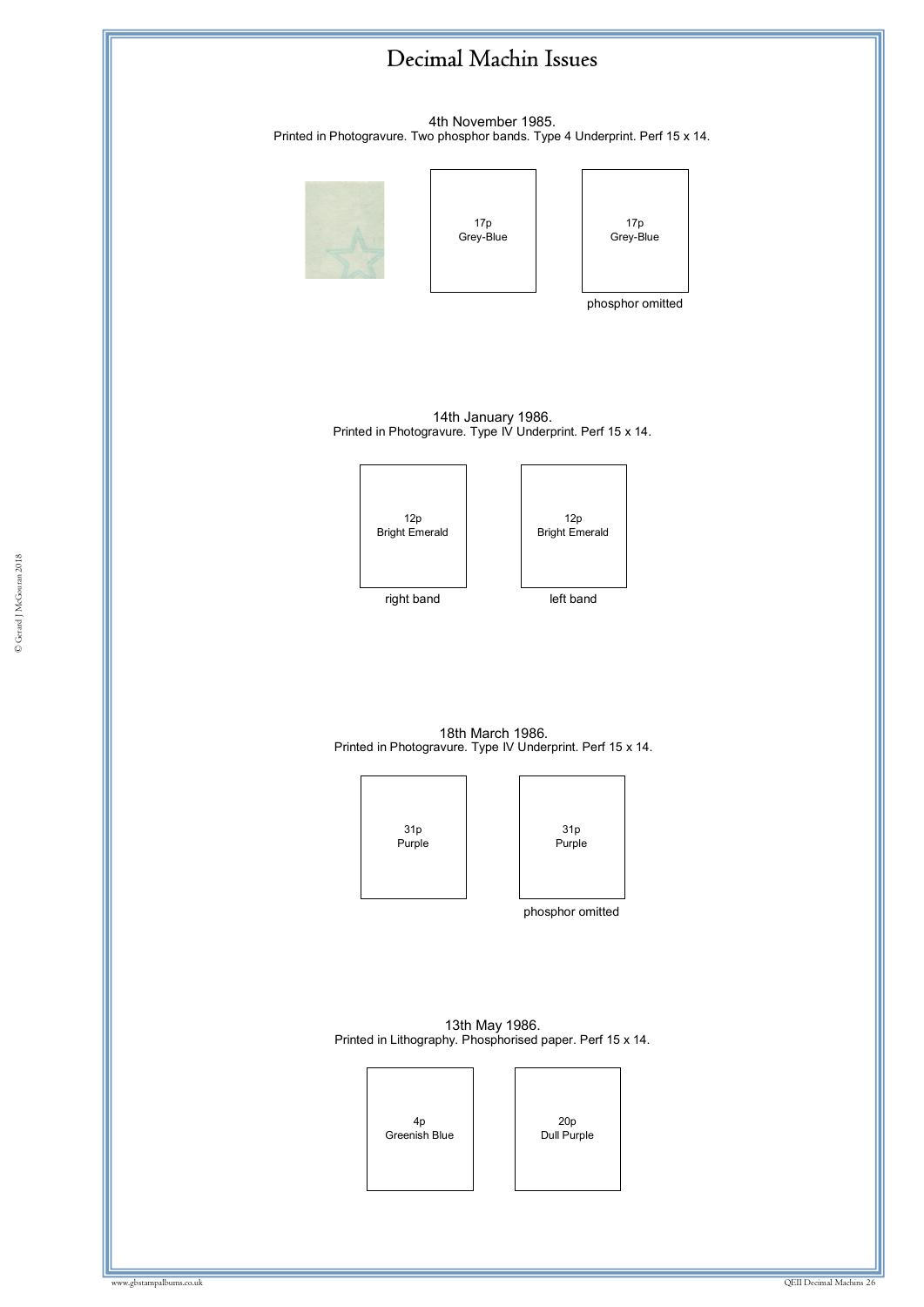2nd September 1986. Ordinary paper. Printed in Photogravure. Perf 14x15.



20th October 1986. Printed in Photogravure. Left phosphor band. Perf 15 x 14.



20th October 1986. Printed in Photogravure. Centre phosphor band. Perf 15 x 14.





20th October 1986. Printed in Photogravure. Two phosphor bands. Perf 15 x 14.

> 18p Deep Olive-Grey

18p Deep Olive-Grey

phosphor omitted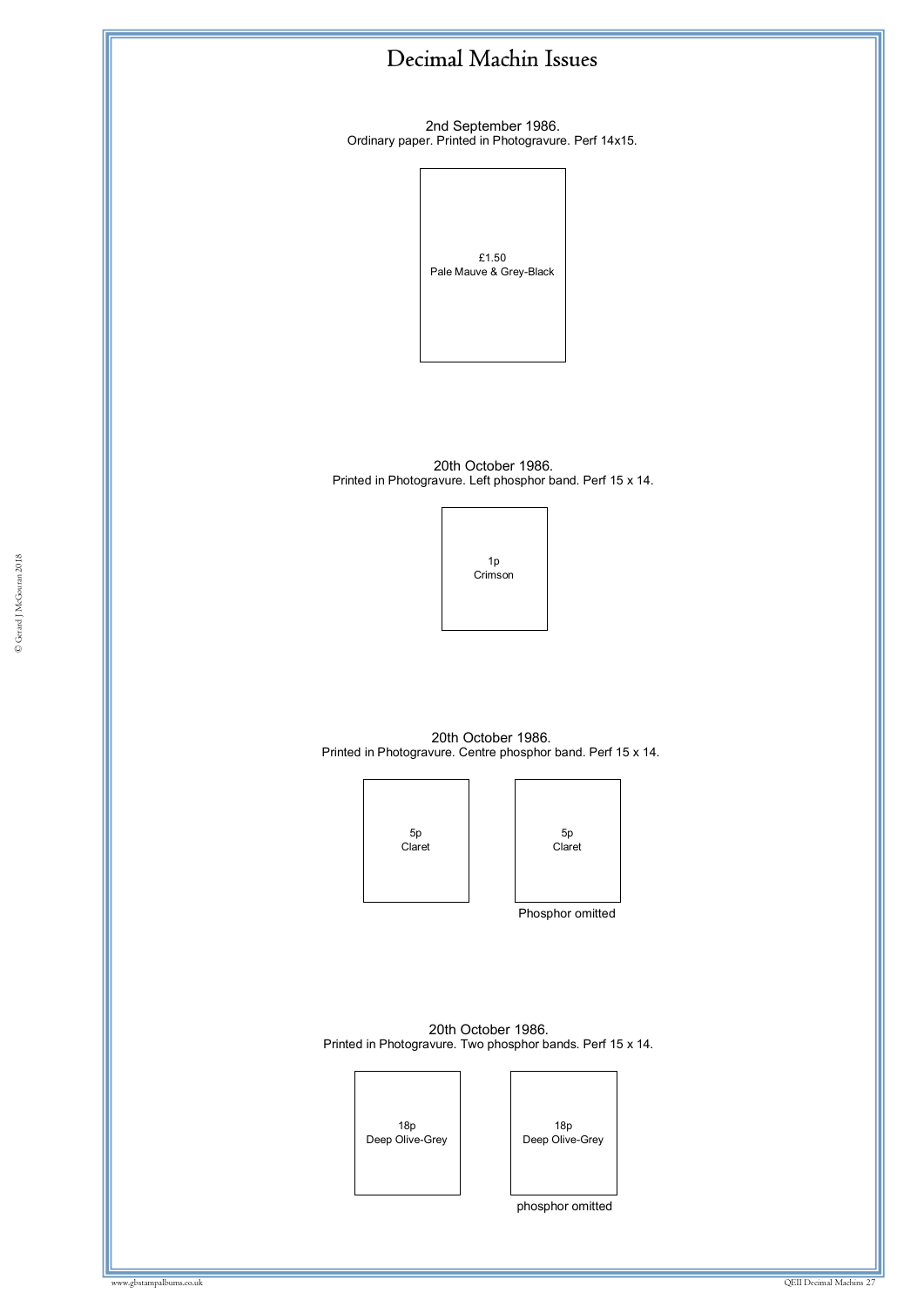2nd December 1986. Printed in Photogravure. Centre phosphor band. Perf 15 x 14.



13p Pale Chestnut

3rd March 1987. Printed in Photogravure. Right phosphor band. Perf 15 x 14.



3rd March 1987. Printed in Photogravure. 2 phosphor bands. Type I value. Perf 15 x 14.

> 26p Rosine

4th August 1987. Printed in Photogravure. Phosphorised paper. Type II value. Perf 15 x 14.

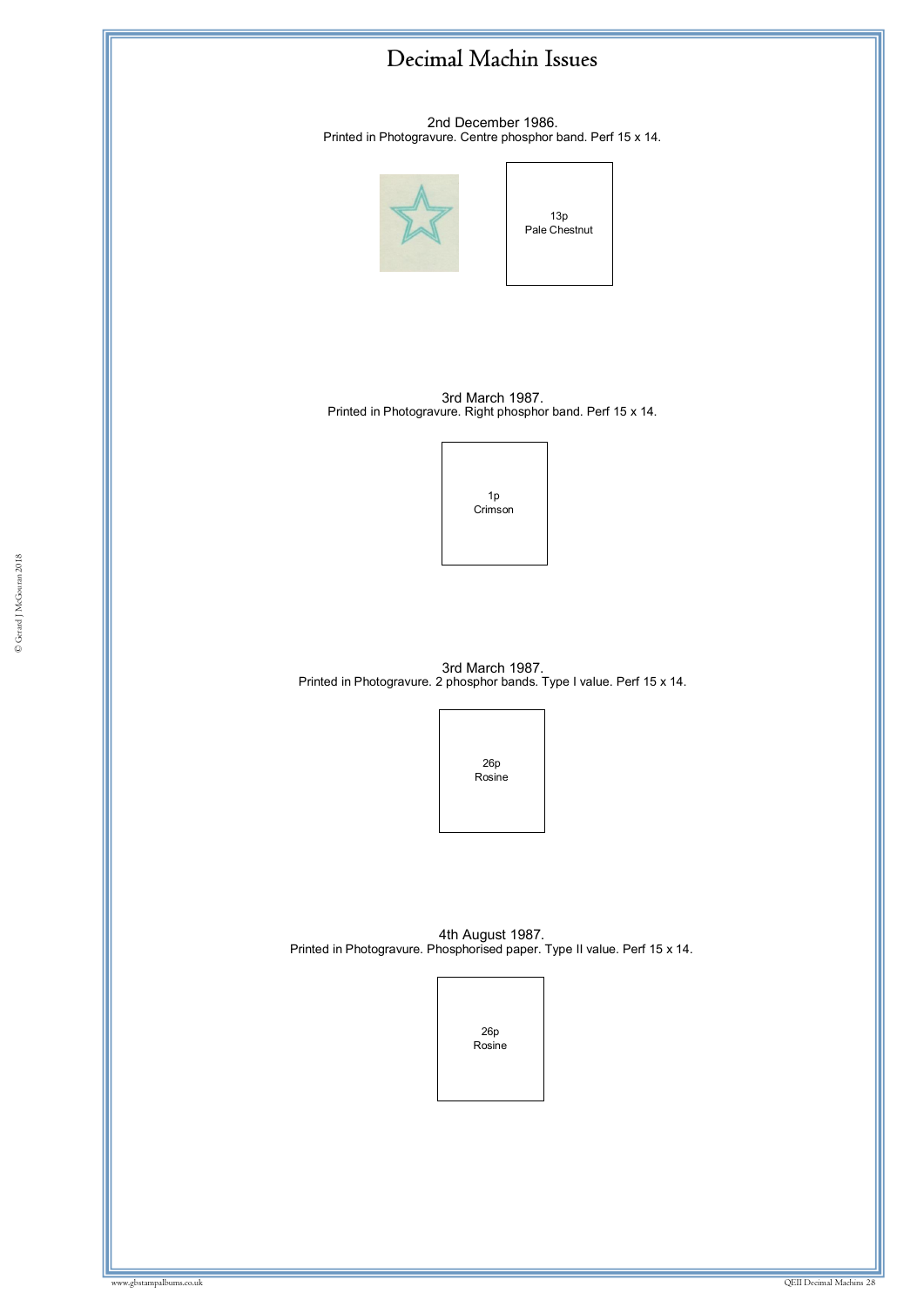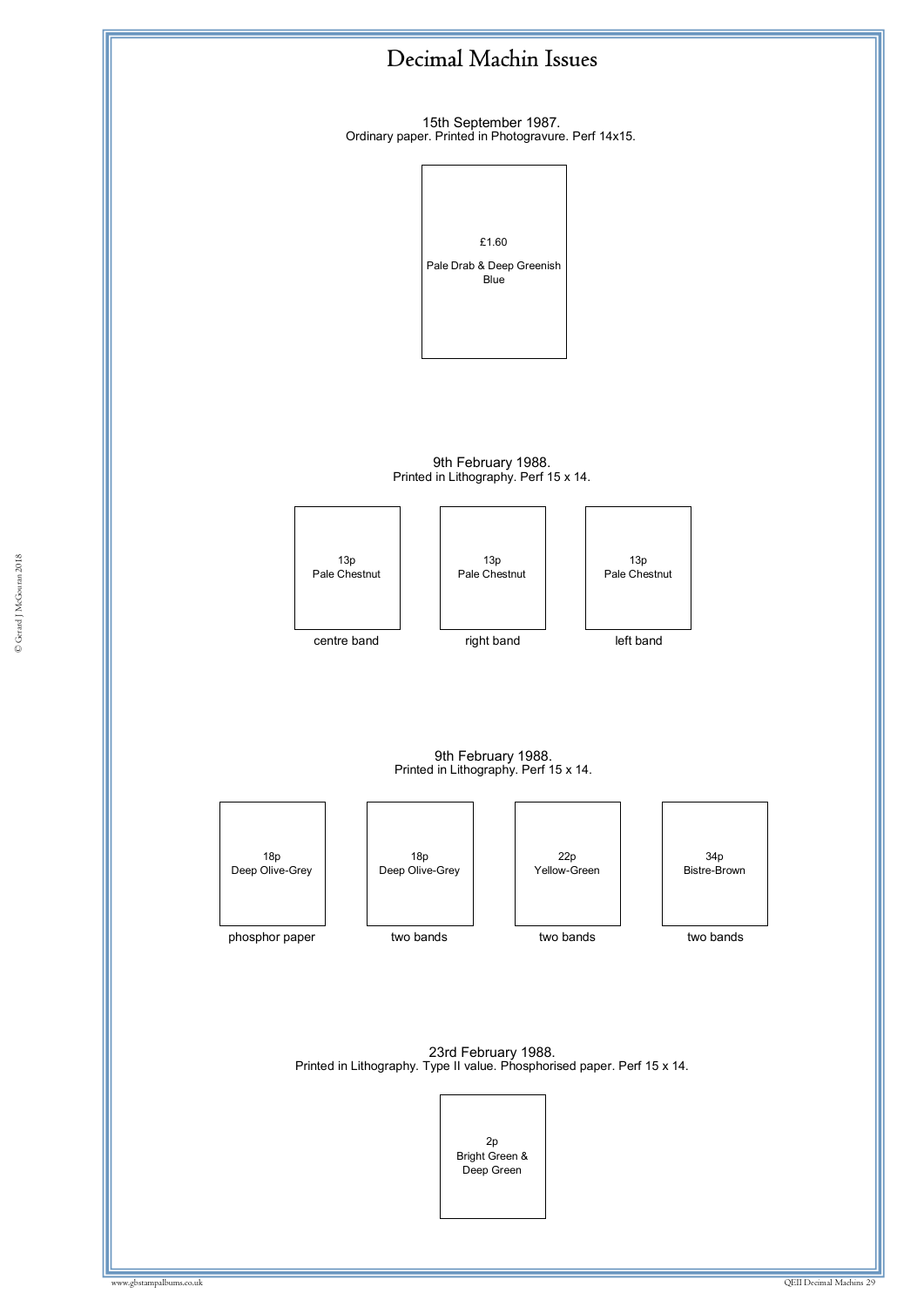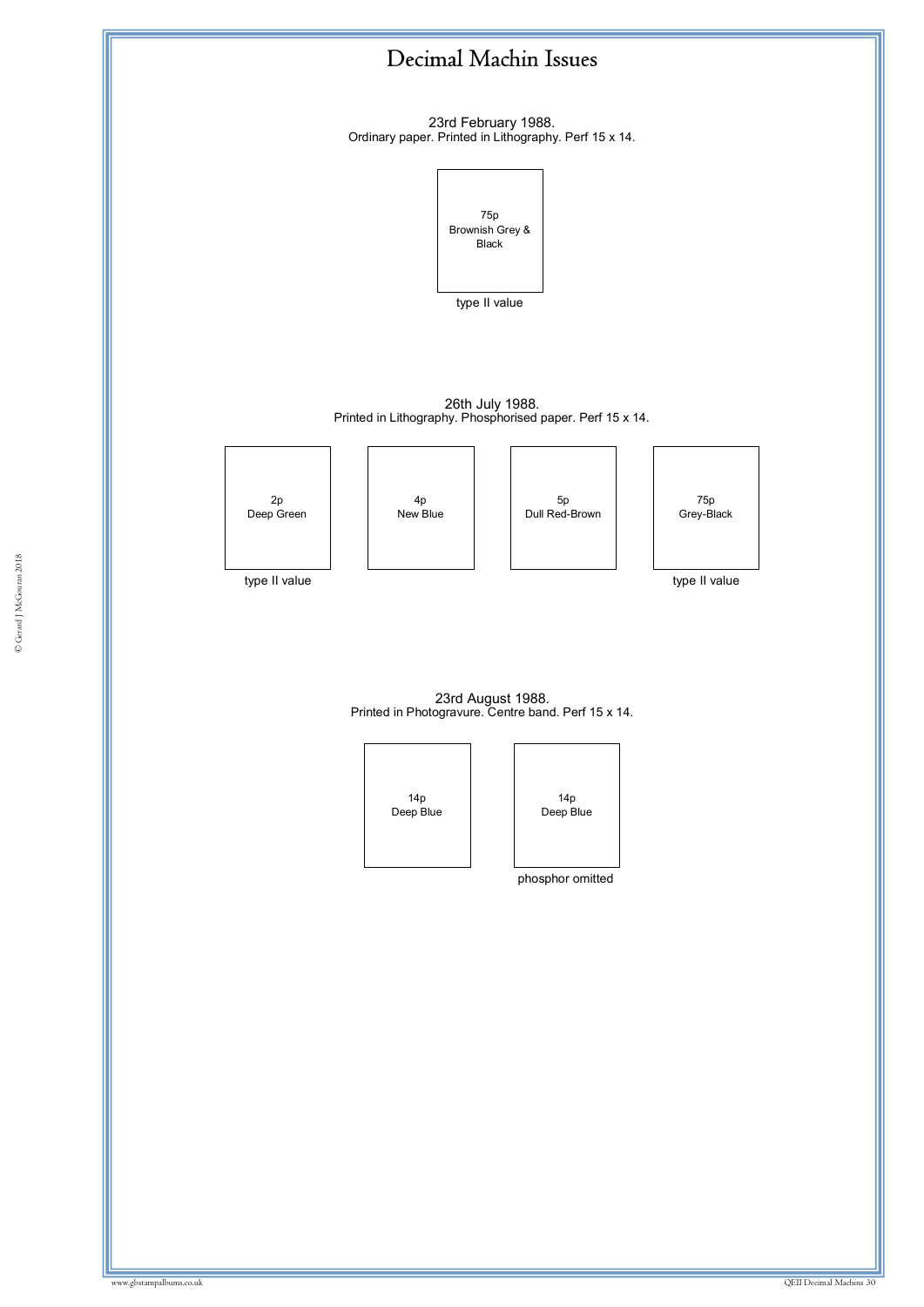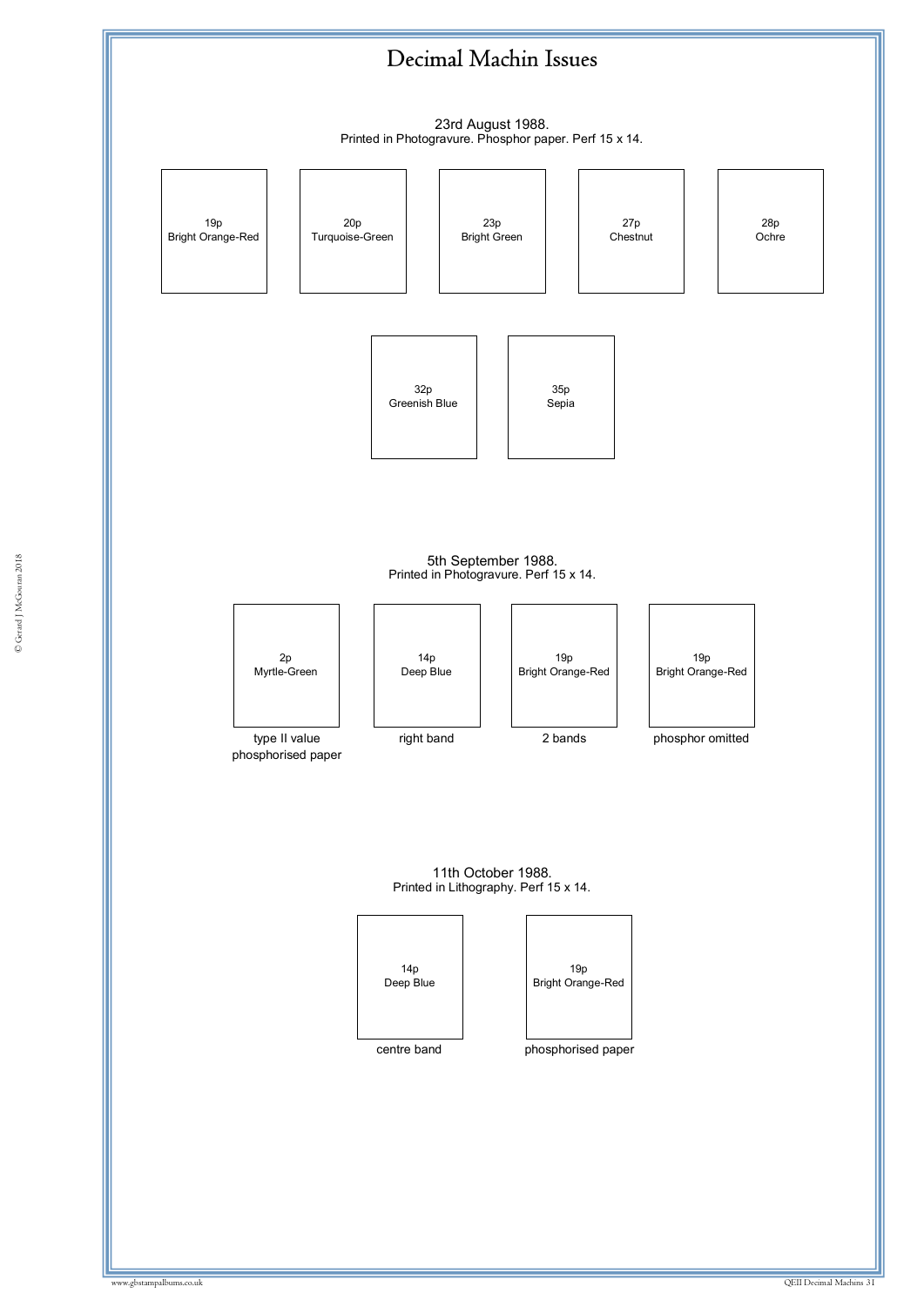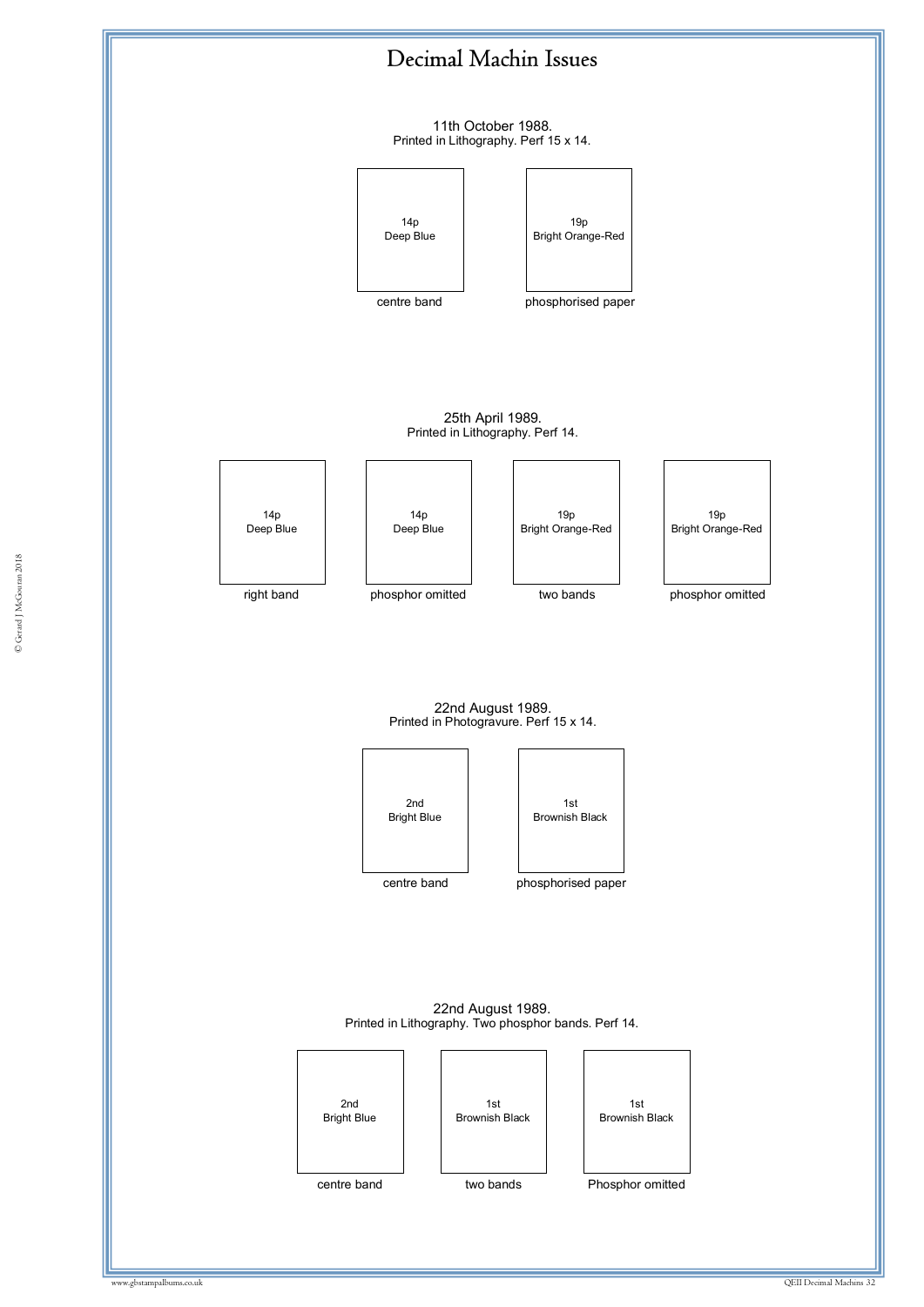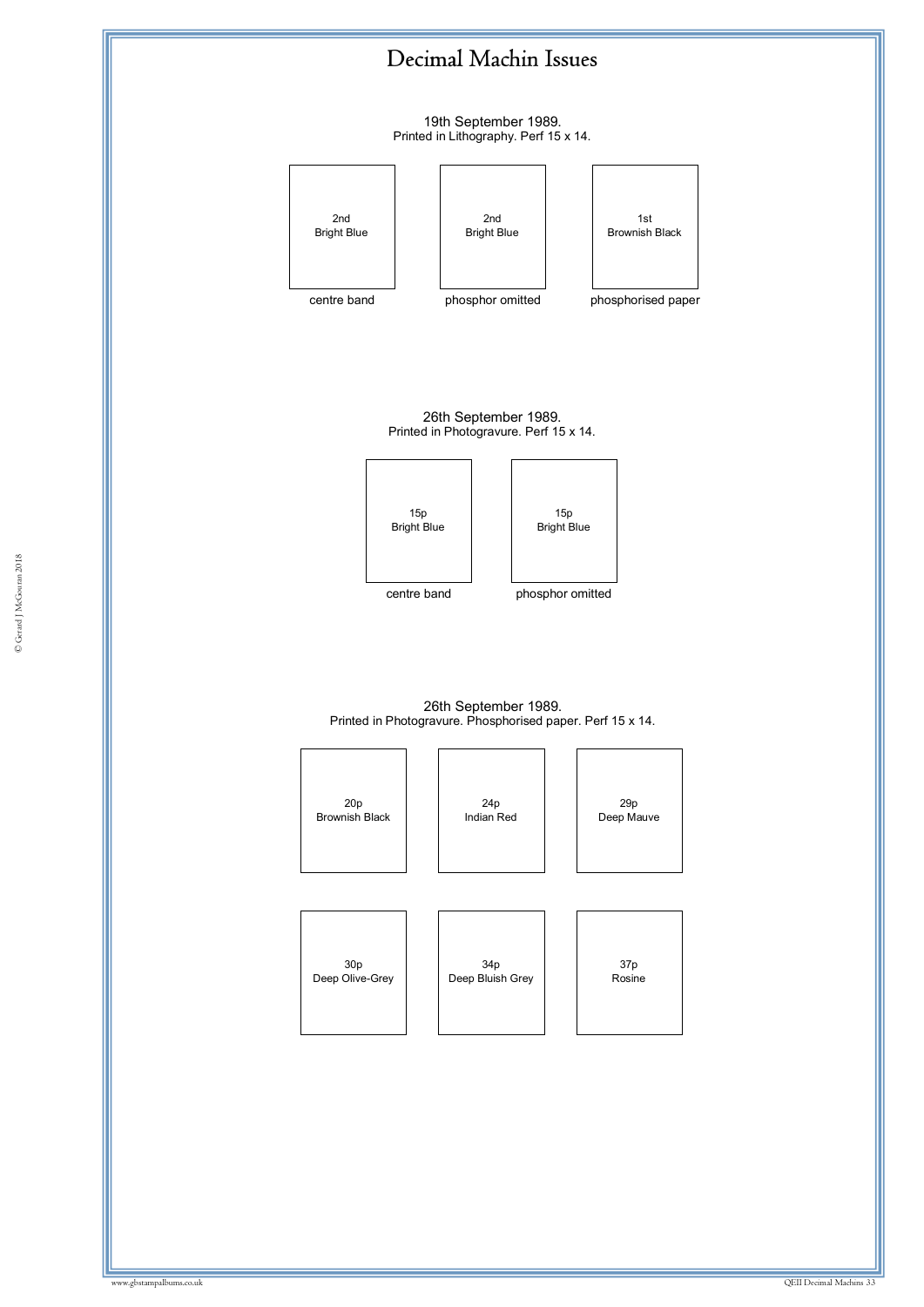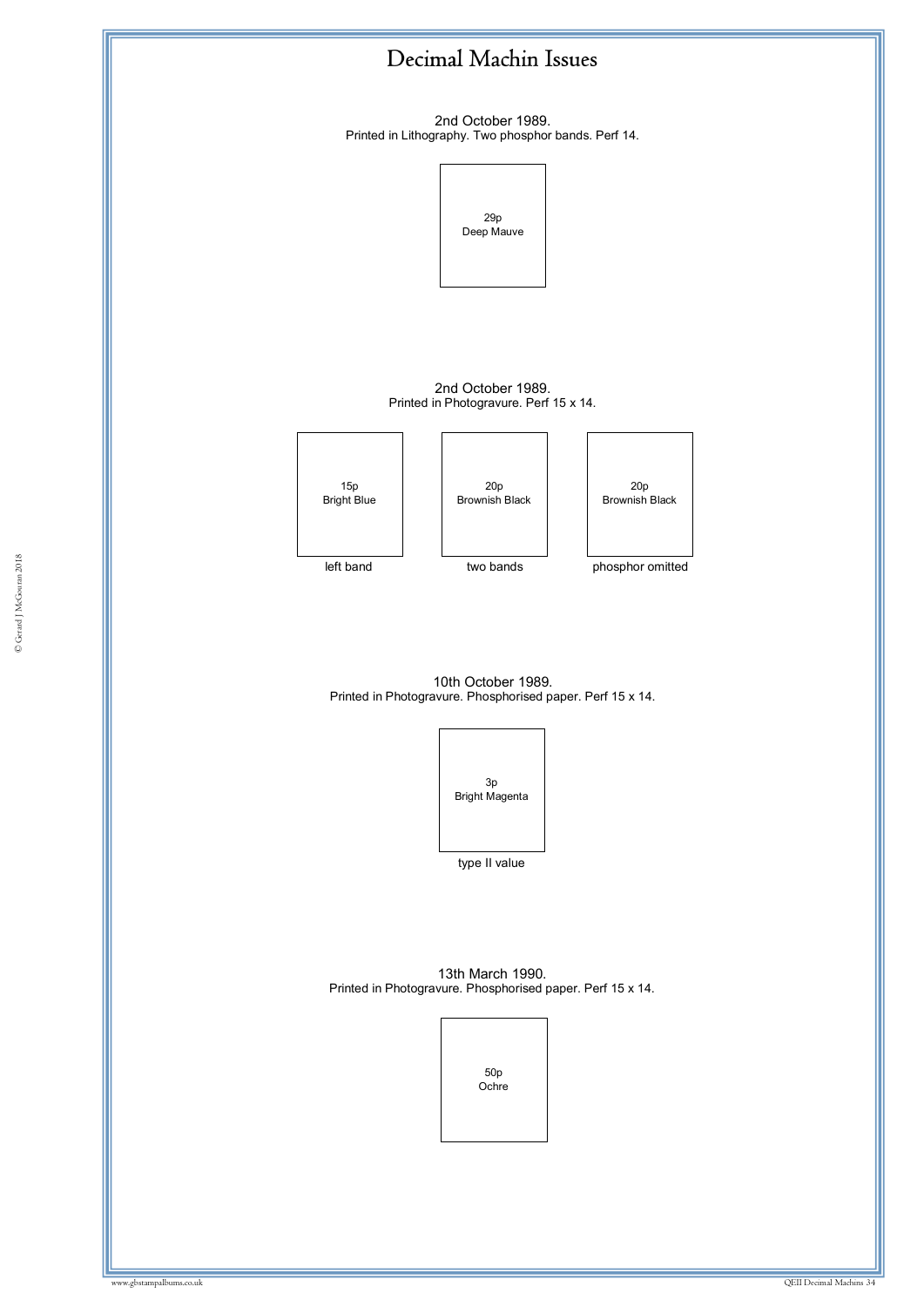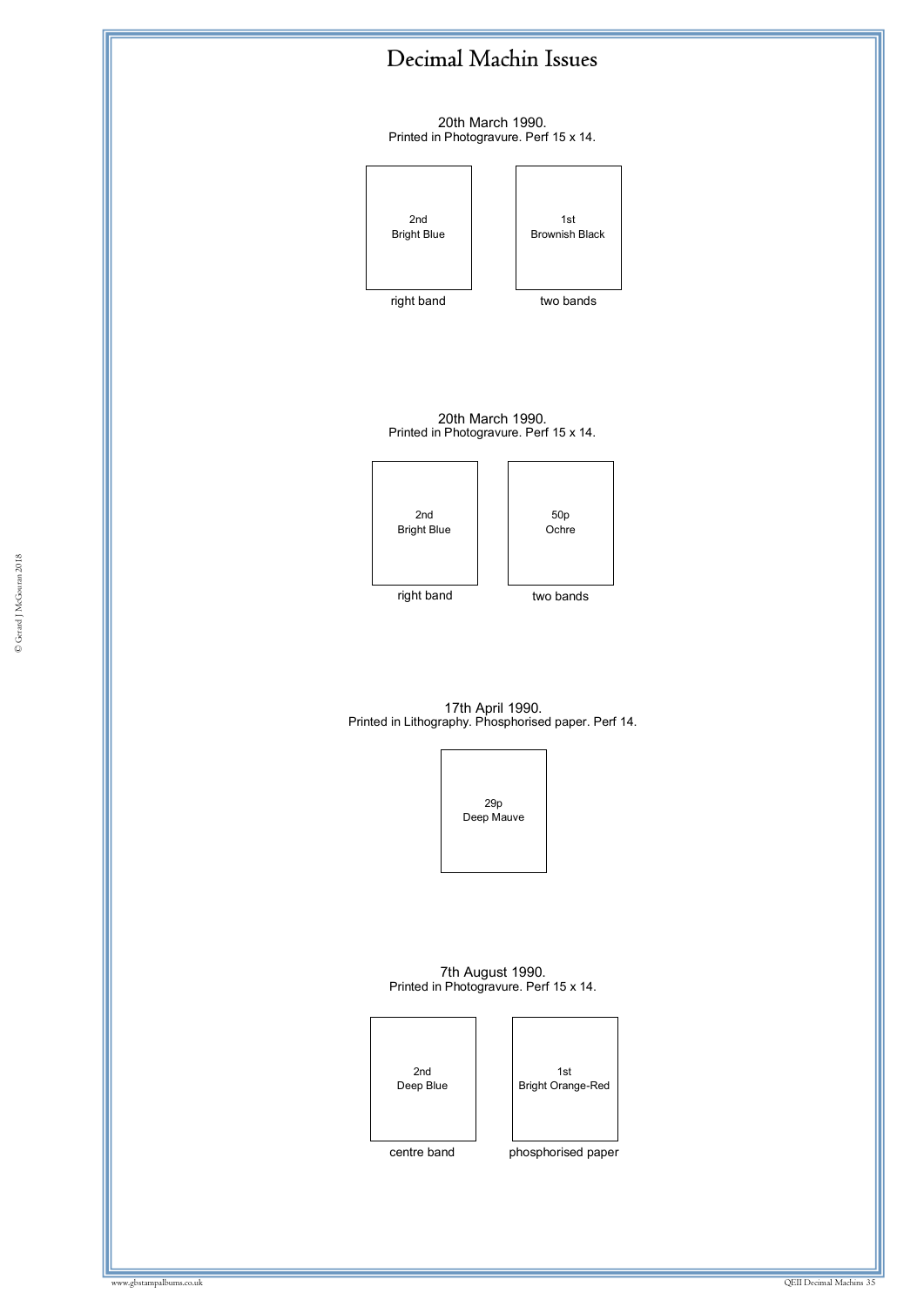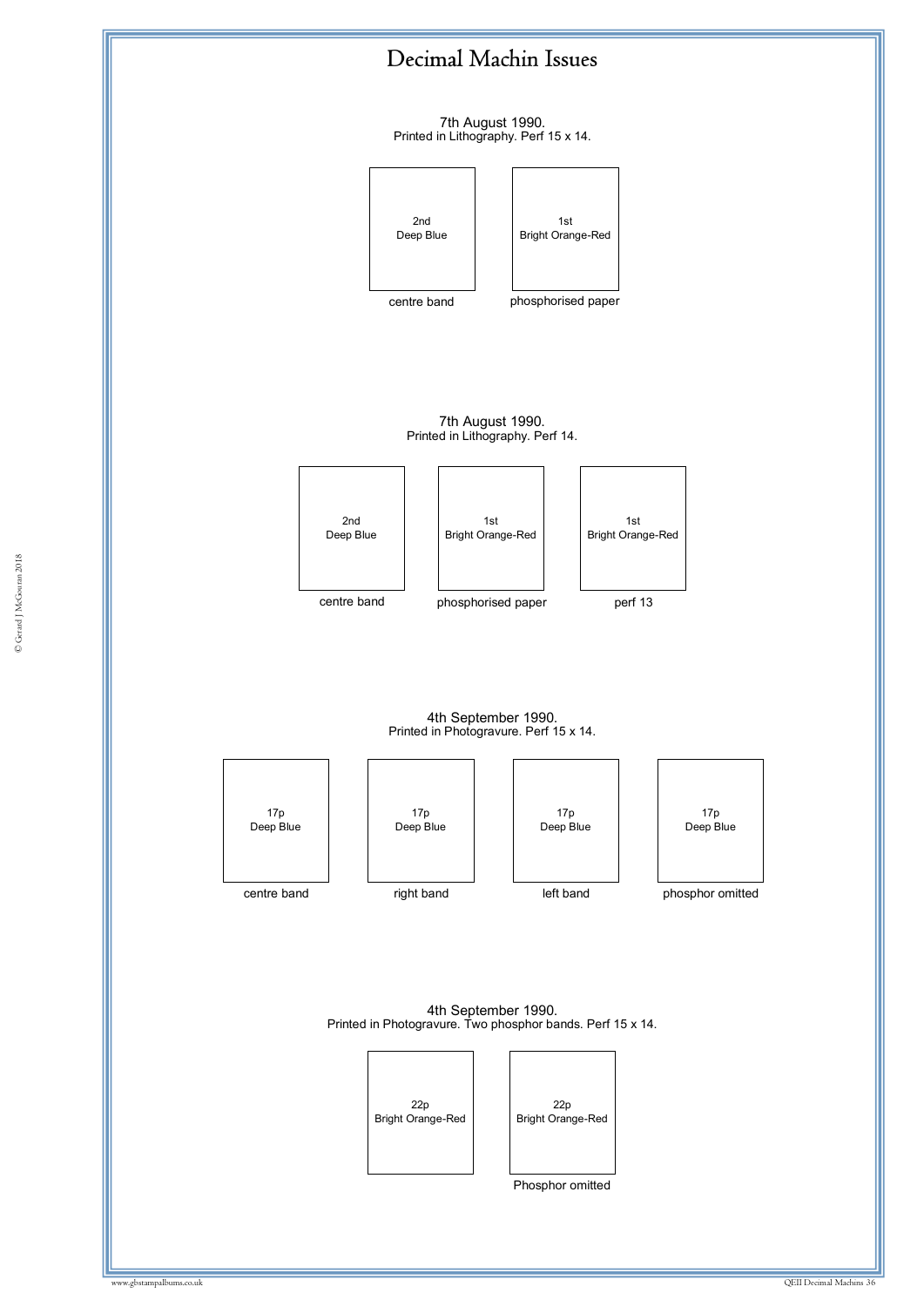4th September 1990. Printed in Photogravure. Phosphorised paper. Perf 15 x 14.



Printed in Lithography. Phosphorised paper. Perf 14.<br>———————————————————— 17th September 1990.



19th March 1991. Printed in Lithography. Perf 15 x 14.

17p Deep Blue

centre band

17p Deep Blue

phosphor omitted



phosphorised paper



phosphorised paper

10th September 1991. Printed in Photogravure. Centre phosphor band. Perf 15 x 14.





Phosphor omitted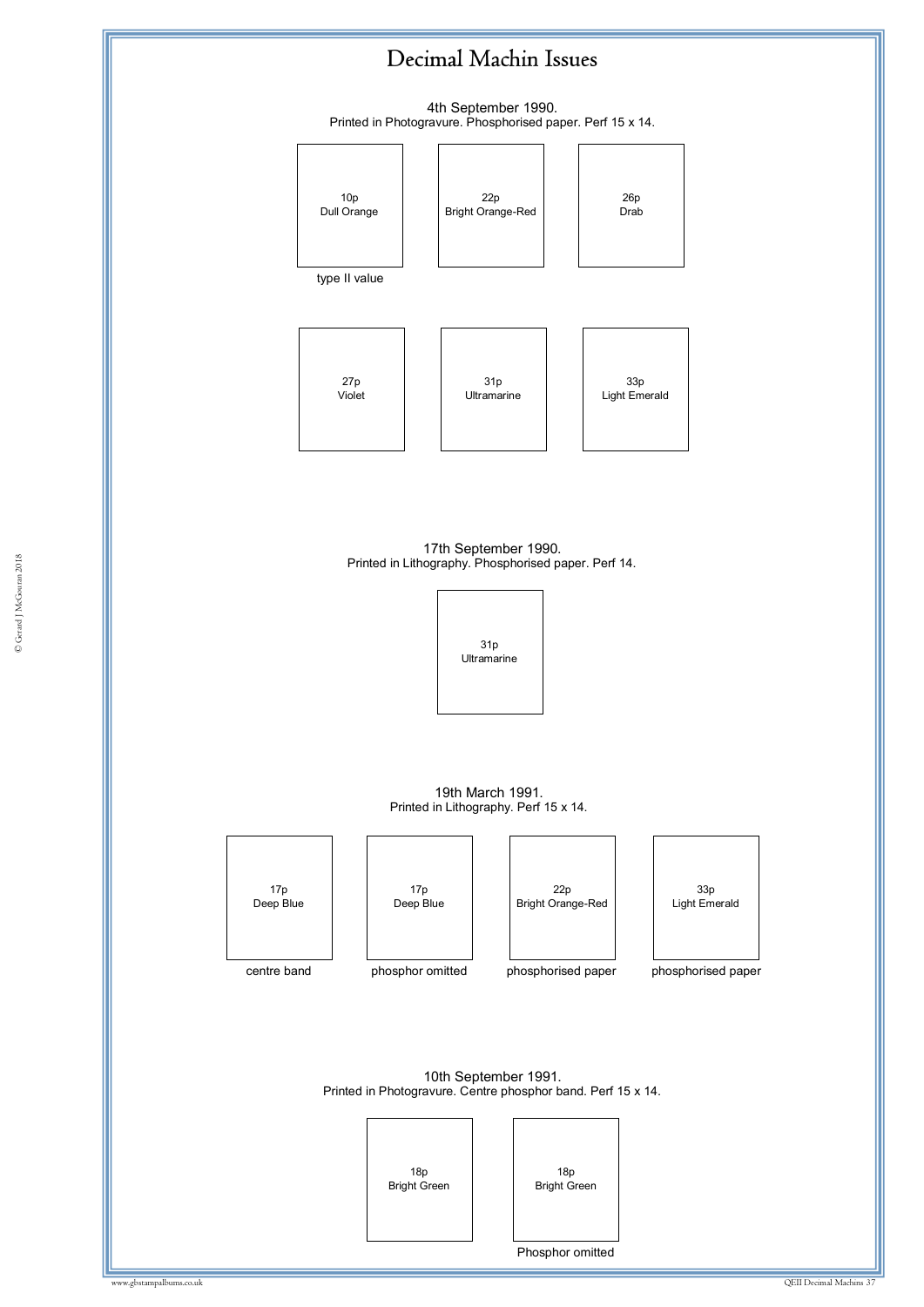10th September 1991. Printed in Photogravure. Phosphorised paper. Perf 15 x 14.



© Gerard J McGouran 2018 16th September 1991. Printed in Lithography. Phosphorised paper. Perf 14.



39p Bright Mauve

21st January 1992. Printed in Photogravure. Phosphor paper. Perf 15 x 14.

> 50p Ochre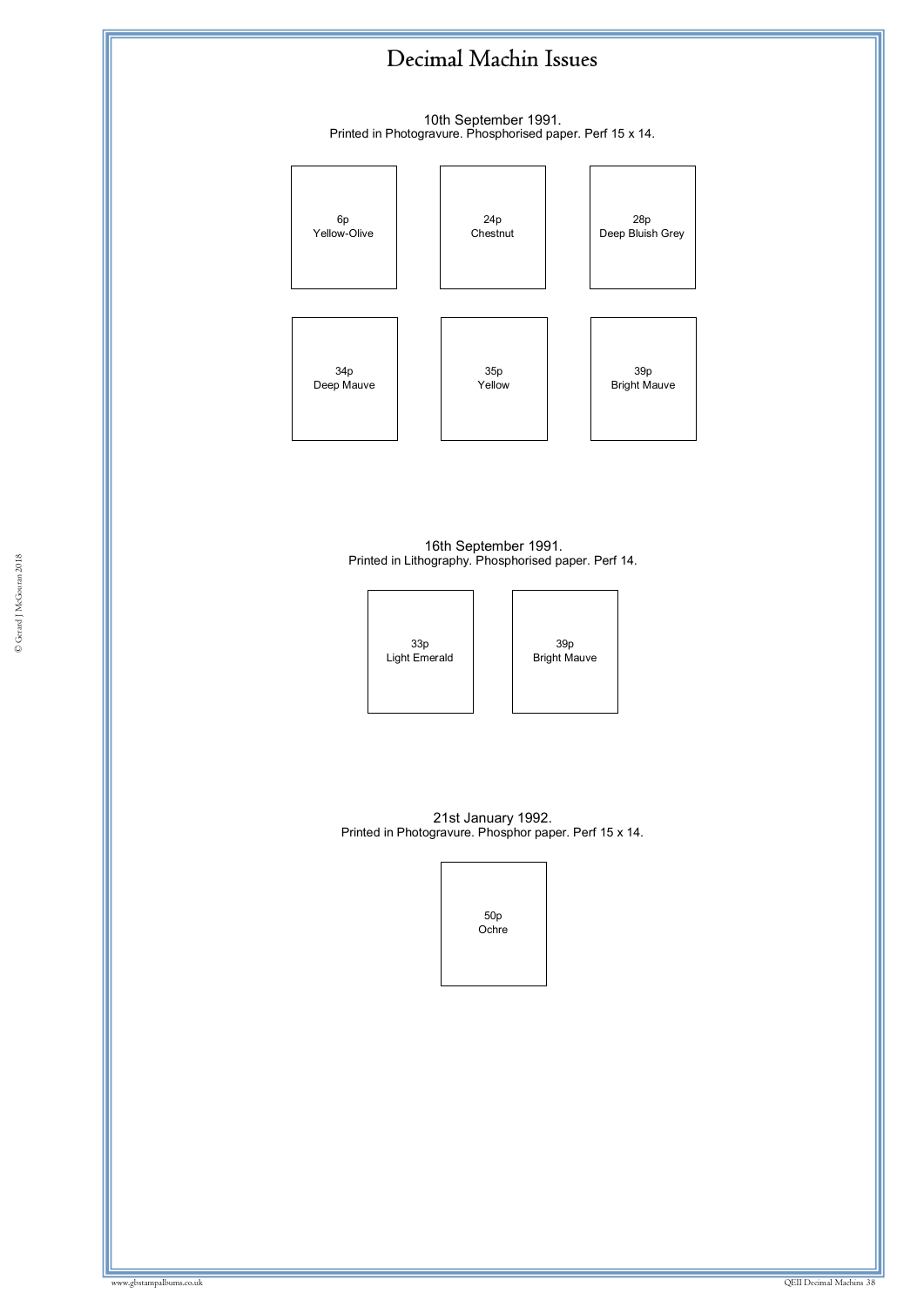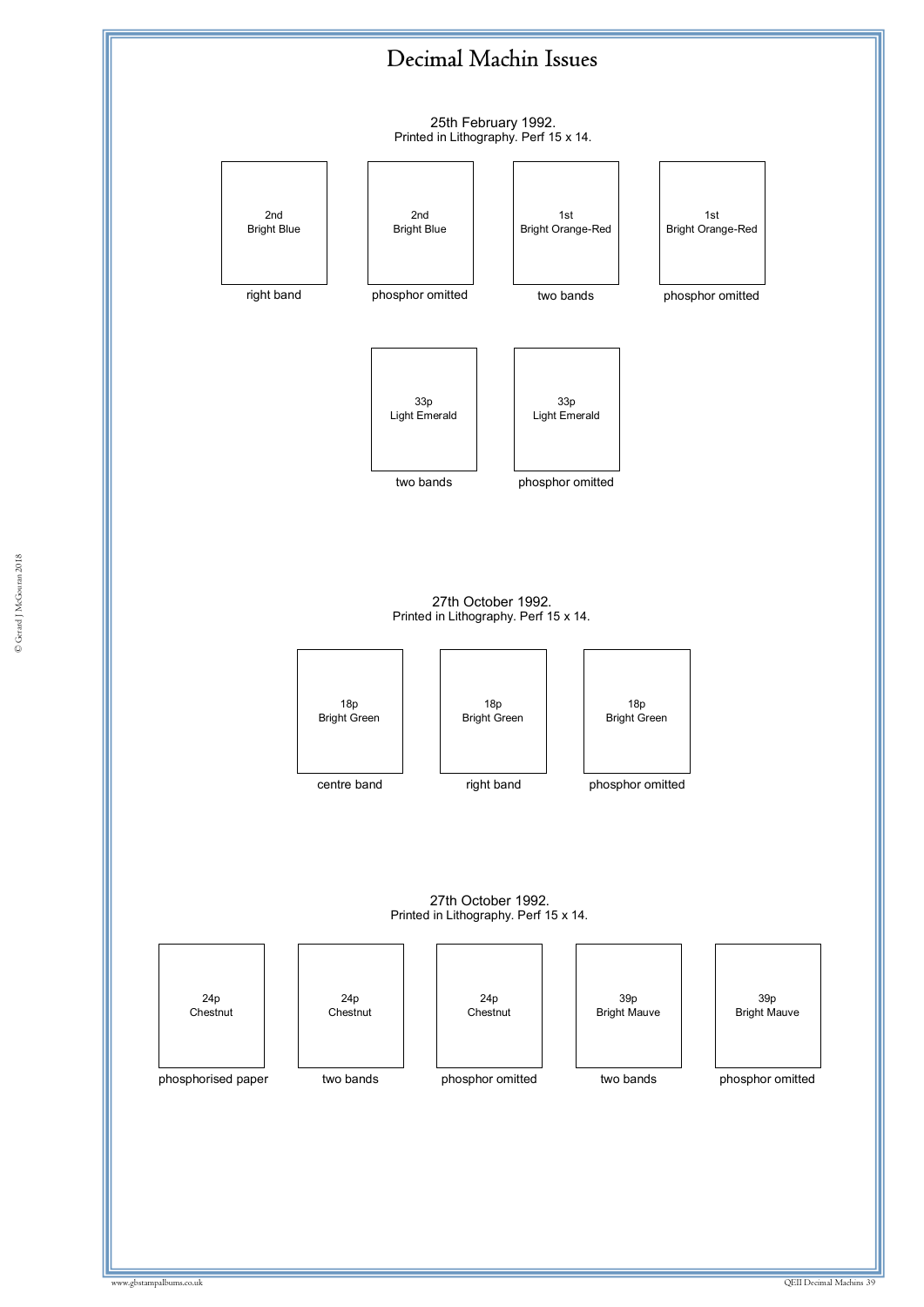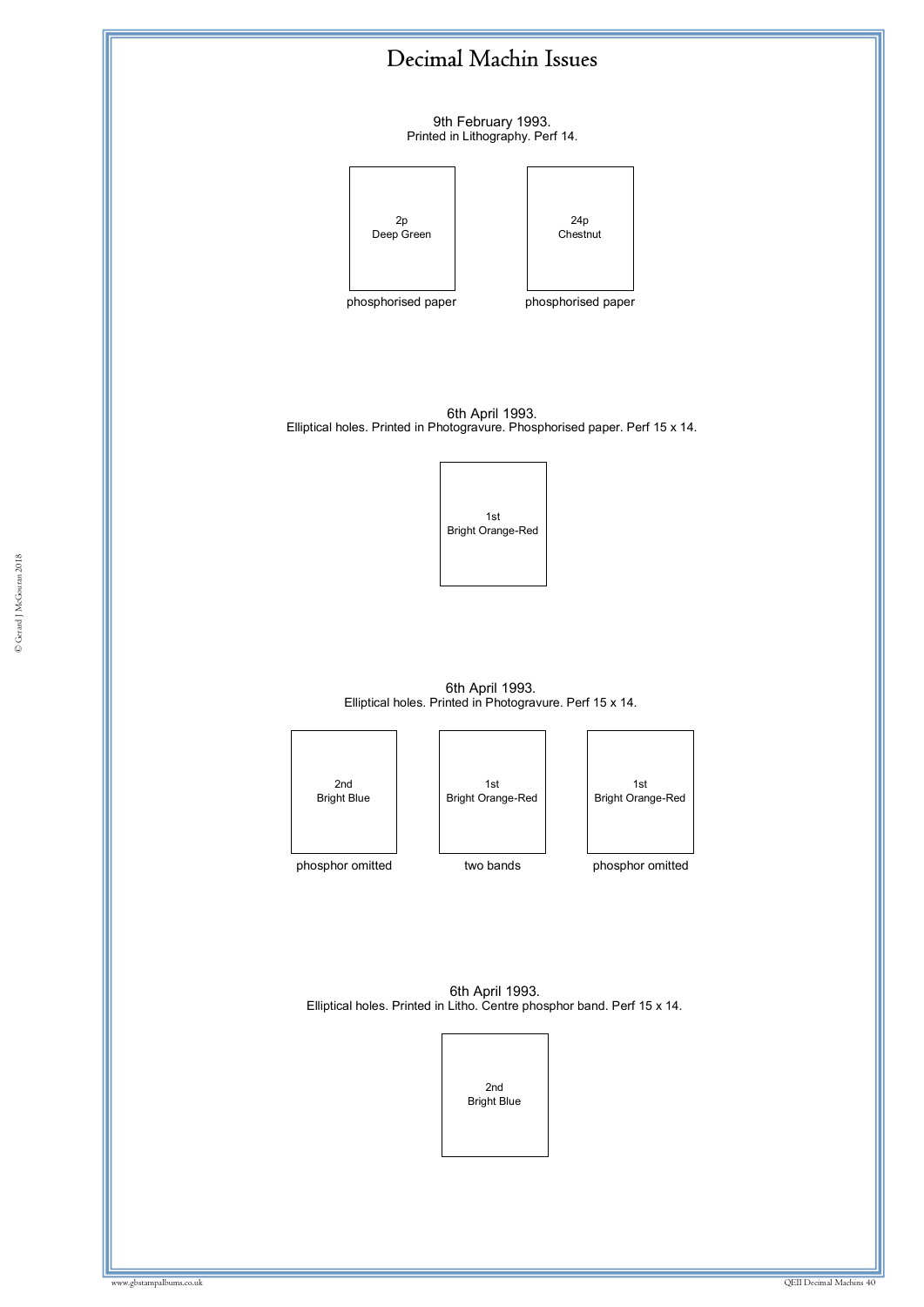![](_page_40_Figure_0.jpeg)

27th April 1993. Elliptical holes. Printed in Photogravure. Two phosphor bands. Perf 15 x 14.

![](_page_40_Figure_2.jpeg)

phosphor omitted

6p

8th June 1993. Elliptical holes. Printed in Photogravure. Two phosphor bands. Perf 15 x 14.

![](_page_40_Figure_5.jpeg)

![](_page_40_Figure_6.jpeg)

10p Dull Orange

type II value

27th July 1993. Elliptical holes. Printed in Photogravure. Two phosphor bands. Perf 15 x 14.

![](_page_40_Picture_10.jpeg)

10th August 1993. Printed in Lithography. Left phosphor band. Perf 15 x 14.

![](_page_40_Picture_12.jpeg)

18p Bright Green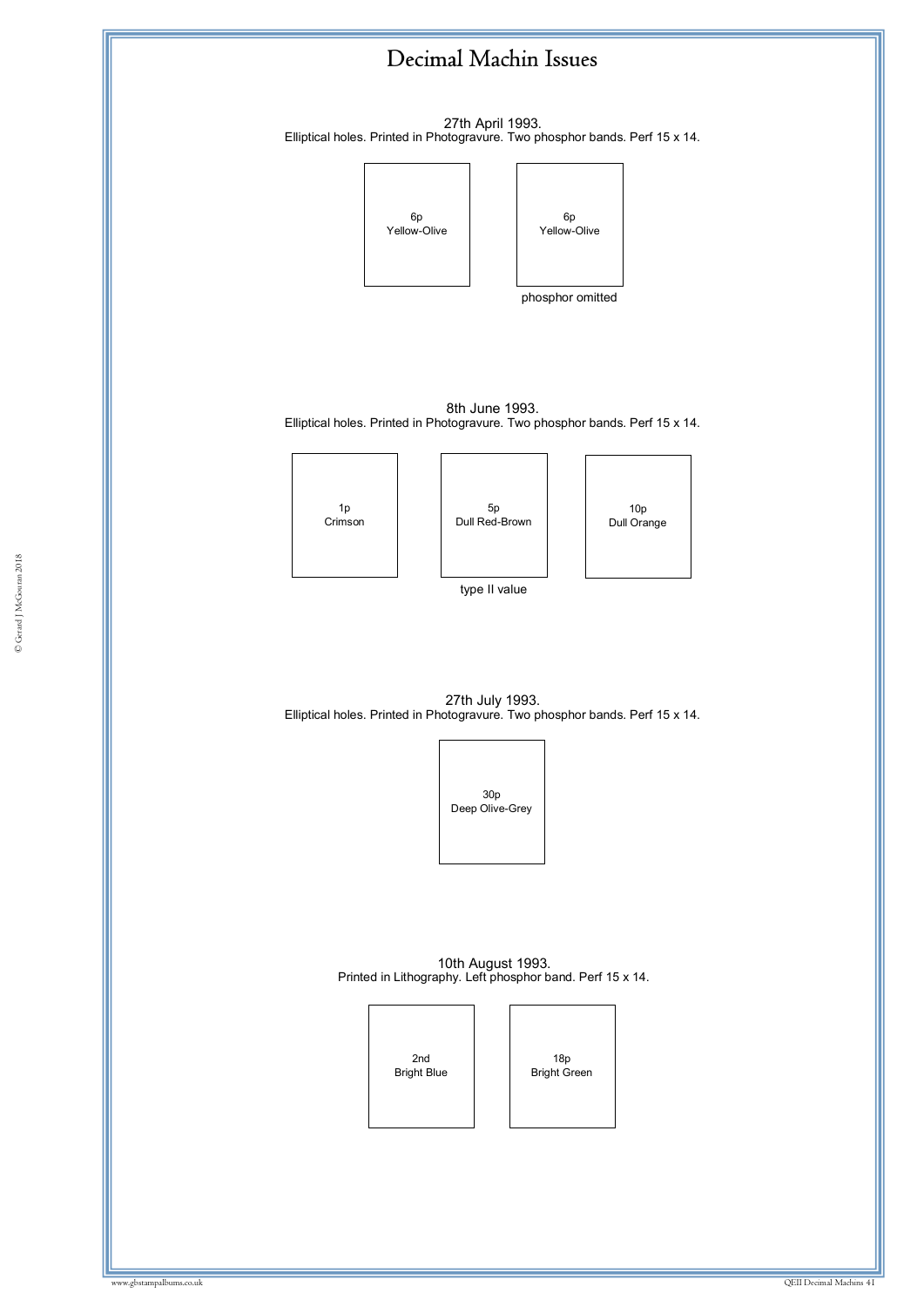17th August 1993. Elliptical holes. Printed in Photogravure. Two phosphor bands. Perf 15 x 14.

![](_page_41_Figure_2.jpeg)

6th April 1993. Elliptical holes. Printed in Photogravure. Perf 15 x 14.

![](_page_41_Picture_4.jpeg)

centre band

© Gerard J McGouran 2018 Self-adhesive. Elliptical holes. Printed in Lithography. Two phosphor bands. Perf 14 x 15. 19th October 1993.

ww.gbstampalbums.com

1st Orange-Red

![](_page_41_Picture_8.jpeg)

phosphor omitted

26th October 1993. Elliptical holes. Printed in Photogravure. Perf 15 x 14.

![](_page_41_Figure_11.jpeg)

![](_page_41_Picture_12.jpeg)

26th October 1993. Elliptical holes. Printed in Photogravure. Two phosphor bands. Perf 15 x 14.

| 29p<br>Grey<br>36p<br>Bright Ultramarine | 38p<br>Rosine | 41p<br>Grey-Brown |
|------------------------------------------|---------------|-------------------|
|------------------------------------------|---------------|-------------------|

# © Gerard J McGouran 2018 © Gerard J McGouran 2018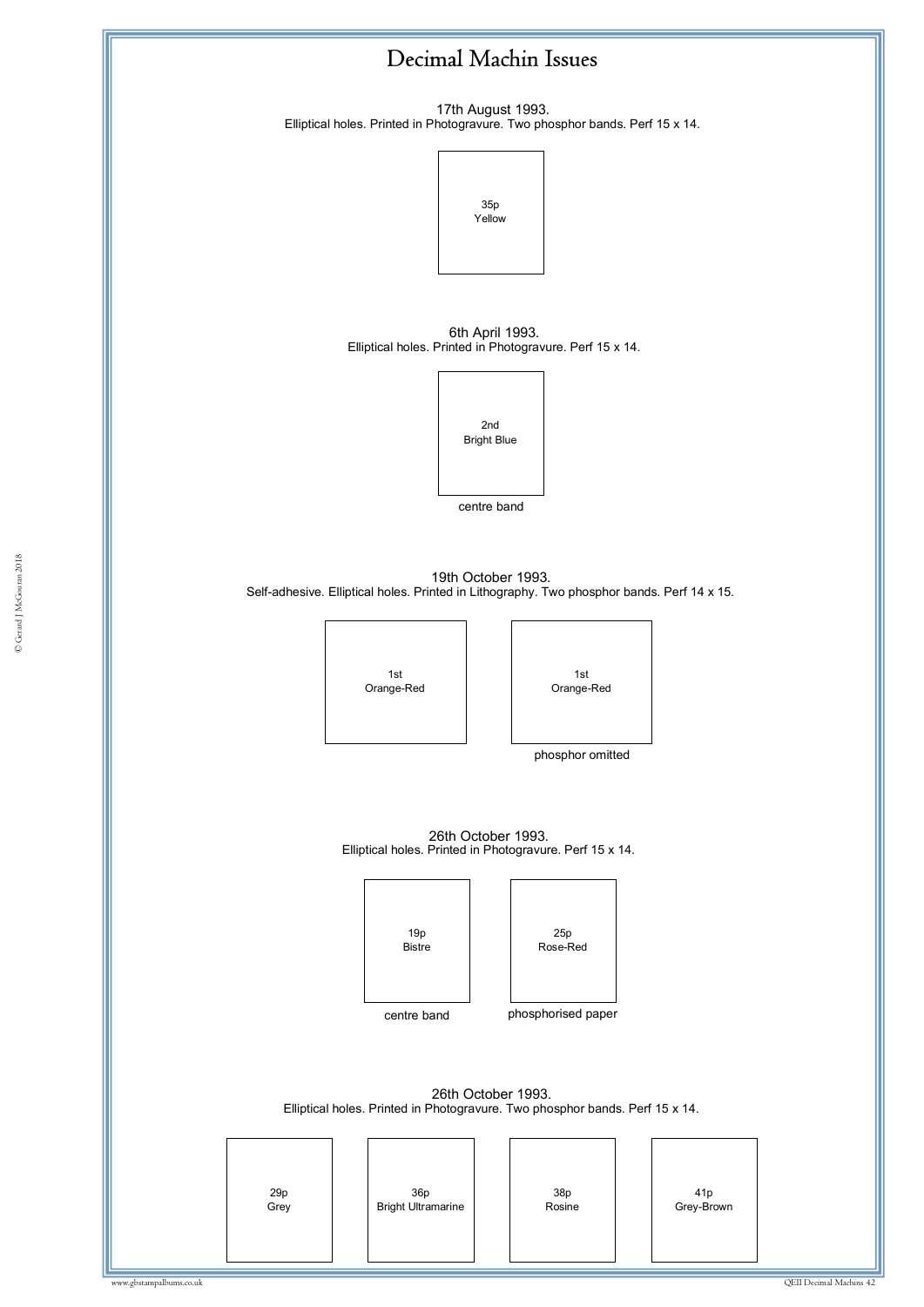![](_page_42_Figure_0.jpeg)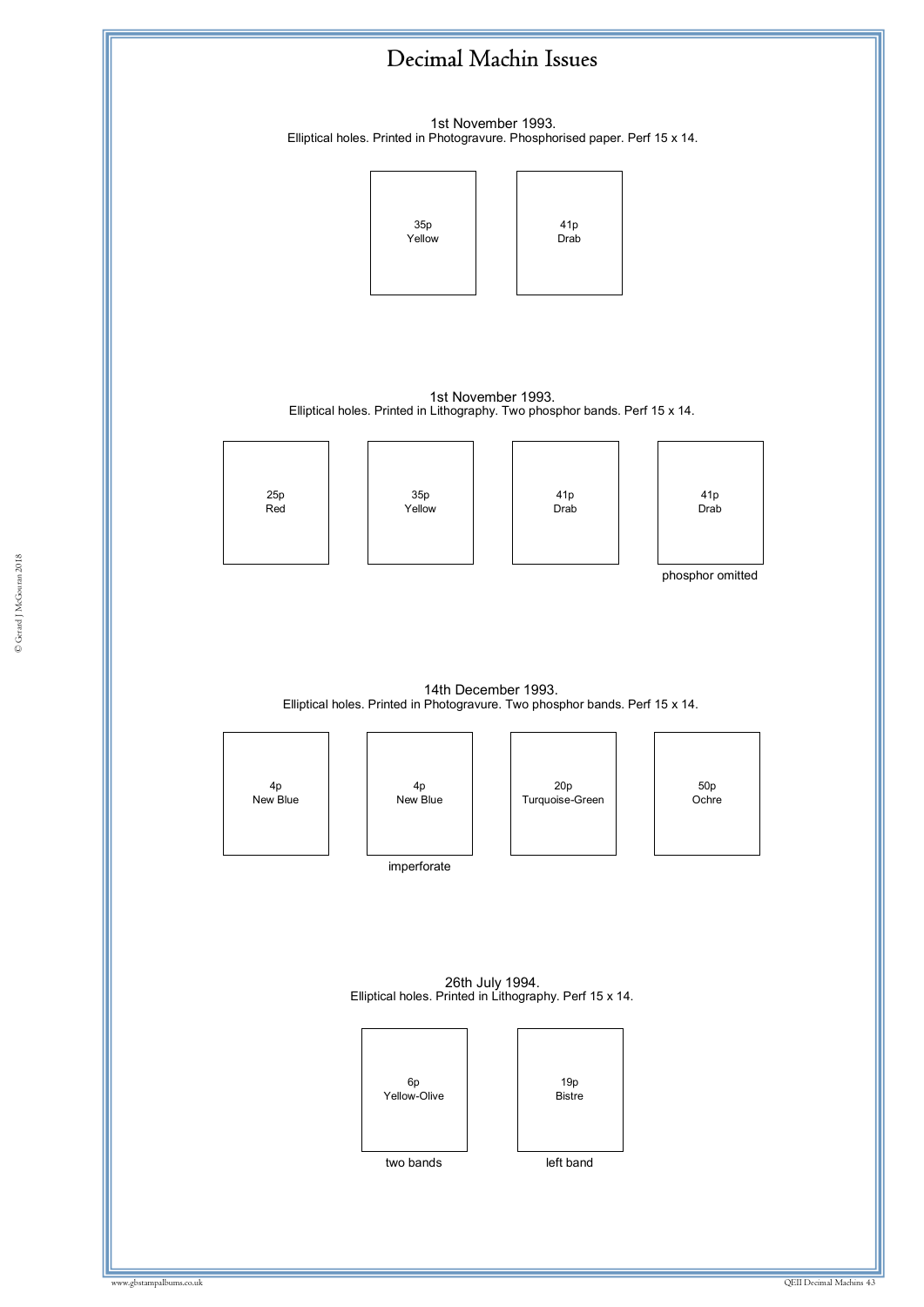![](_page_43_Figure_0.jpeg)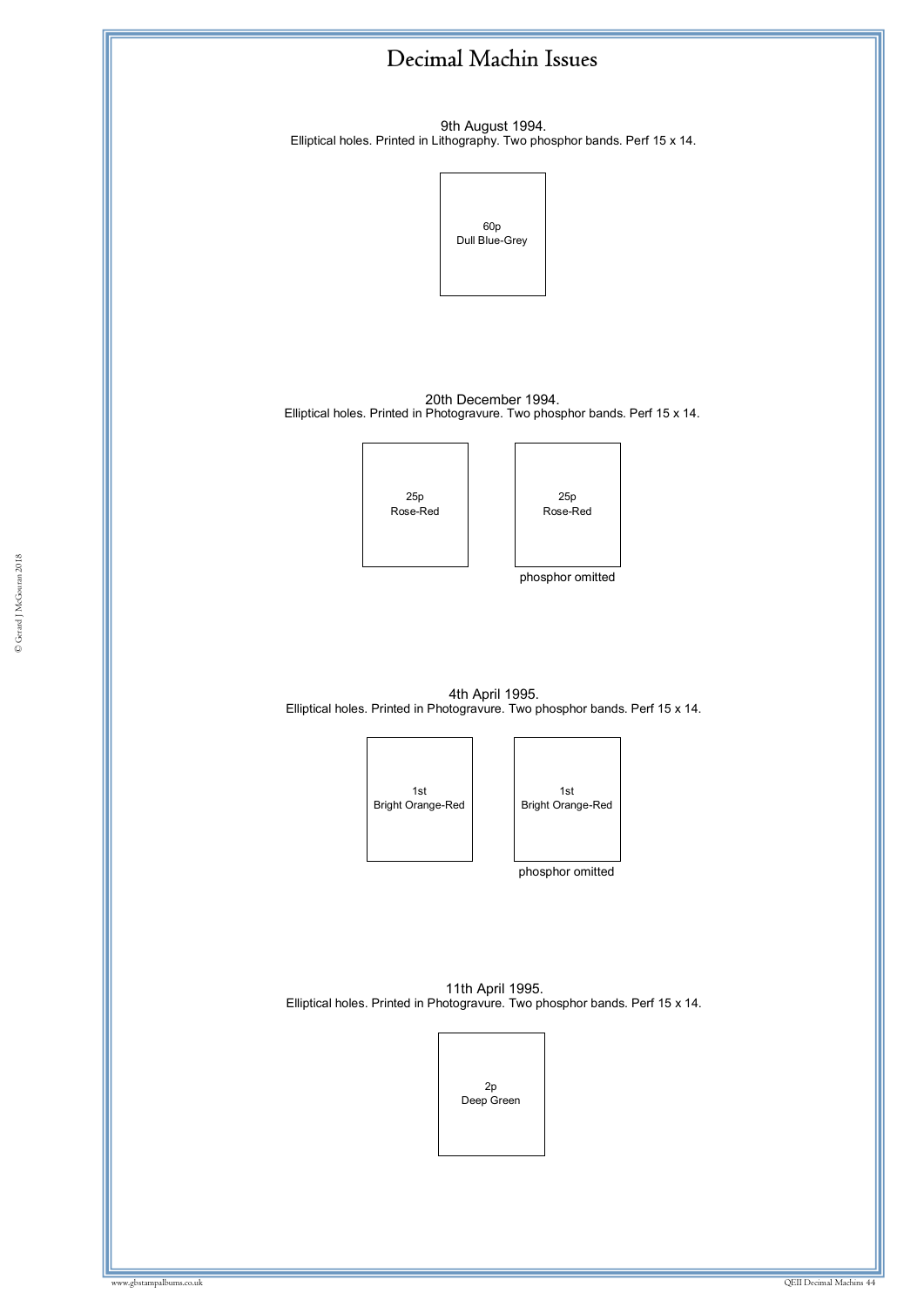![](_page_44_Figure_0.jpeg)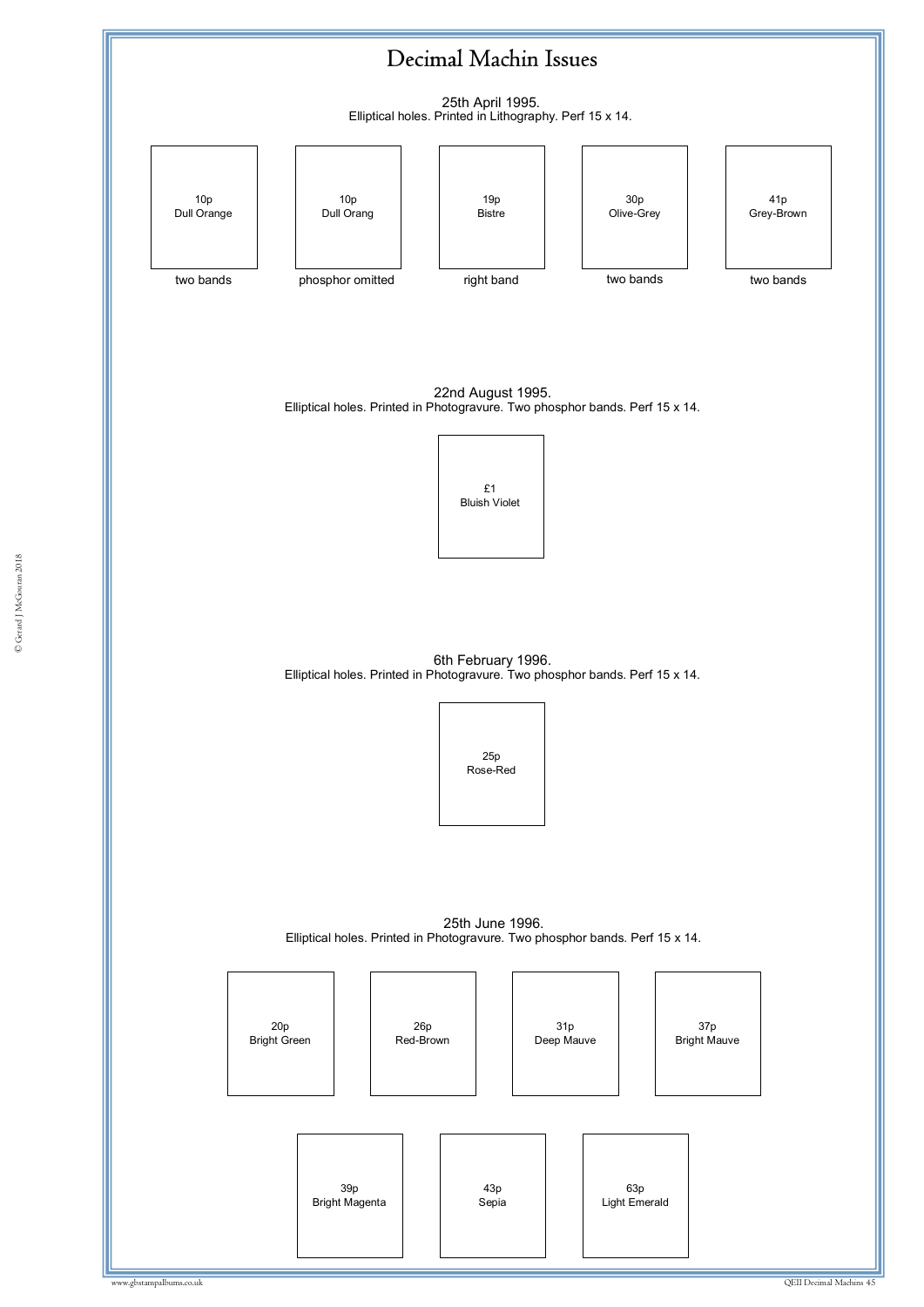![](_page_45_Figure_0.jpeg)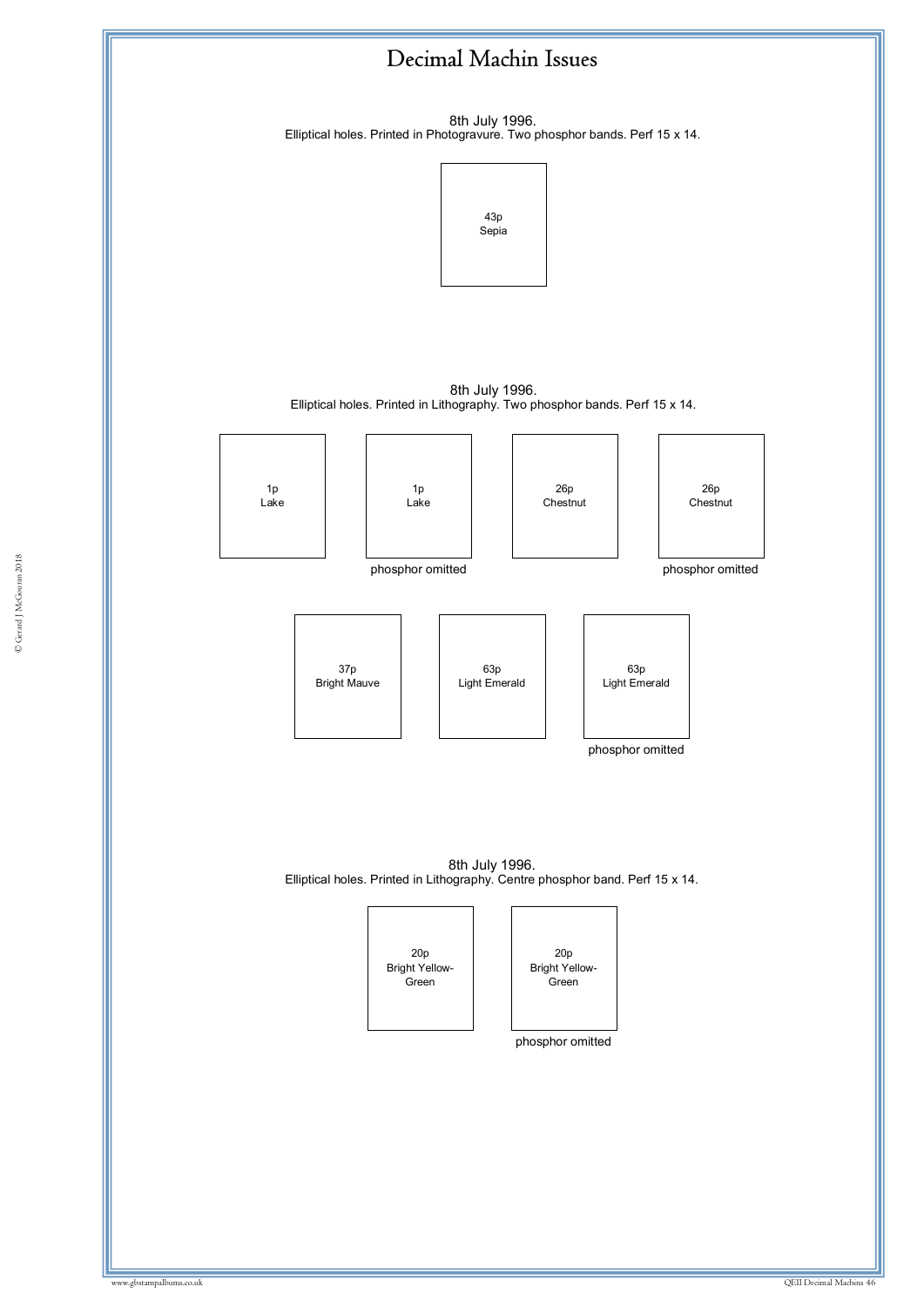![](_page_46_Figure_0.jpeg)

© Gerard J McGouran 2018 © Gerard J McGouran 2018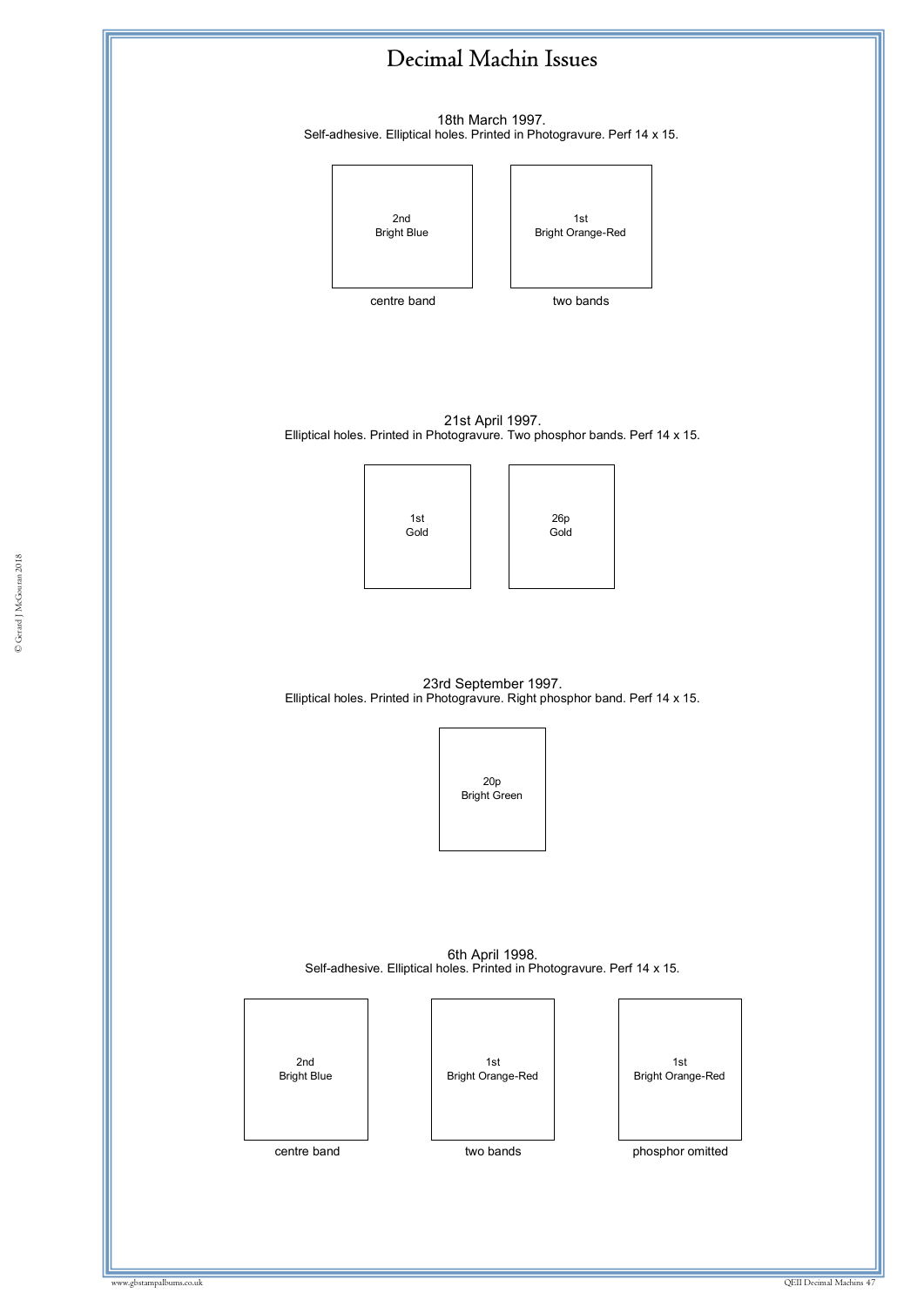![](_page_47_Figure_0.jpeg)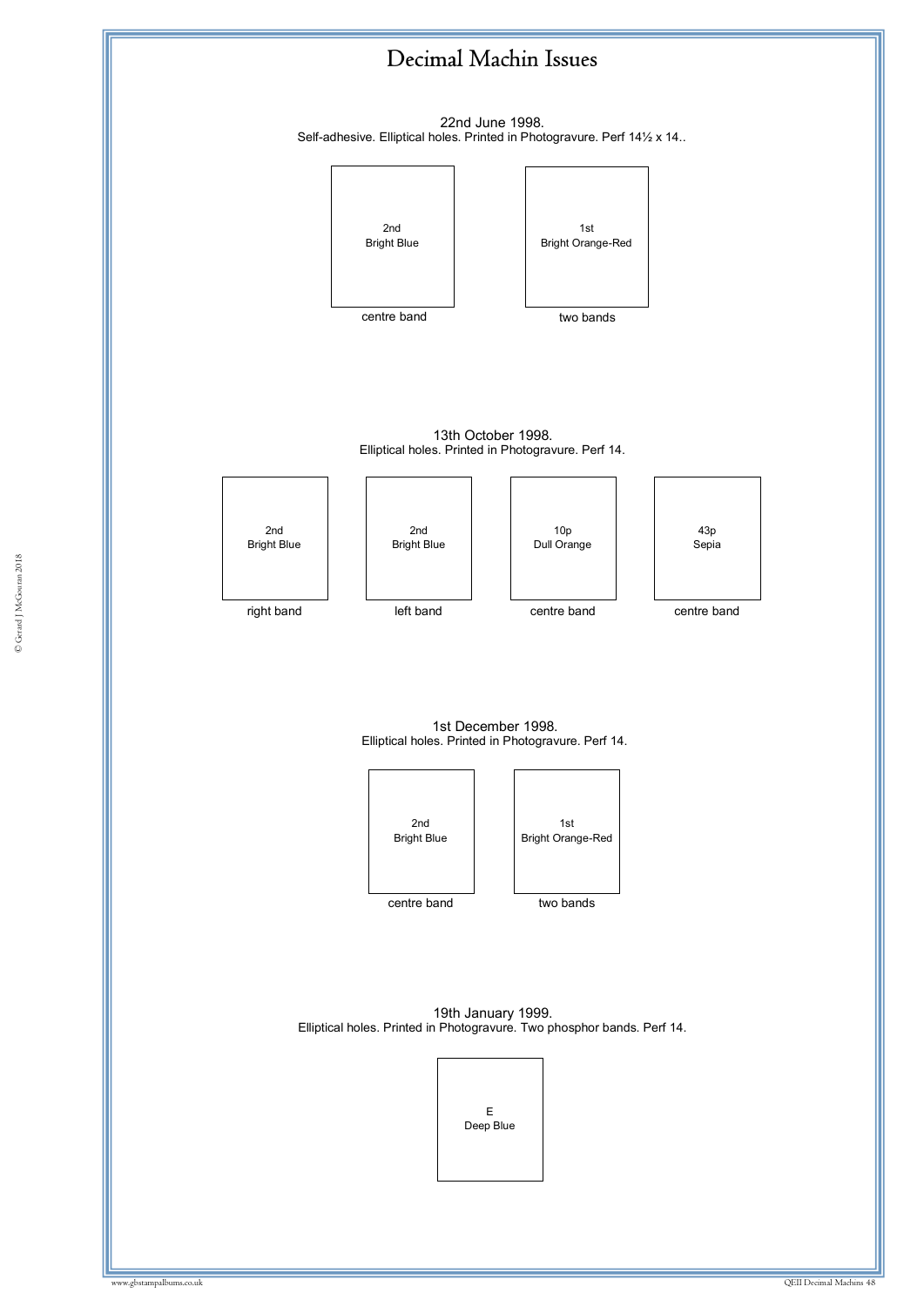16th February 1999. Self-adhesive. Printed in Lithography and Embossed. Phosphor background. Perf 14 x 15.

![](_page_48_Figure_2.jpeg)

16th February 1999. Self-adhesive. Recess printed. Two phosphor bands. Perf 14 x 14½.

![](_page_48_Picture_4.jpeg)

16th February 1999. Self-adhesive. Typography printed. Two phosphor bands. Perf 14 x 15.

| 1st<br>Black | 1st<br><b>Black</b> |
|--------------|---------------------|
|              | phosphor omitted    |
|              |                     |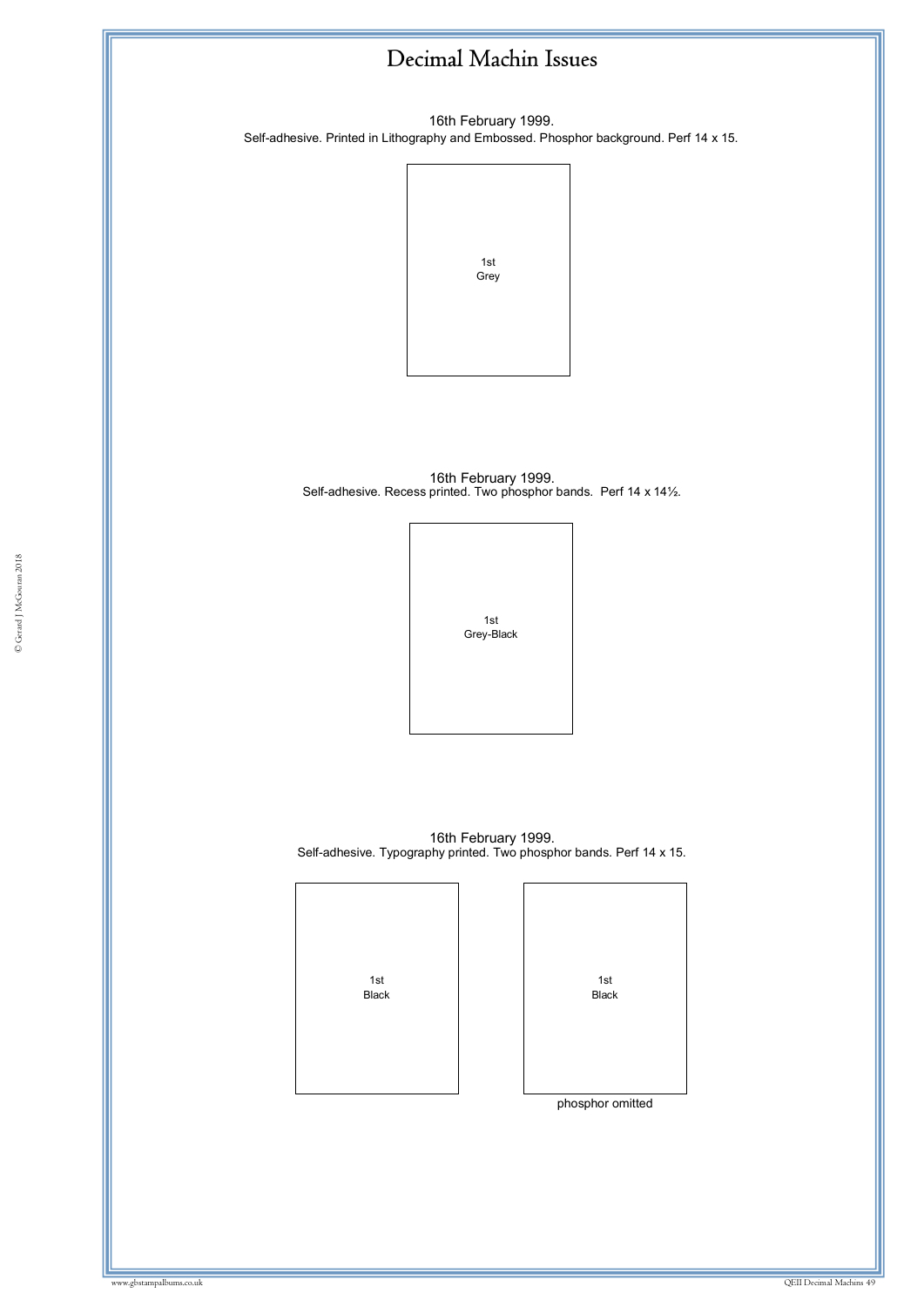![](_page_49_Figure_0.jpeg)

© Gerard J McGouran 2018 © Gerard J McGouran 2018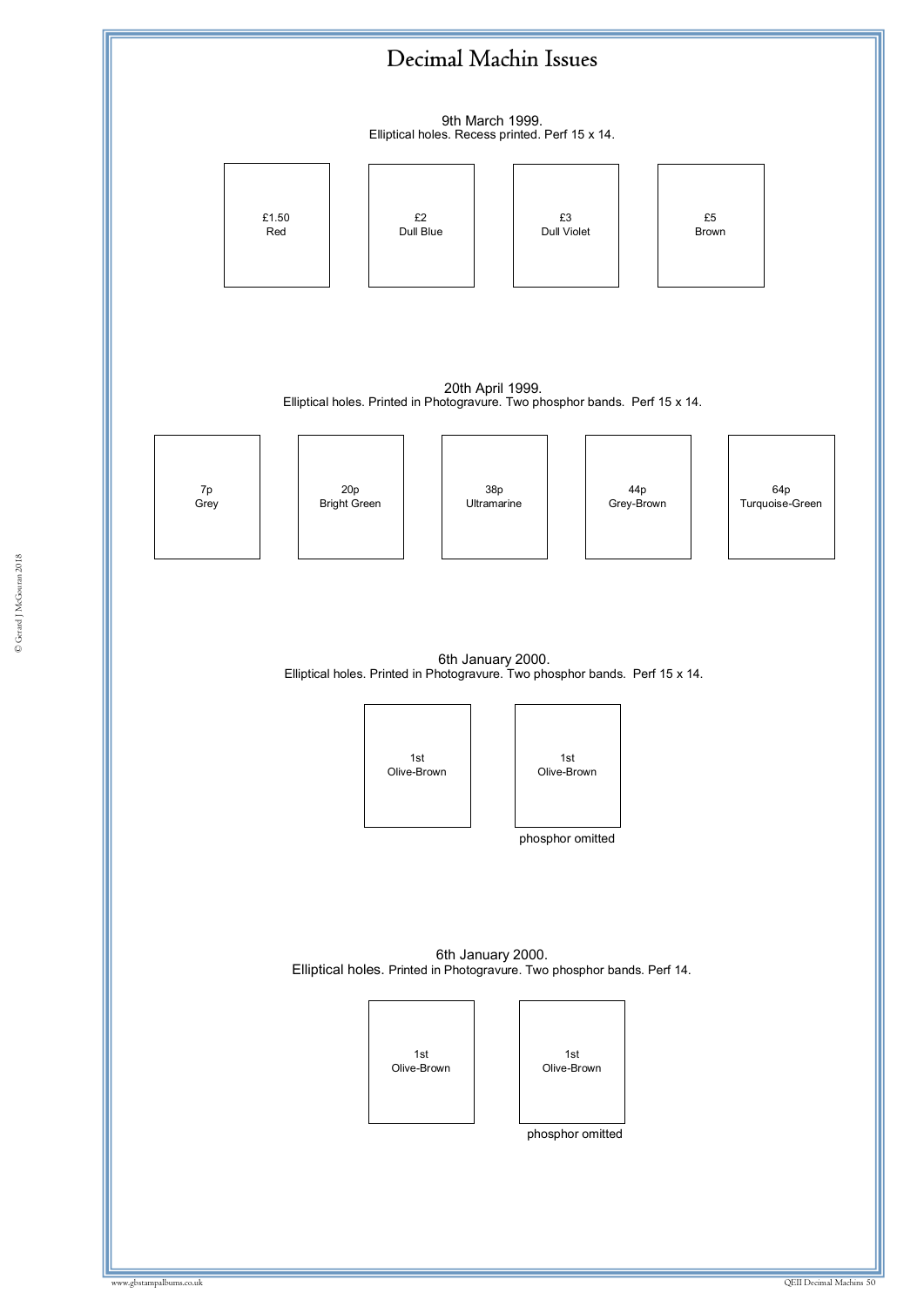![](_page_50_Figure_0.jpeg)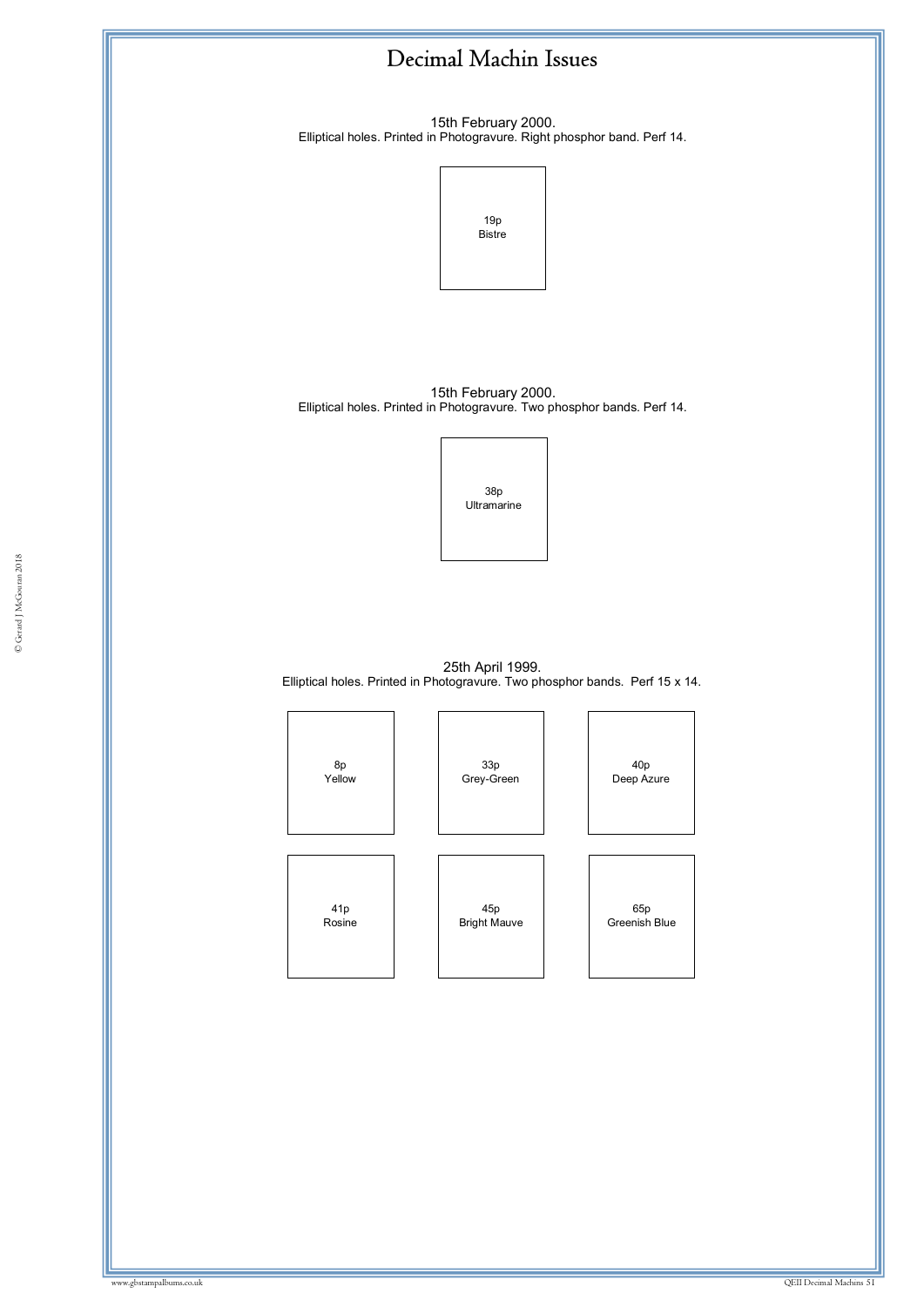![](_page_51_Figure_0.jpeg)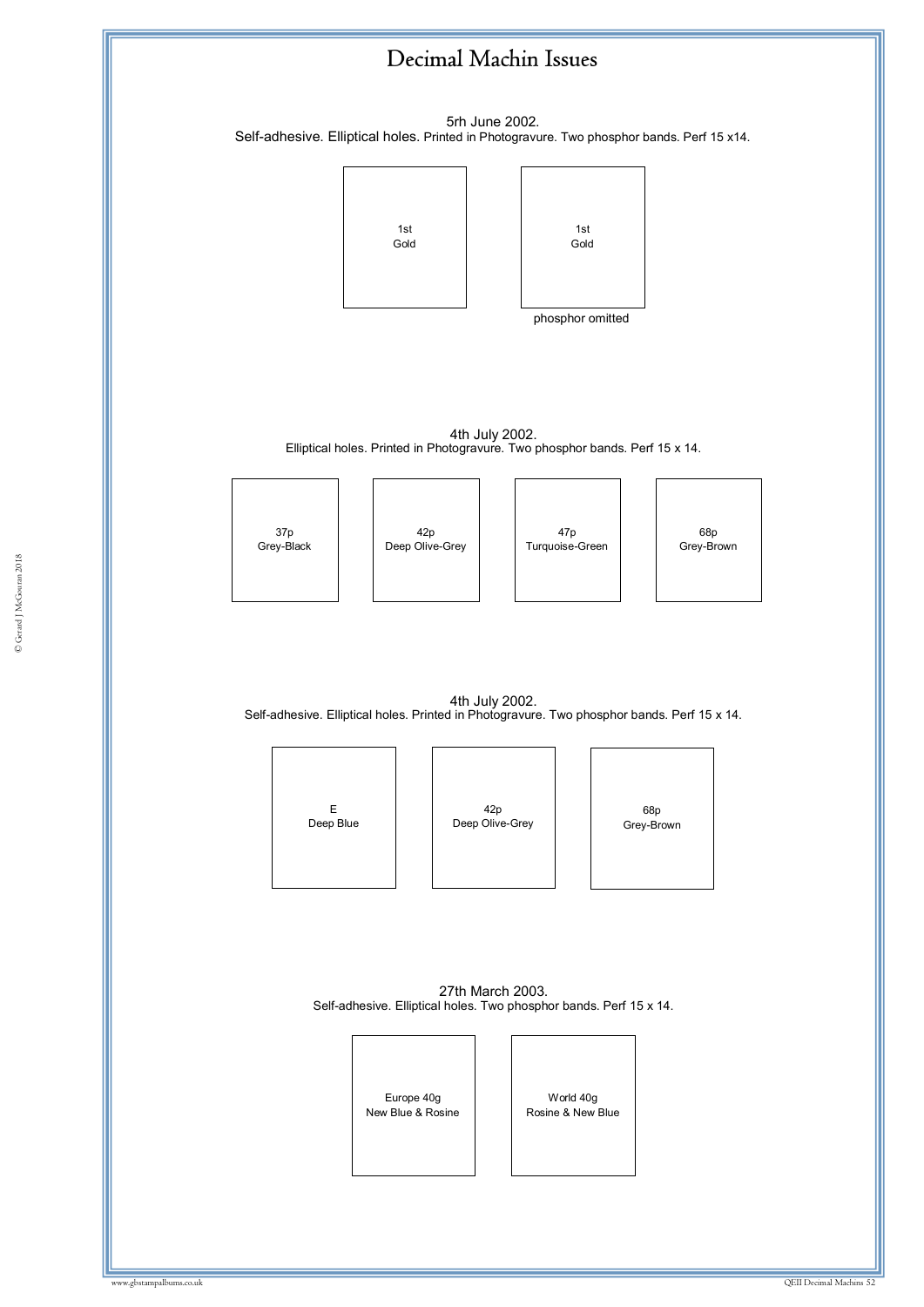![](_page_52_Figure_0.jpeg)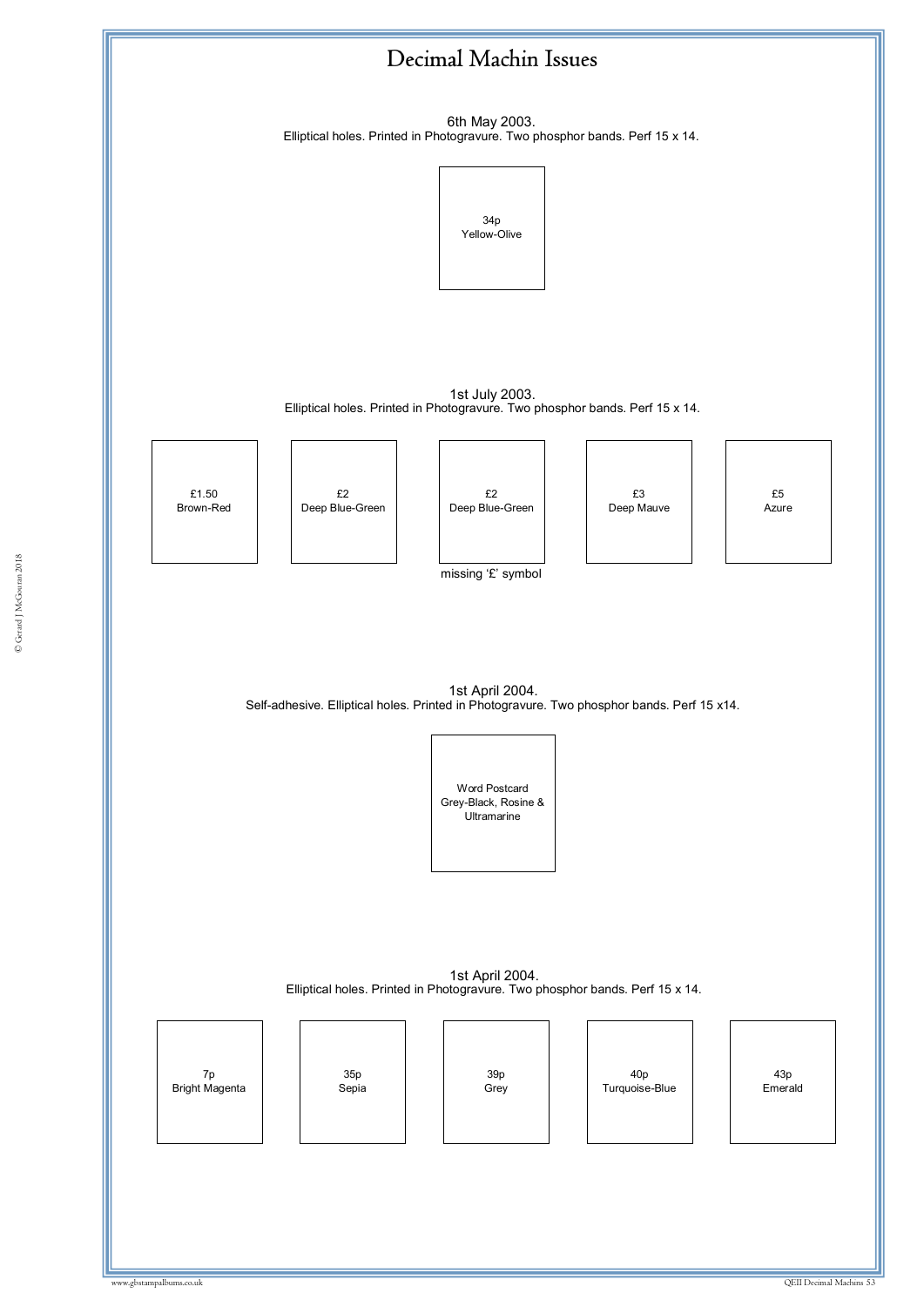5th April 2005. Elliptical holes. Printed in Photogravure. Perf 15 x 14.

![](_page_53_Figure_2.jpeg)

28th March 2006. Elliptical holes. Printed in Photogravure. Centre phosphor band. Perf 15 x 14.

![](_page_53_Picture_4.jpeg)

28th March 2006. Elliptical holes. Printed in Photogravure. Two phosphor bands. Perf 15 x 14.

![](_page_53_Figure_6.jpeg)

49p Red-Brown

72p Rosine

1st August 2006. Elliptical holes. Printed in Photogravure. Two phosphor bands. Perf 15 x 14.

![](_page_53_Picture_10.jpeg)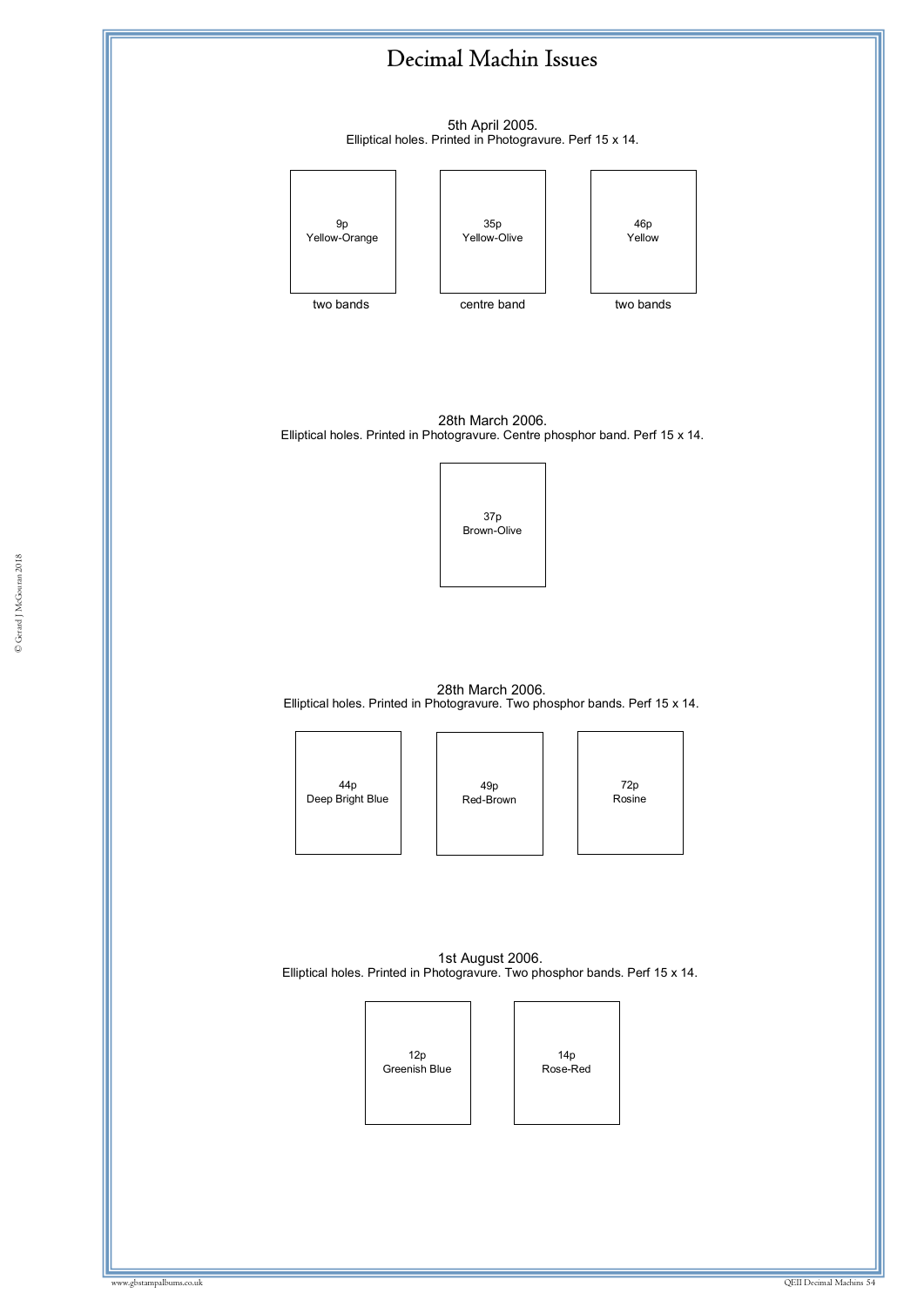![](_page_54_Figure_0.jpeg)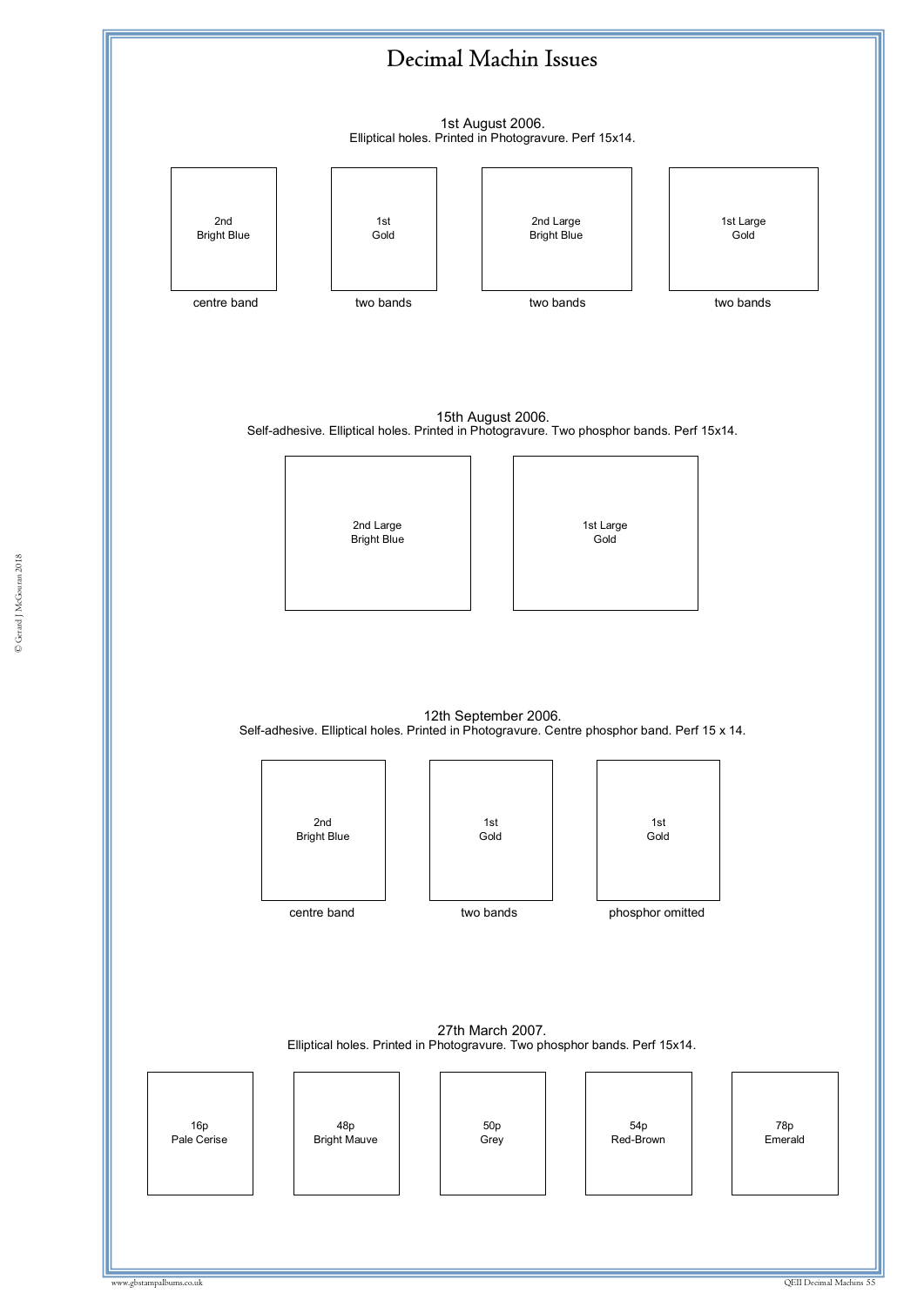![](_page_55_Figure_0.jpeg)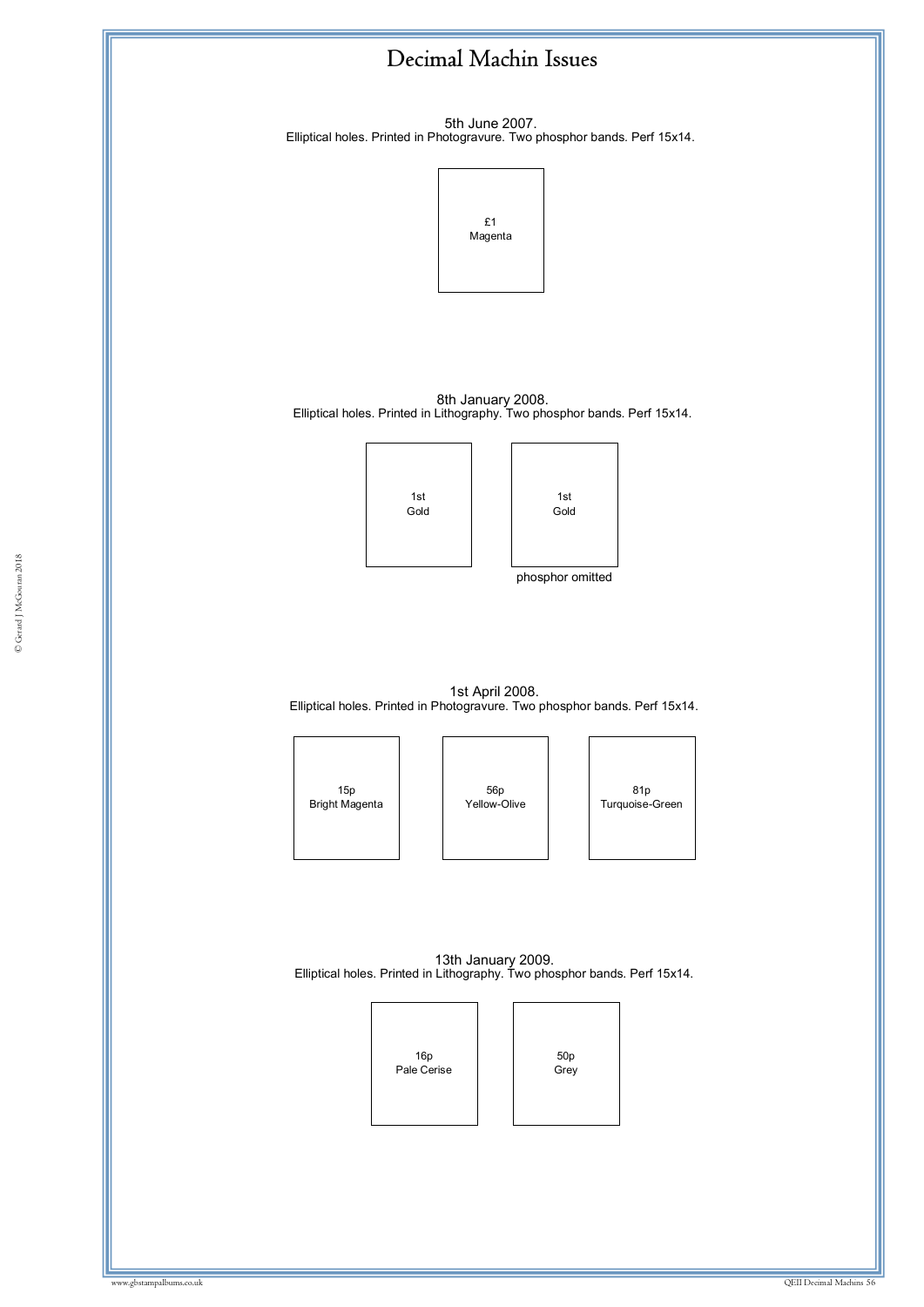![](_page_56_Figure_0.jpeg)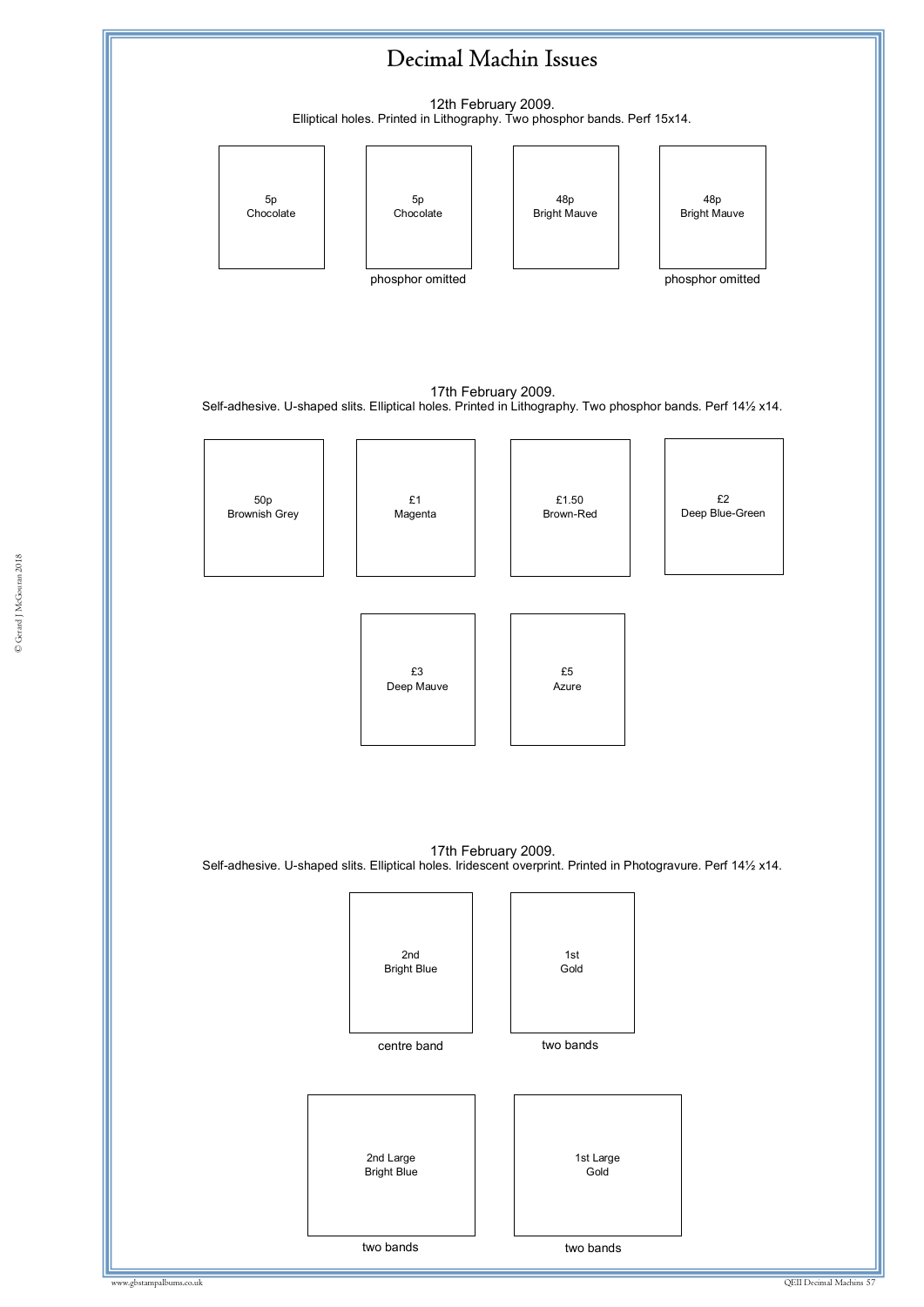![](_page_57_Figure_0.jpeg)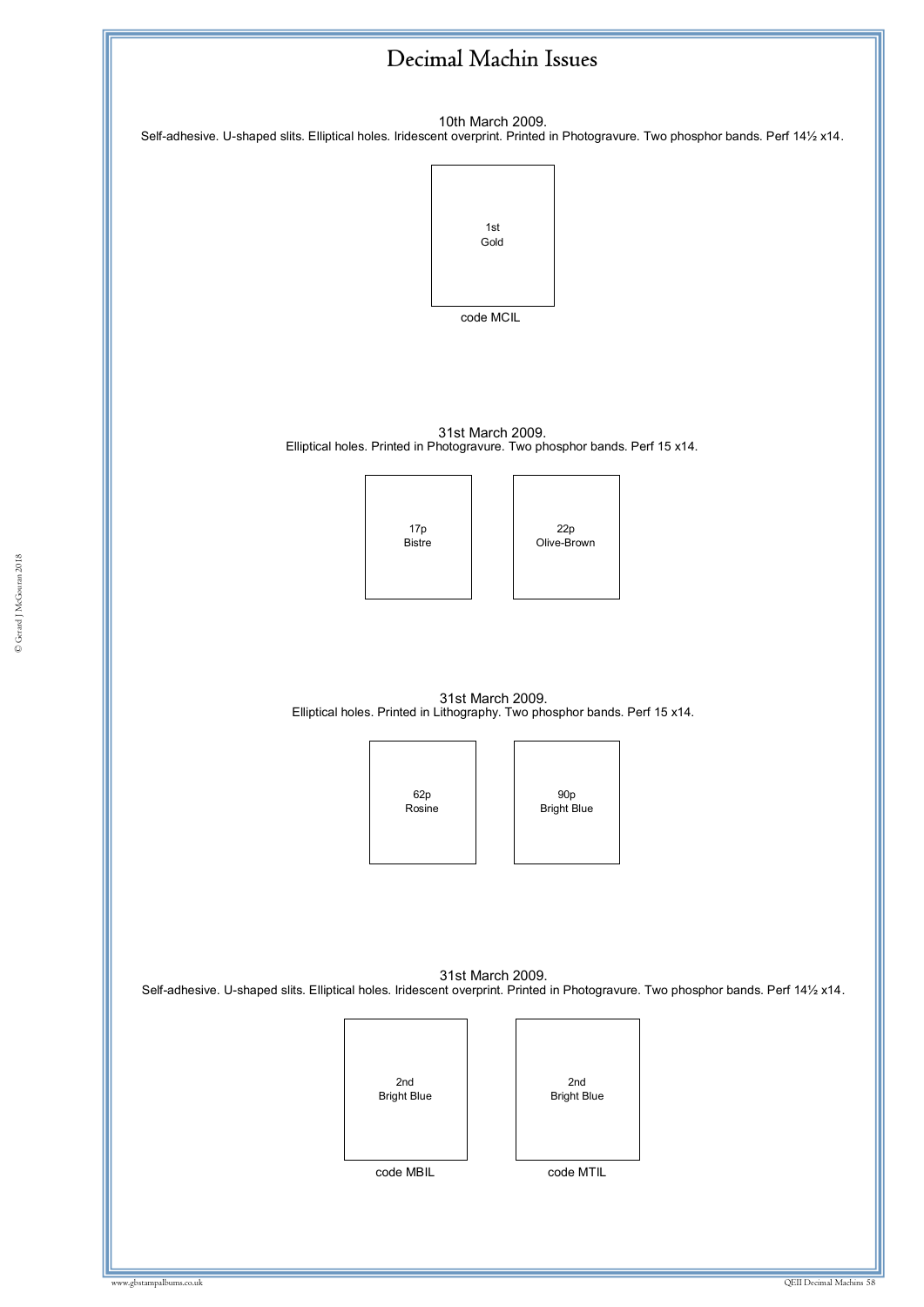![](_page_58_Figure_0.jpeg)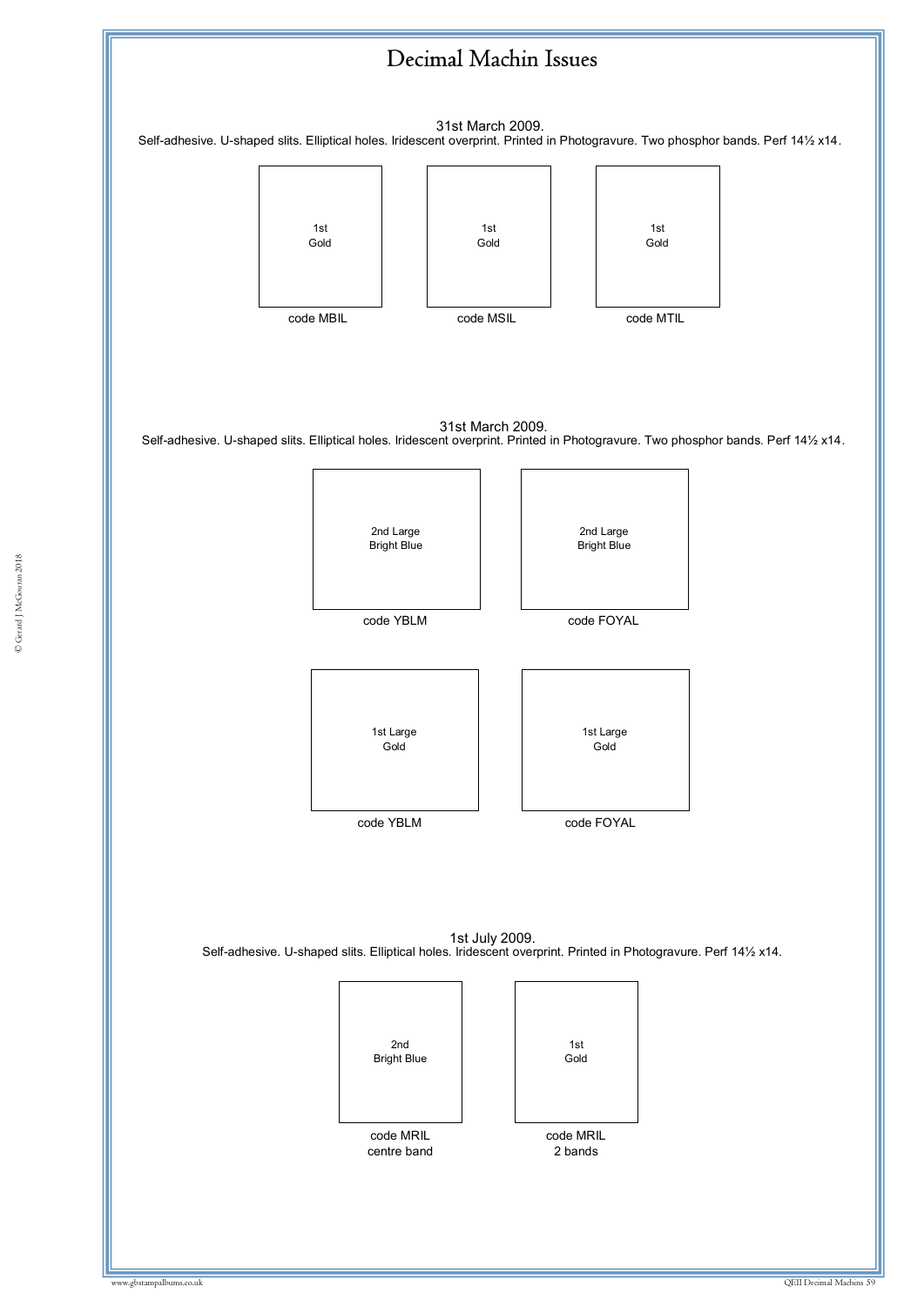18th August 2009. Elliptical holes. Printed in Lithography. Two phosphor bands. Perf 15 x14.

![](_page_59_Figure_2.jpeg)

17th November 2009. Self-adhesive. U-shaped slits. Elliptical holes. Printed in Photogravure. Two phosphor bands.

© Gerard J McGouran 2018

![](_page_59_Figure_4.jpeg)

7th January 2010. Elliptical holes. Printed in Lithography. Two phosphor bands. Perf 15 x14.

| 5p<br>Red-Brown | 10 <sub>p</sub><br>Pale Brownish<br>Orange | 20p<br>Light Green | 54 <sub>p</sub><br>Chestnut |
|-----------------|--------------------------------------------|--------------------|-----------------------------|
| type III value  |                                            |                    | type III value              |
|                 |                                            |                    |                             |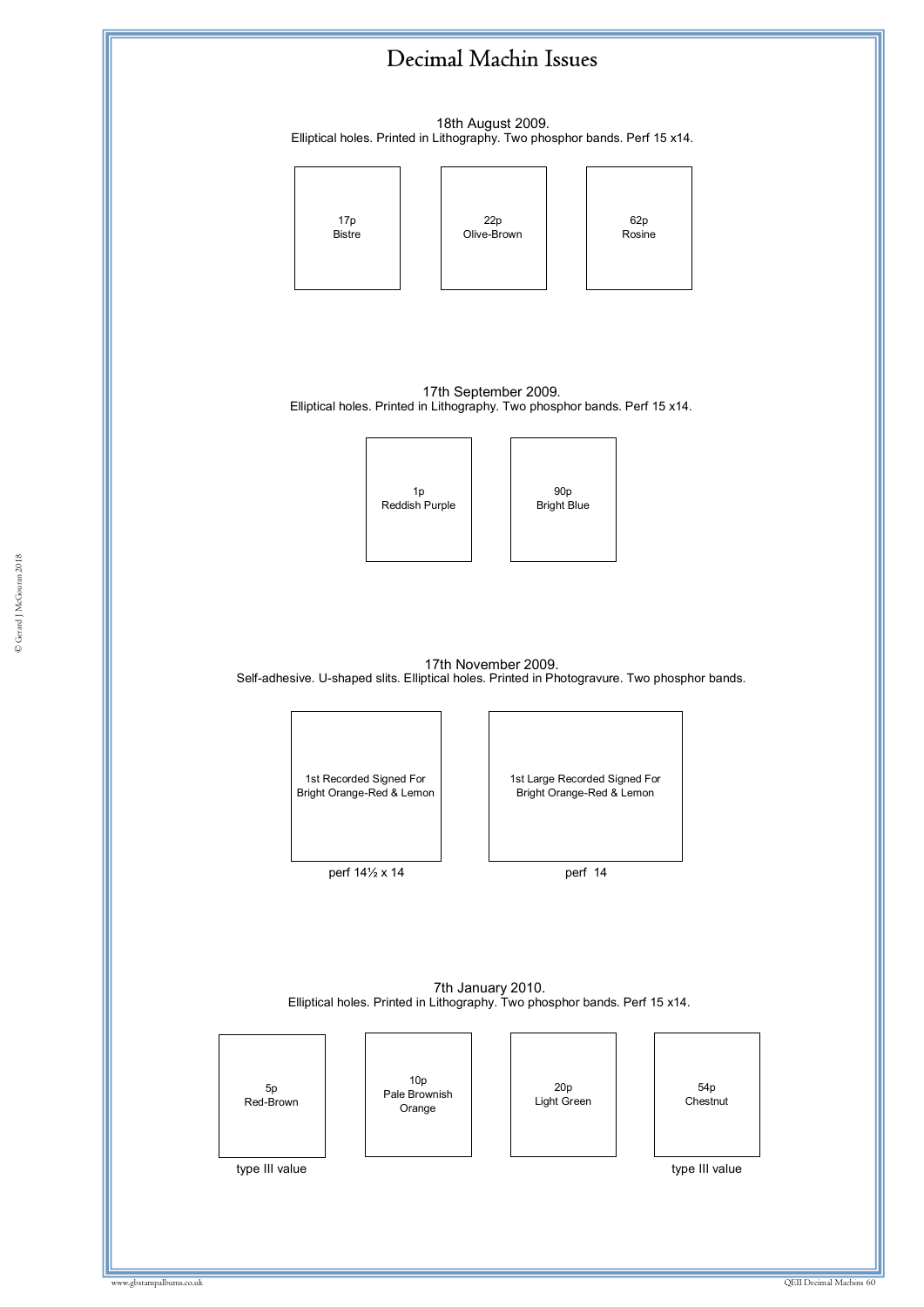![](_page_60_Figure_0.jpeg)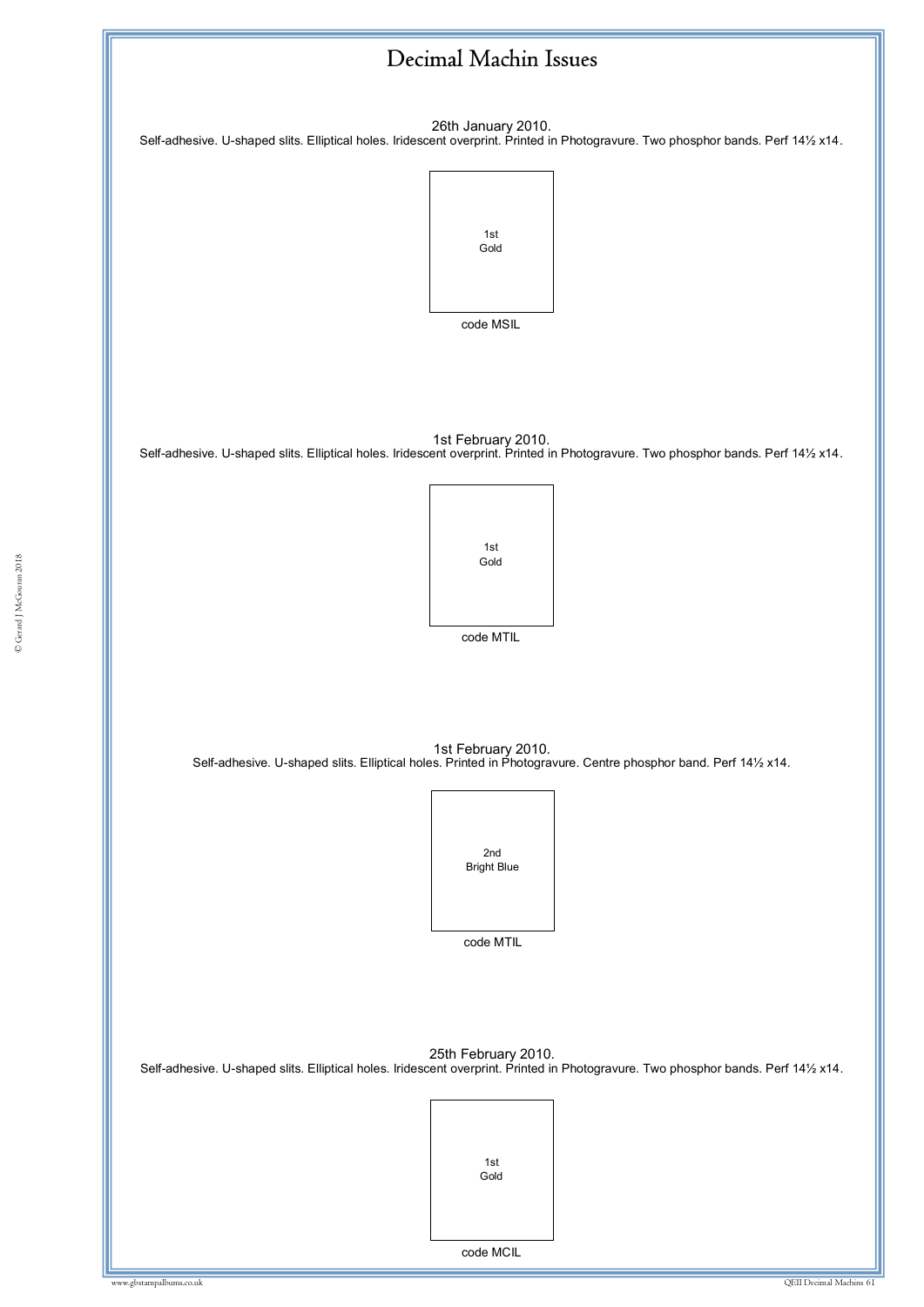![](_page_61_Figure_0.jpeg)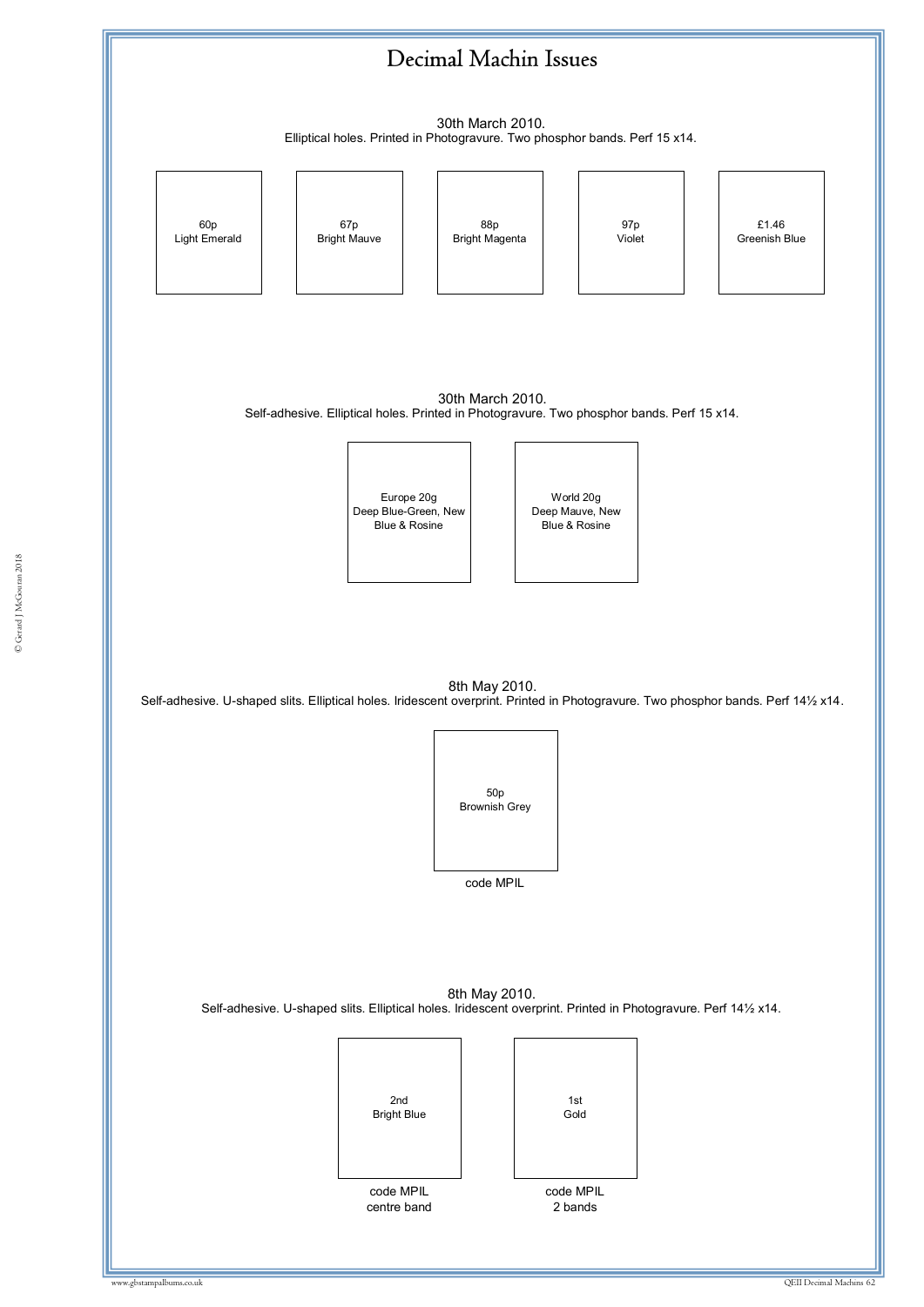![](_page_62_Figure_0.jpeg)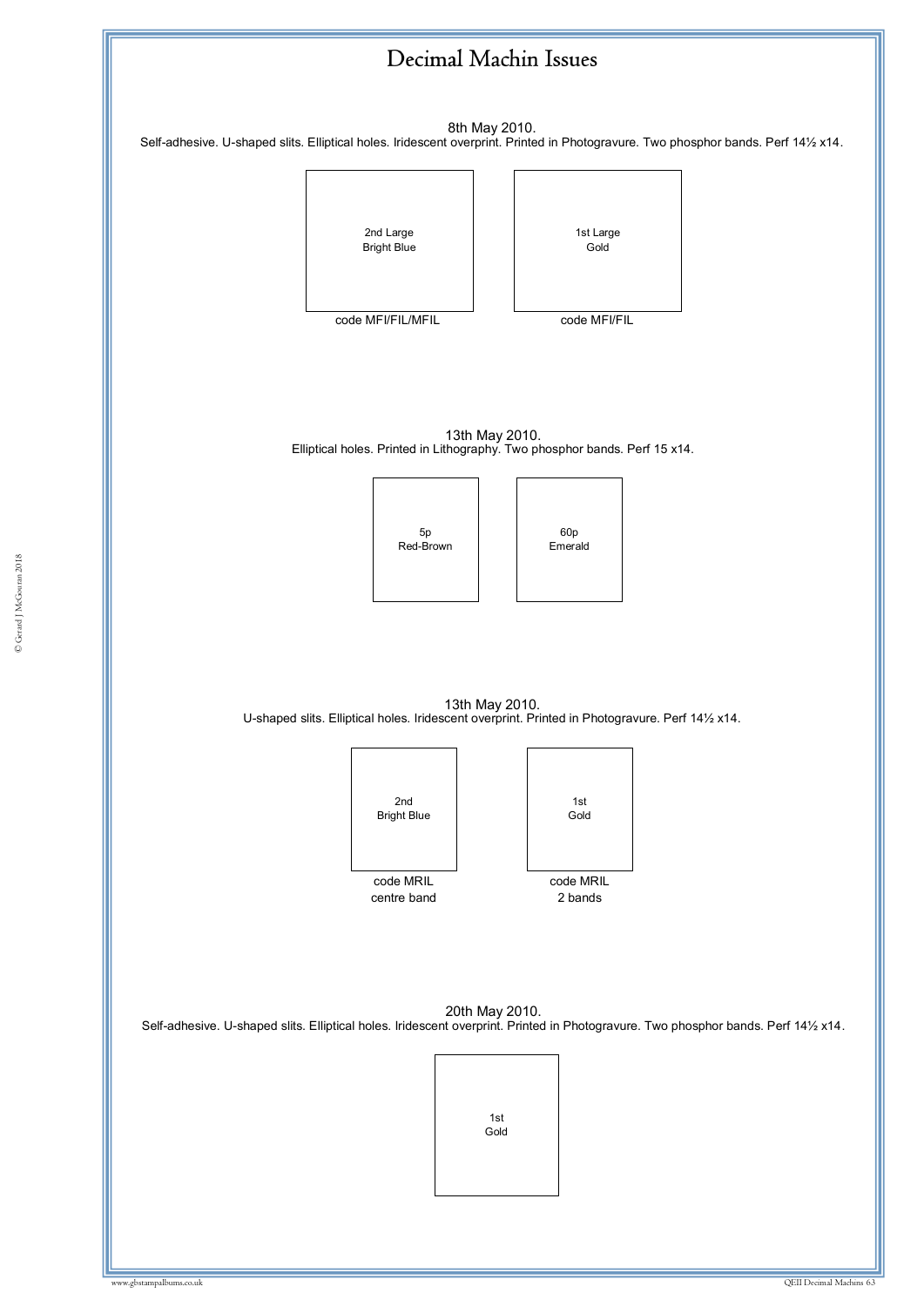![](_page_63_Figure_0.jpeg)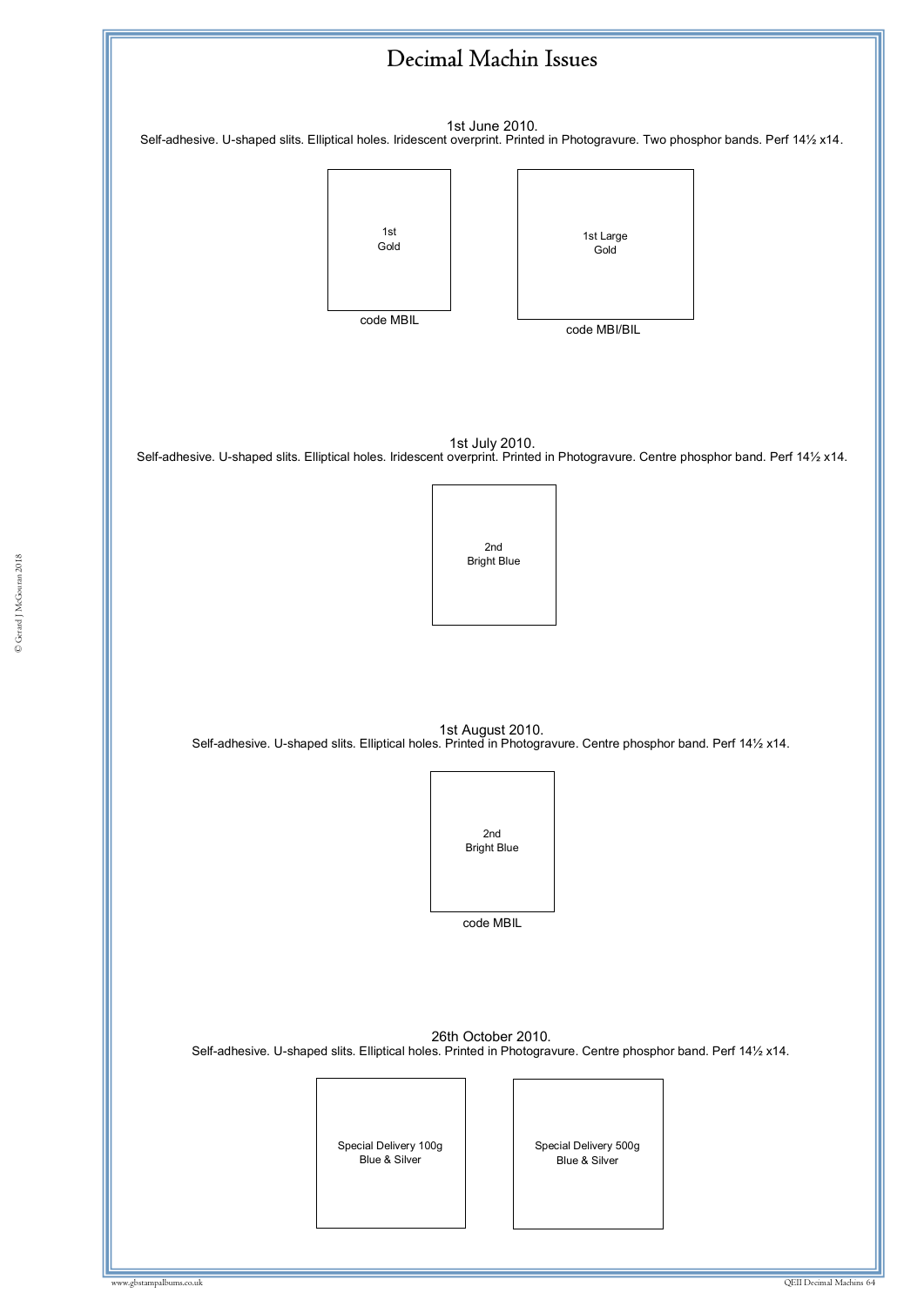3rd November 2010.

Self-adhesive. U-shaped slits. Elliptical holes. Iridescent overprint. Printed in Photogravure. Two phosphor bands. Perf 14½ x14.

![](_page_64_Picture_3.jpeg)

26th January 2011. Self-adhesive. U-shaped slits. Elliptical holes. Printed in Photogravure. Two phosphor bands. Perf 14½ x14.

![](_page_64_Picture_5.jpeg)

ww.gbstampalbums.com

1st March 2011. Self-adhesive. U-shaped slits. Elliptical holes. Printed in Photogravure. Two phosphor bands. Perf 14½ x14.

![](_page_64_Picture_7.jpeg)

code MBI/BIL/MBIL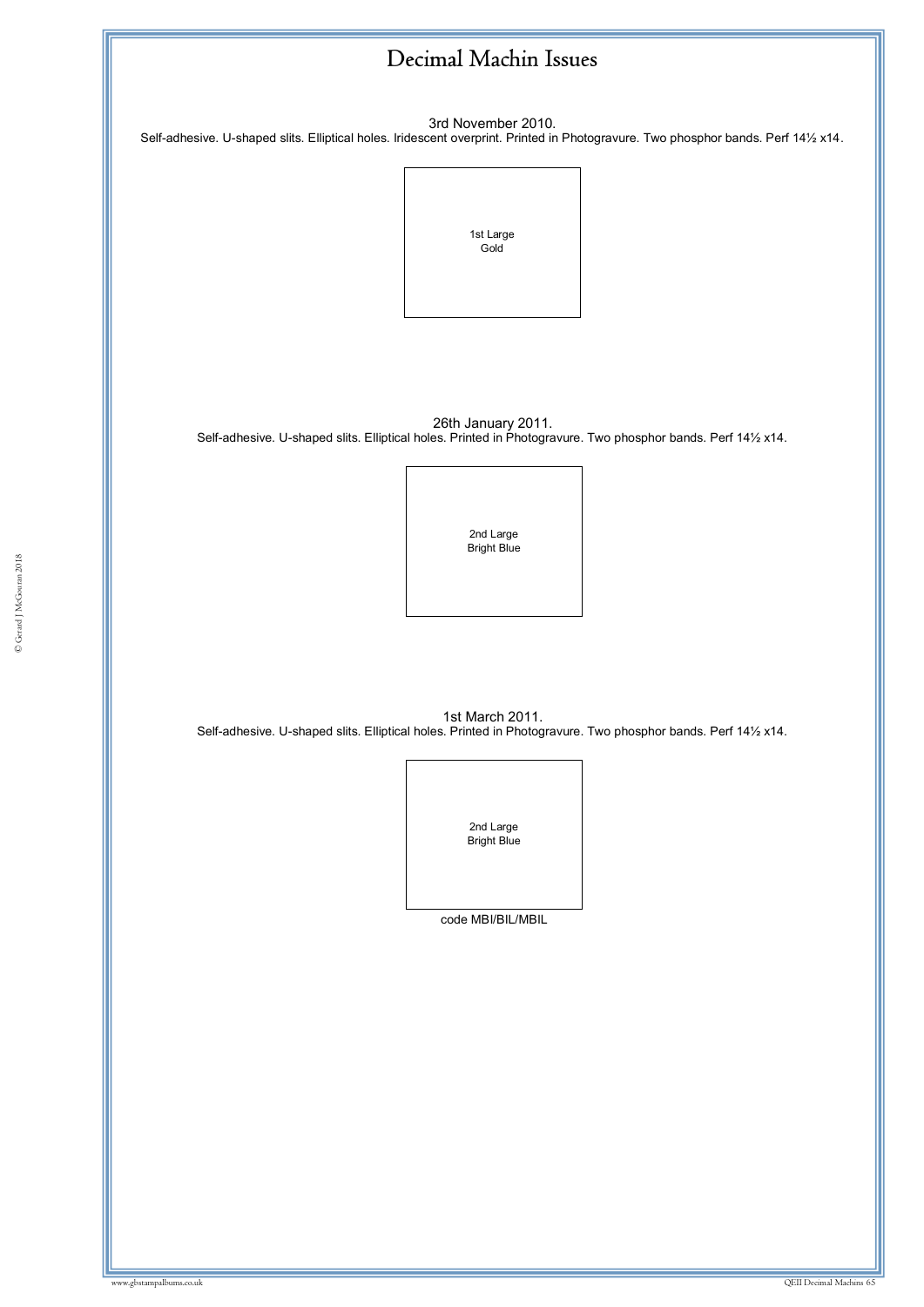8th March 2011. Self-adhesive. U-shaped slits. Elliptical holes. Printed in Photogravure. Perf 14½ x14.

![](_page_65_Figure_2.jpeg)

22nd March 2011. Elliptical holes. Printed in Lithography. Two phosphor bands. Perf 15 x14.

![](_page_65_Picture_4.jpeg)

67p Bright Mauve

97p Bluish Violet

29th March 2011. Self-adhesive. U-shaped slits. Elliptical holes. Printed in Photogravure. Two phosphor bands. Perf 14½ x14.

68p Deep Turquoise-Green

76p Bright Rose

£1.10 Yellow-Olive

![](_page_65_Picture_11.jpeg)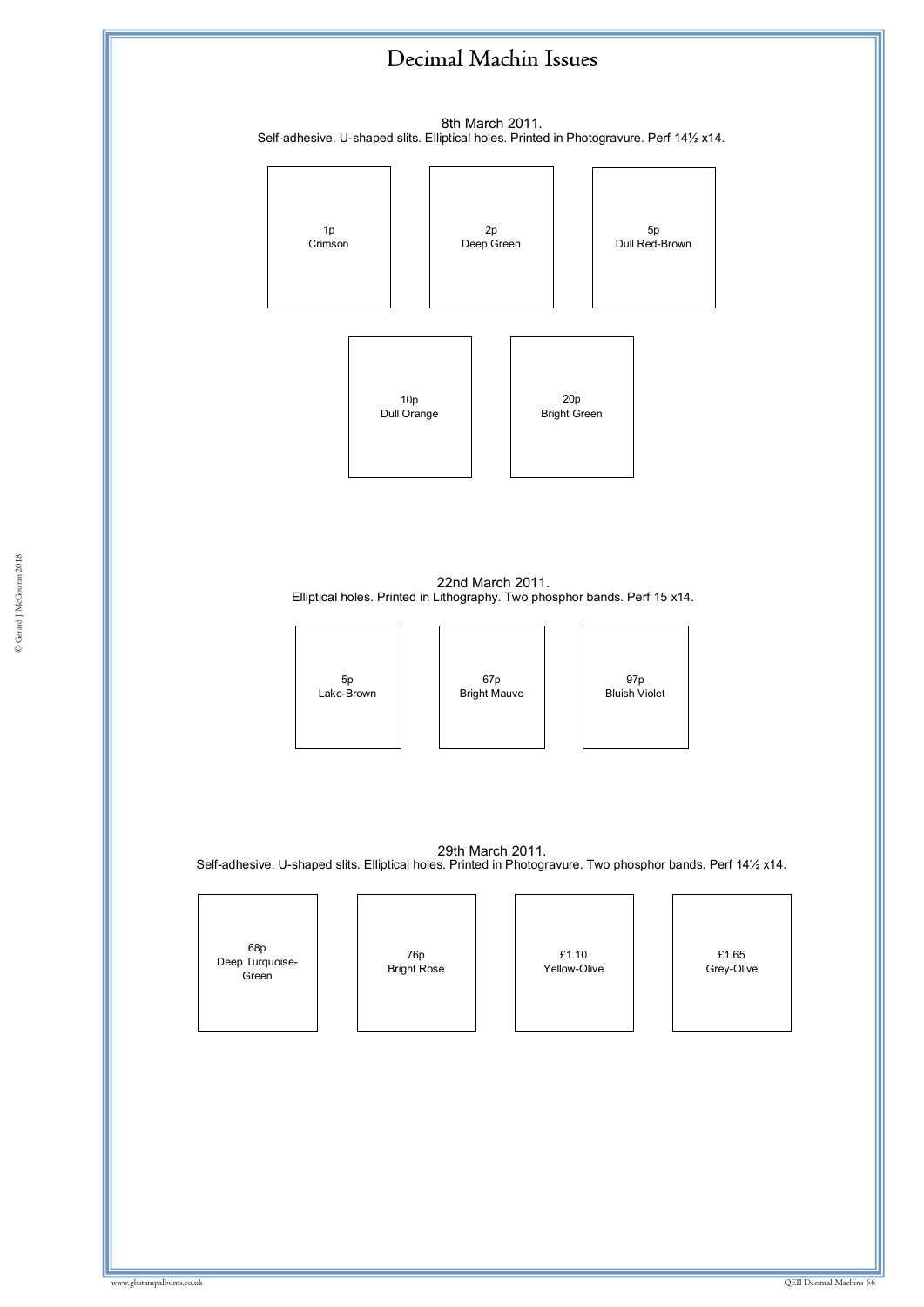![](_page_66_Figure_0.jpeg)

11th April 2011. Self-adhesive. U-shaped slits. Elliptical holes. Printed in Photogravure. Two phosphor bands.

![](_page_66_Picture_2.jpeg)

![](_page_66_Picture_3.jpeg)

perf  $14\frac{1}{2}$  x 14 perf 14

1st July 2011. Self-adhesive. U-shaped slits. Elliptical holes. Printed in Photogravure. Centre phosphor band. Perf 14½ x14.

![](_page_66_Picture_7.jpeg)

15th July 2011. Self-adhesive. U-shaped slits. Elliptical holes. Iridescent overprint. Printed in Photogravure. two phosphor bands. Perf 14½ x14.

![](_page_66_Picture_9.jpeg)

code MRIL

9th September 2011. Printed in Photogravure. Two phosphor bands. Perf 14½ x14.

![](_page_66_Picture_12.jpeg)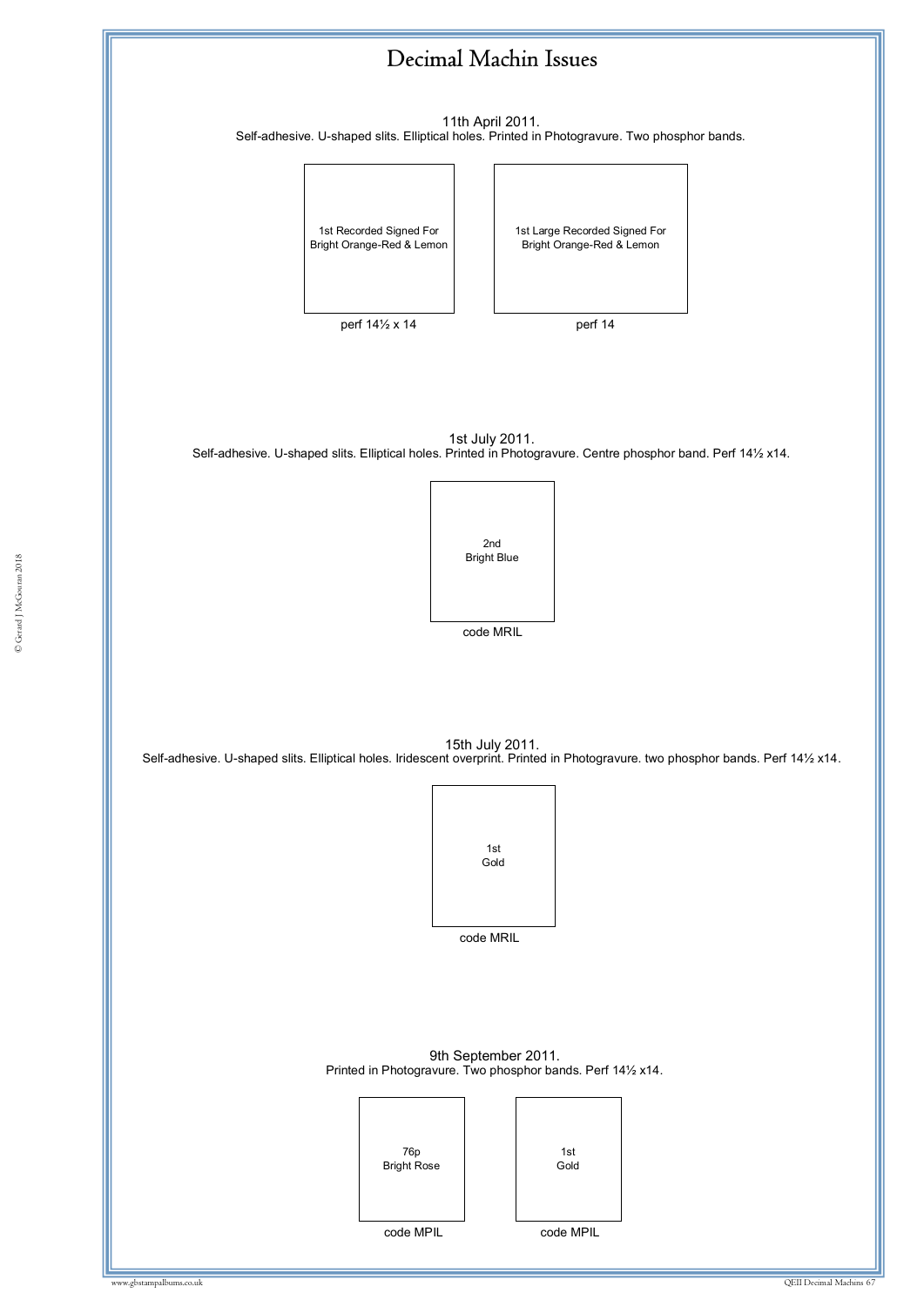10th October 2011. Self-adhesive. U-shaped slits. Elliptical holes. Printed in Photogravure. Two phosphor bands. Perf 14½ x14.

![](_page_67_Figure_2.jpeg)

10th January 2012. Elliptical holes. Printed in Photogravure. Two phosphor bands. Perf 14½ x14.

![](_page_67_Picture_4.jpeg)

6th February 2012. Self-adhesive. Elliptical holes. U-shaped slits. Printed in Lithography. Two phosphor bands. Perf 14½ x14.

![](_page_67_Picture_6.jpeg)

1st Slate-Blue

code MTND

![](_page_67_Picture_9.jpeg)

code MBND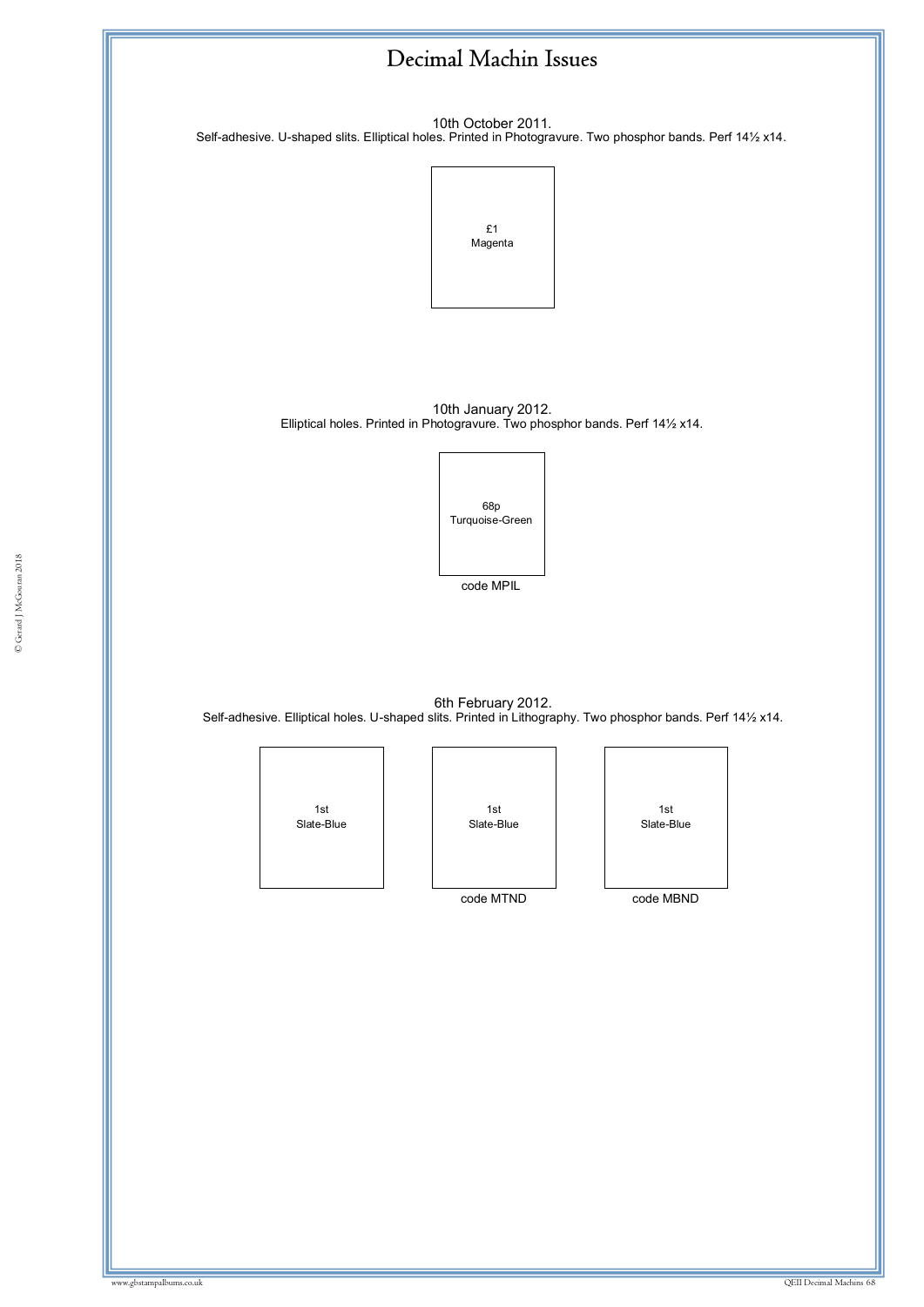![](_page_68_Figure_0.jpeg)

25th April 2012. Self-adhesive. Elliptical holes. U-shaped slits. Printed in Photogravure. Two phosphor bands. Perf 14½ x14.

![](_page_68_Figure_2.jpeg)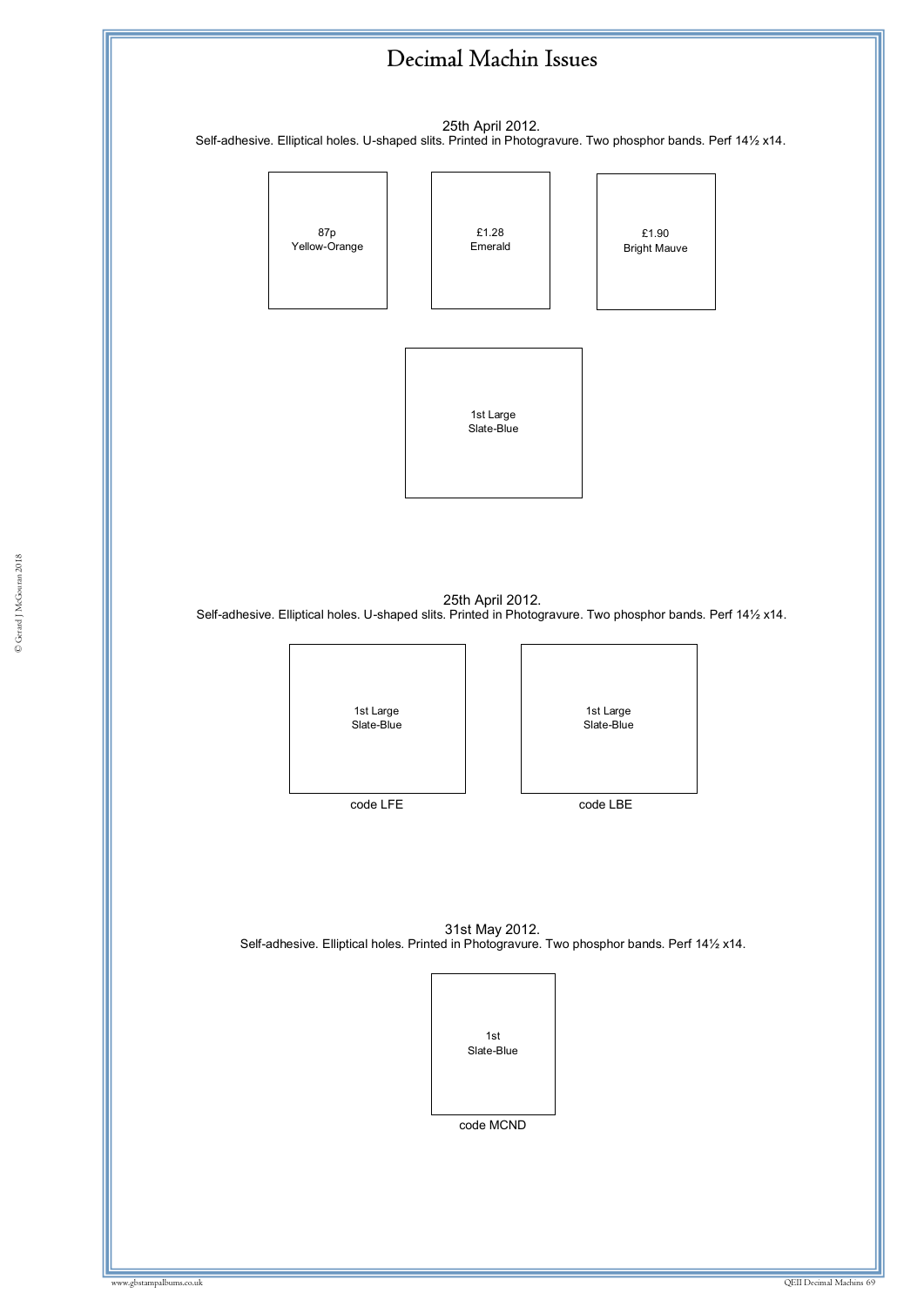31st May 2012. Elliptical holes. Printed in Photogravure. Two phosphor bands. Perf 14½ x14.

![](_page_69_Picture_2.jpeg)

1st October 2012.

Self-adhesive. Elliptical holes. U-shaped slits. Printed in Photogravure. Two phosphor bands. Perf 14½ x14.

![](_page_69_Picture_5.jpeg)

code MSND code MSND

3rd January 2013. Self-adhesive. Elliptical holes. U-shaped slits. Printed in Lithography. Two phosphor bands. Perf 14½ x14.

![](_page_69_Figure_8.jpeg)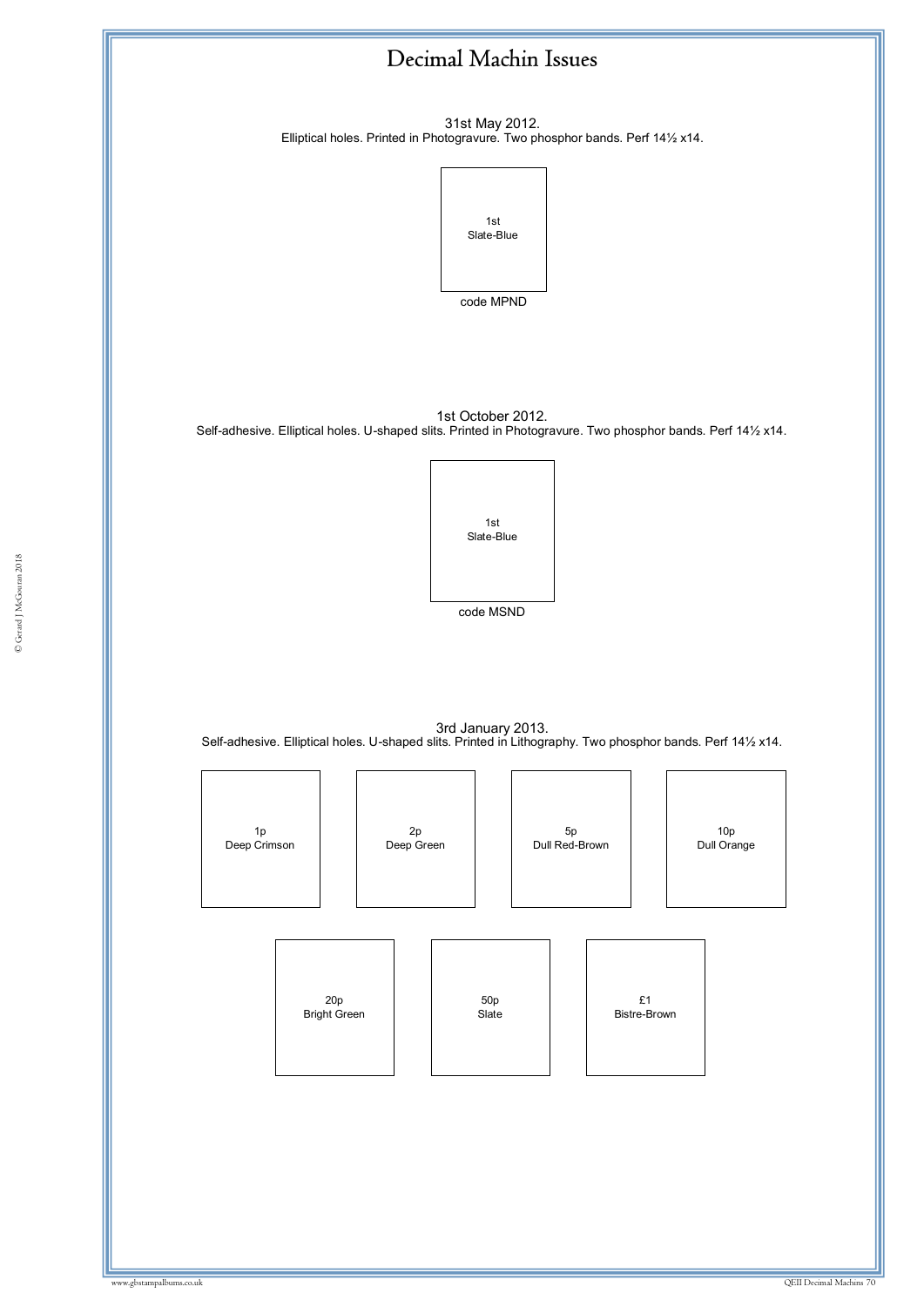![](_page_70_Figure_0.jpeg)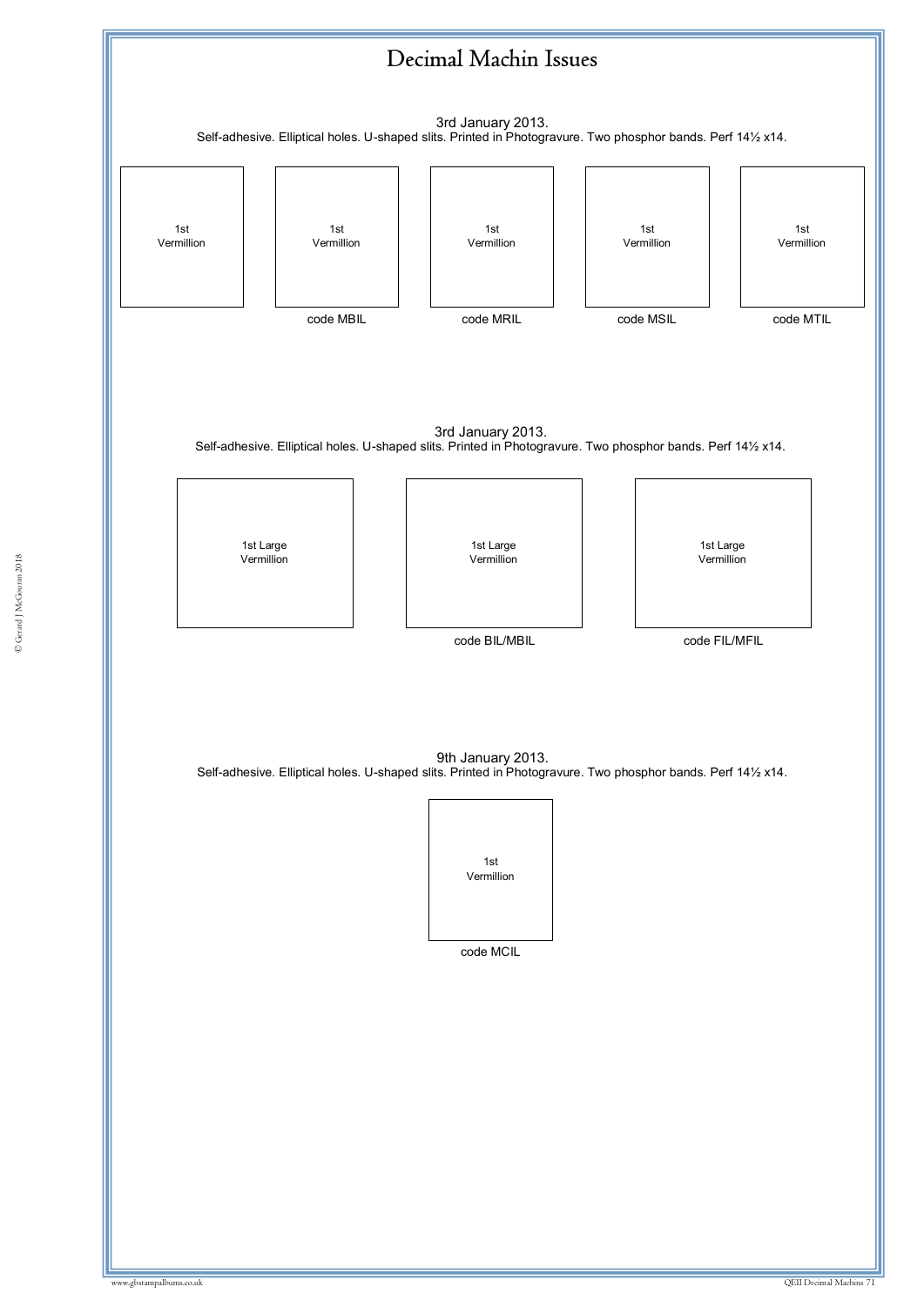![](_page_71_Figure_0.jpeg)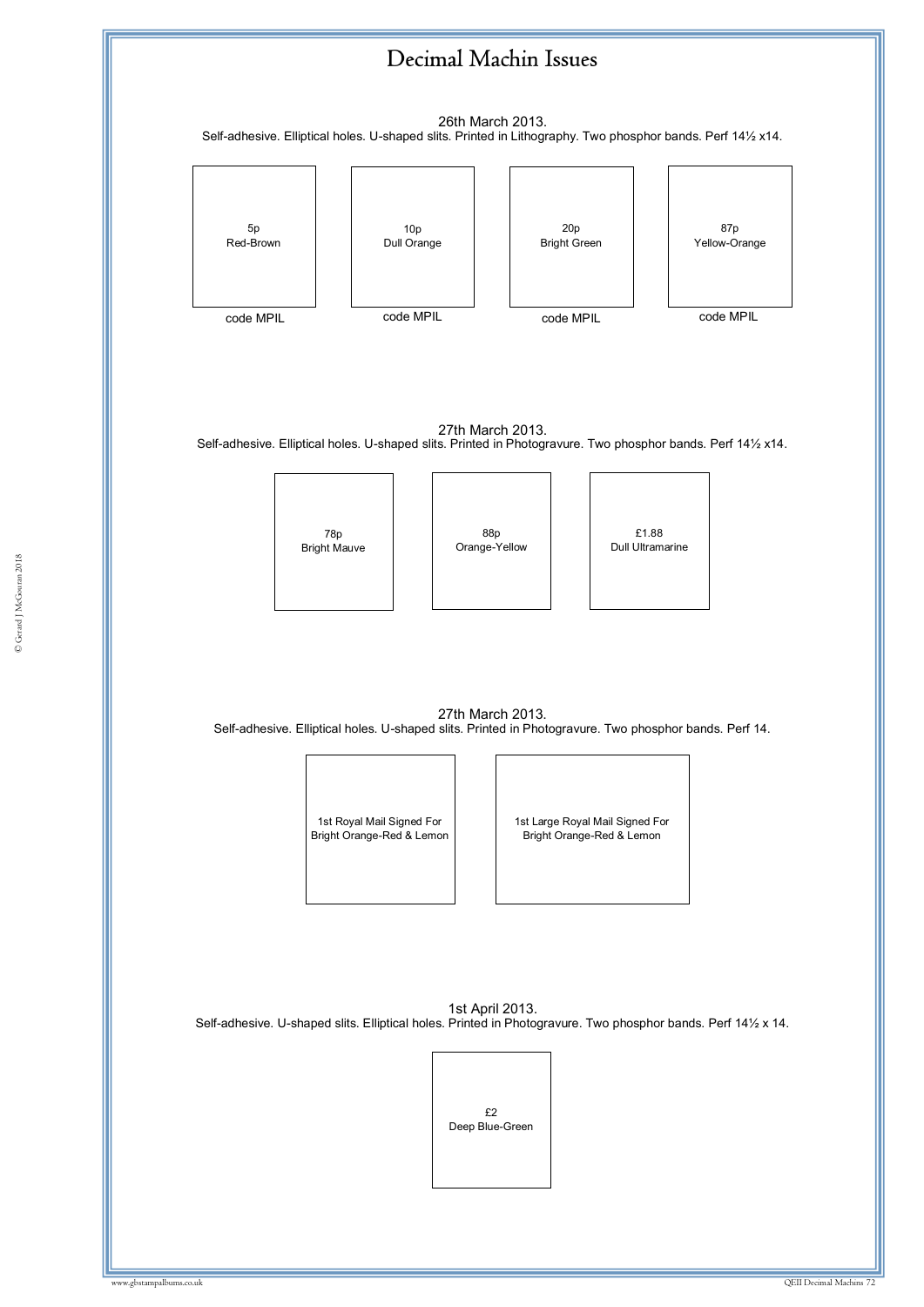## Decimal Machin Issues

9th May 2013. Elliptical holes. Printed in Lithography. Two phosphor bands. Perf 14½ x14.



## 19th September 2013.

Elliptical holes. Printed in Lithography. Two phosphor bands. Perf 14½ x14.



26th March 2014. Self-adhesive. U-shaped slits. Elliptical holes. Printed in Photogravure. Two phosphor bands. Perf 14½ x 14.



15th April 2014. Self-adhesive. U-shaped slits. Elliptical holes. Printed in Photogravure. Two phosphor bands. Perf 14½ x 14.

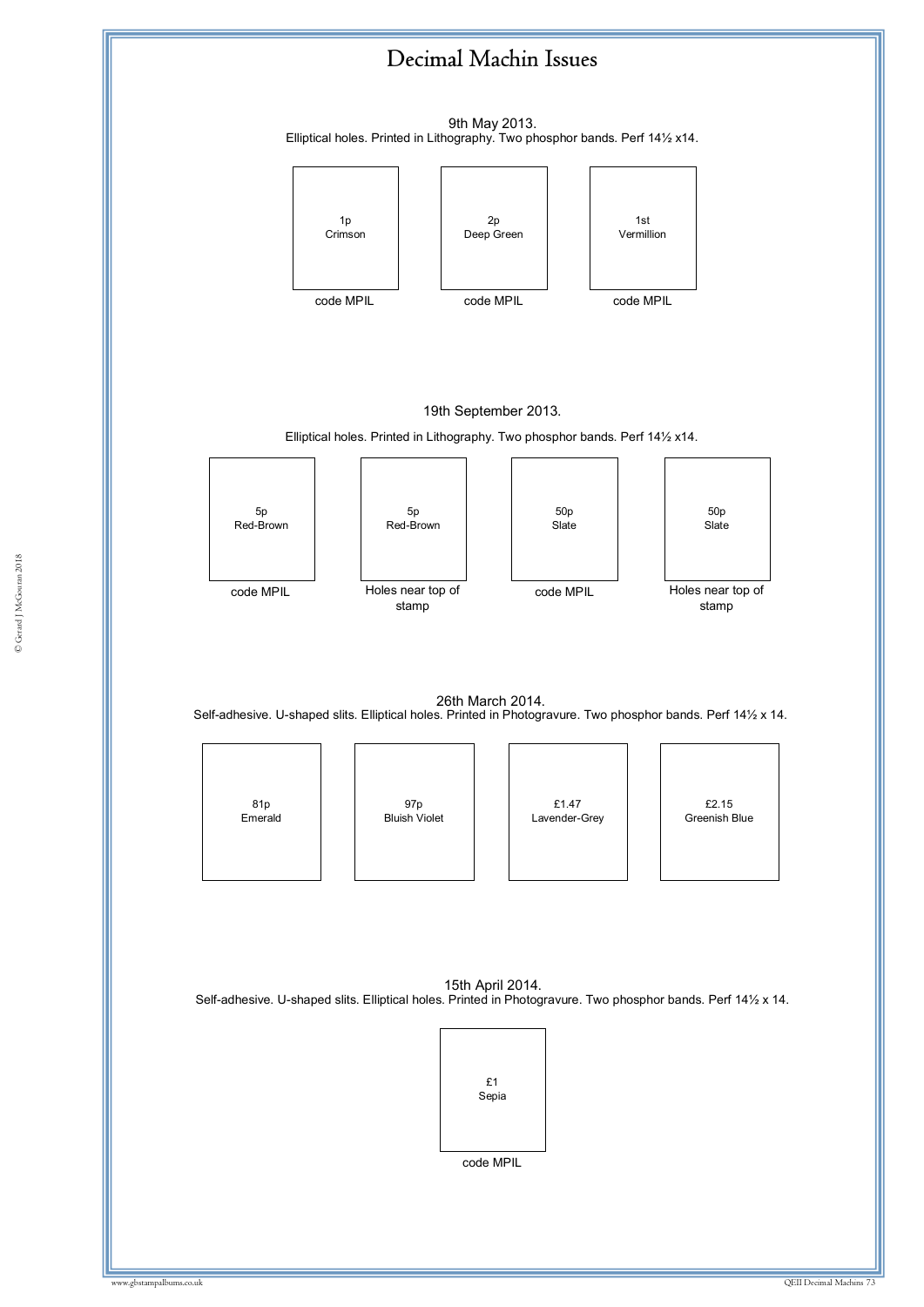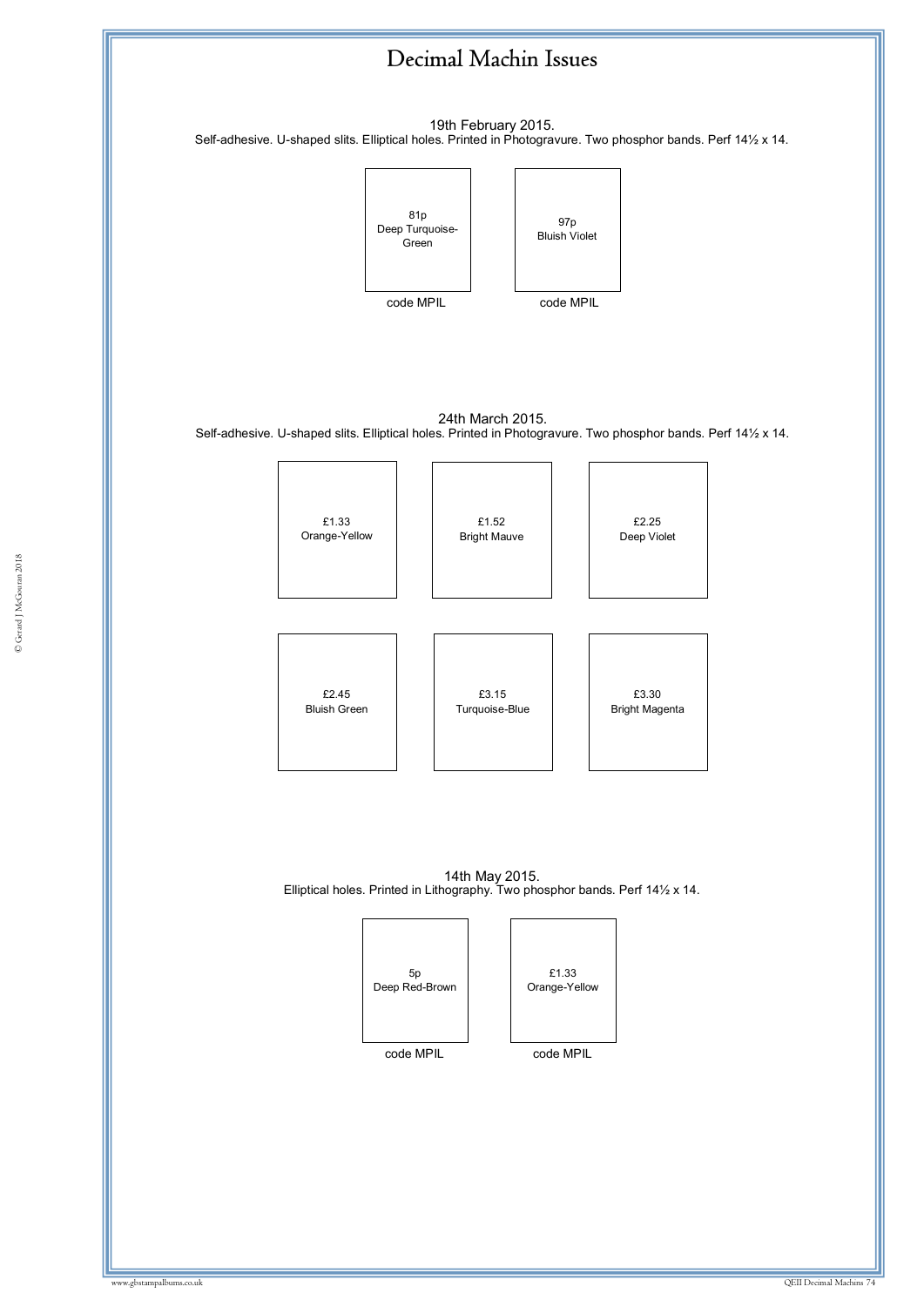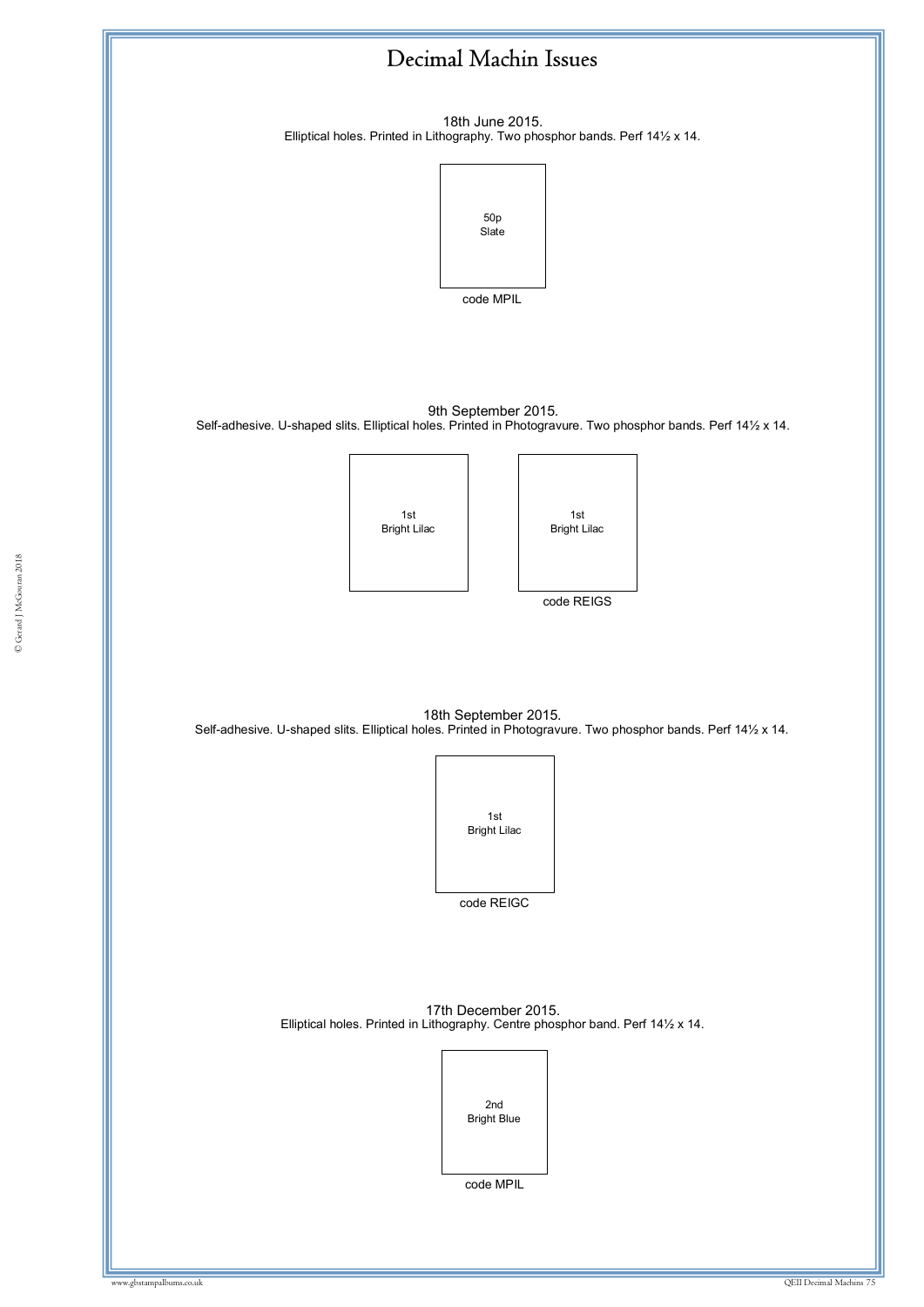

22nd March 2016. Self-adhesive. U-shaped slits. Elliptical holes. Printed in Photogravure. Two phosphor bands. Perf 14½ x 14.



21st April 2016. Elliptical holes. Printed in Photogravure. Two phosphor bands. Perf 14½ x 14.



code REIGP

28th July 2016. Elliptical holes. Printed in Lithography. Two phosphor bands. Perf 14½ x 14.



20th October 2016. Self-adhesive. Elliptical holes. U-shaped slits. Printed in Photogravure. Two phosphor bands. Perf 14½ x14.

| 1st                   | 1st                   | 1st                   | 1st                   |
|-----------------------|-----------------------|-----------------------|-----------------------|
| <b>Bright Scarlet</b> | <b>Bright Scarlet</b> | <b>Bright Scarlet</b> | <b>Bright Scarlet</b> |
| code MBIL             | code MCIL             | code MSIL             |                       |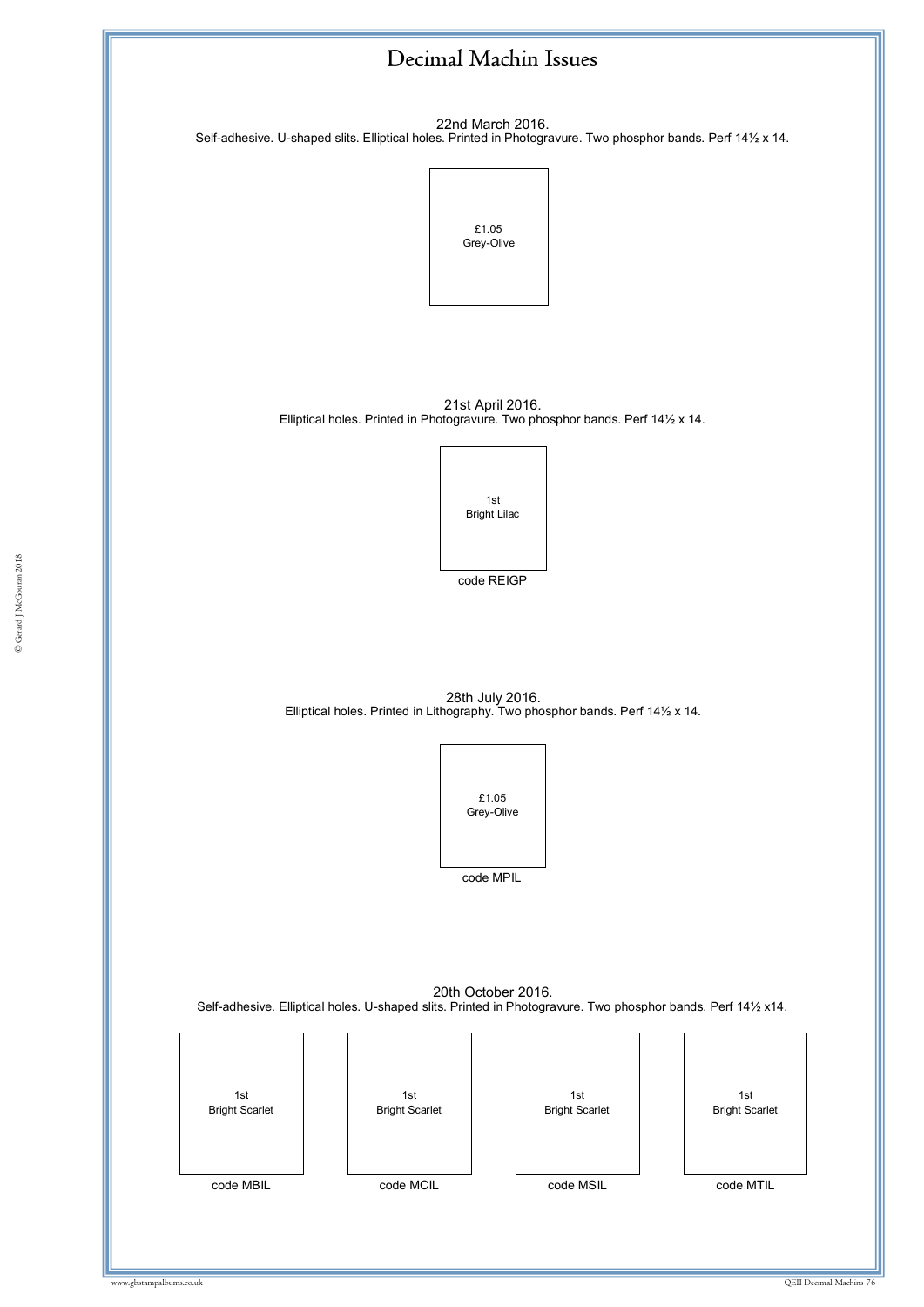

20th October 2016. Self-adhesive. Elliptical holes. U-shaped slits. Printed in Photogravure. Two phosphor bands. Perf 14½ x14.

> 1st Large Bright Scarlet

1st Large Bright Scarlet

code MBIL

code MFIL

6th February 2017. Printed in Photogravure. Two phosphor bands. Perf 14 x 14½.

enterprise de la component de la component de la component de la component de la component de la component de<br>La component de la component de la component de la component de la component de la component de la component d<br>L ww.gbstampalbums.co.uk £5 Ultramarine

15th February 2017. Elliptical holes Printed in Lithography. Perf 14½ x 14.

> 1st Bright Scarlet

> > code MPIL

21st March 2017. Self-adhesive. U-shaped slits. Elliptical holes Printed in Photogravure. Two phosphor bands. Perf 14½ x 14.

| £1.17<br>£1.40<br>£1.57<br>£2.27<br>£2.55<br>Grey-Green<br>Deep Rose-Red<br>Orange-Red<br>Yellow-Olive<br><b>Bistre</b> |
|-------------------------------------------------------------------------------------------------------------------------|
|-------------------------------------------------------------------------------------------------------------------------|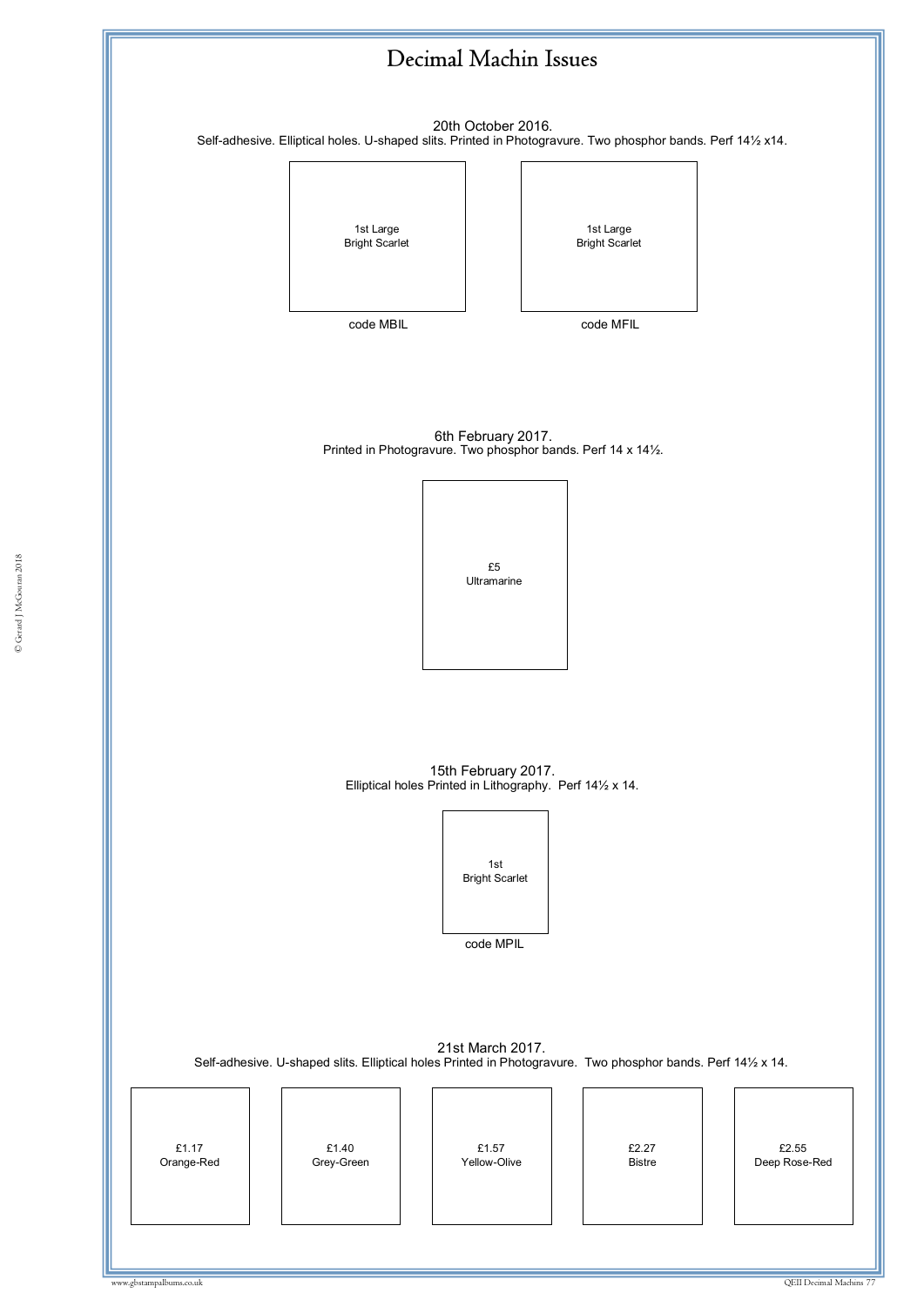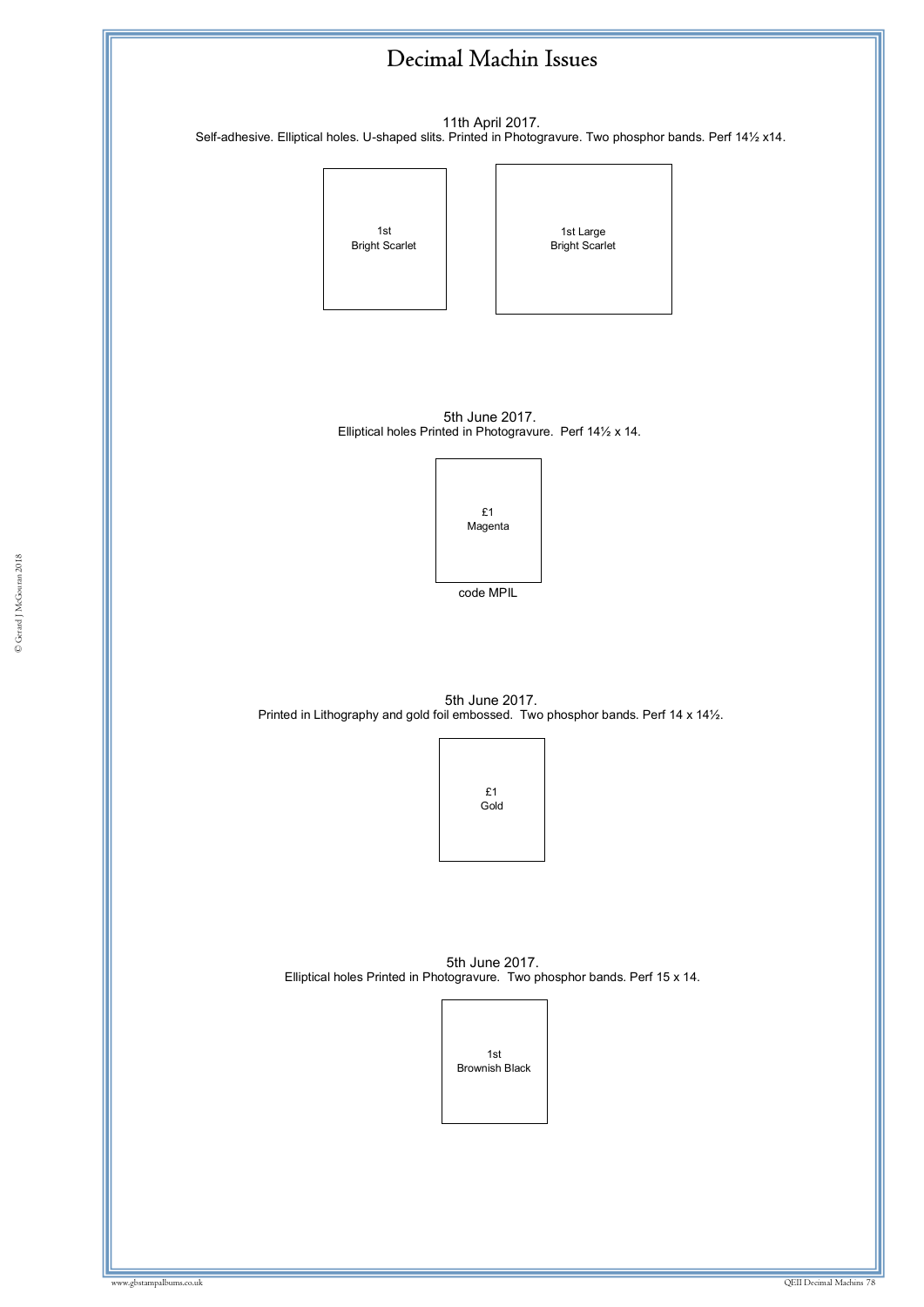

5th June 2017. Printed in Photogravure. Two phosphor bands. Perf 14 x 14½.



code MPIL

14th December 2017. Elliptical holes. Printed in Lithography. Perf 14½ x 14.

> £1.40 Grey-Green

© Gerard J McGouran 2018 code MPIL

23rd January 2018. Elliptical holes. Printed in Lithography. Two phosphor bands. Perf 14½ x 14.



20th March 2018. Elliptical holes. Printed in Lithography. Two phosphor bands. Perf 14½ x 14.



code M IL missing P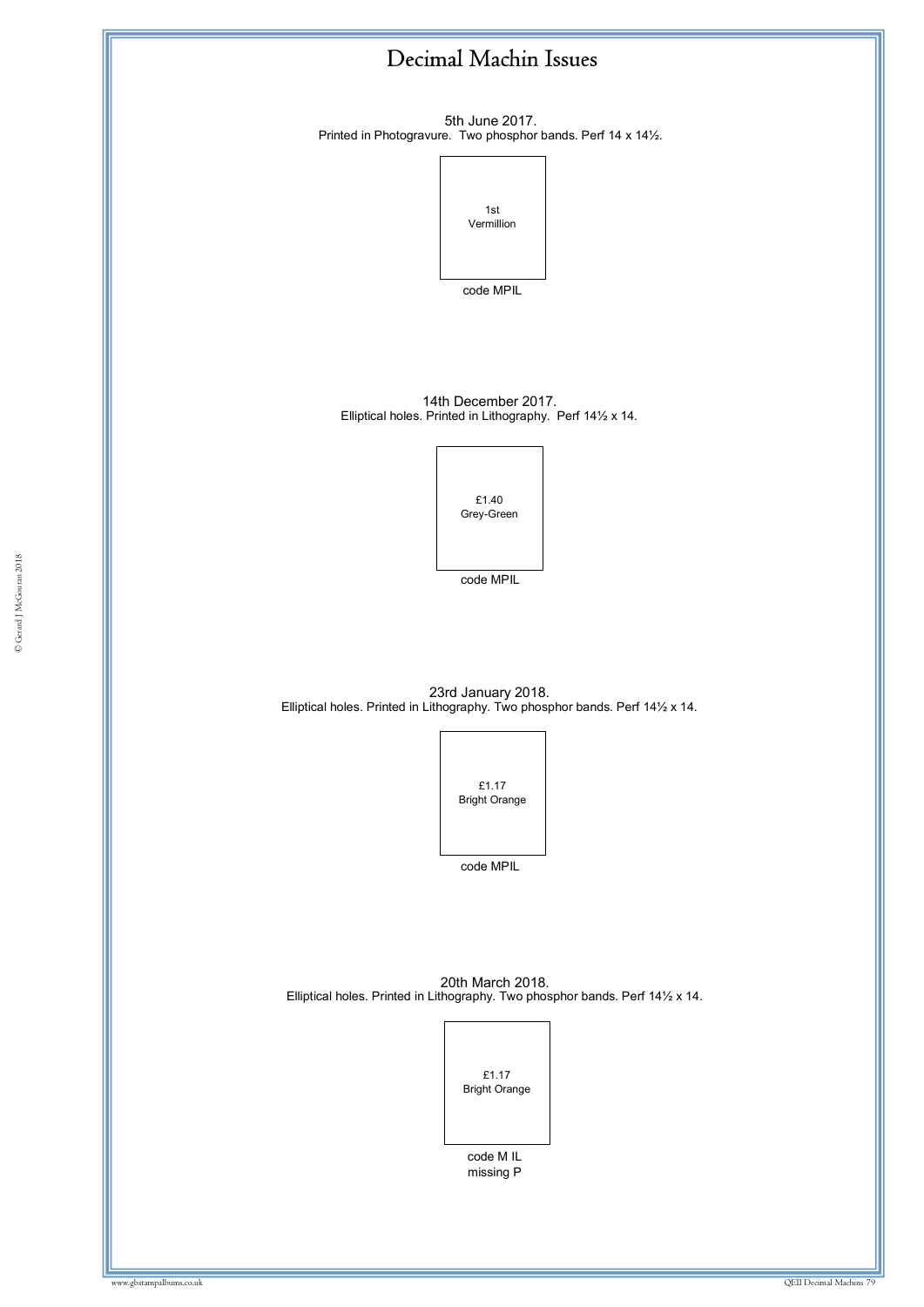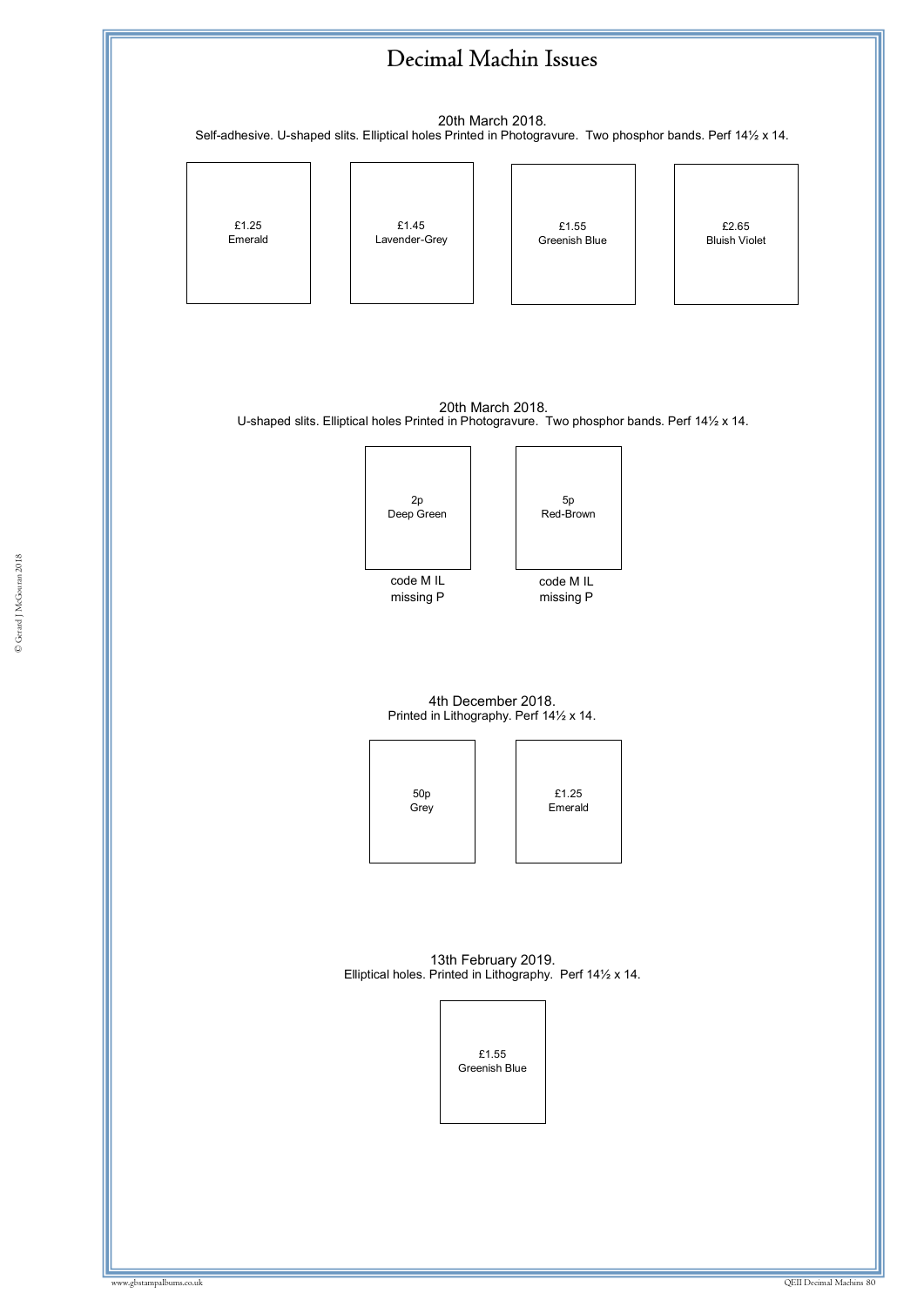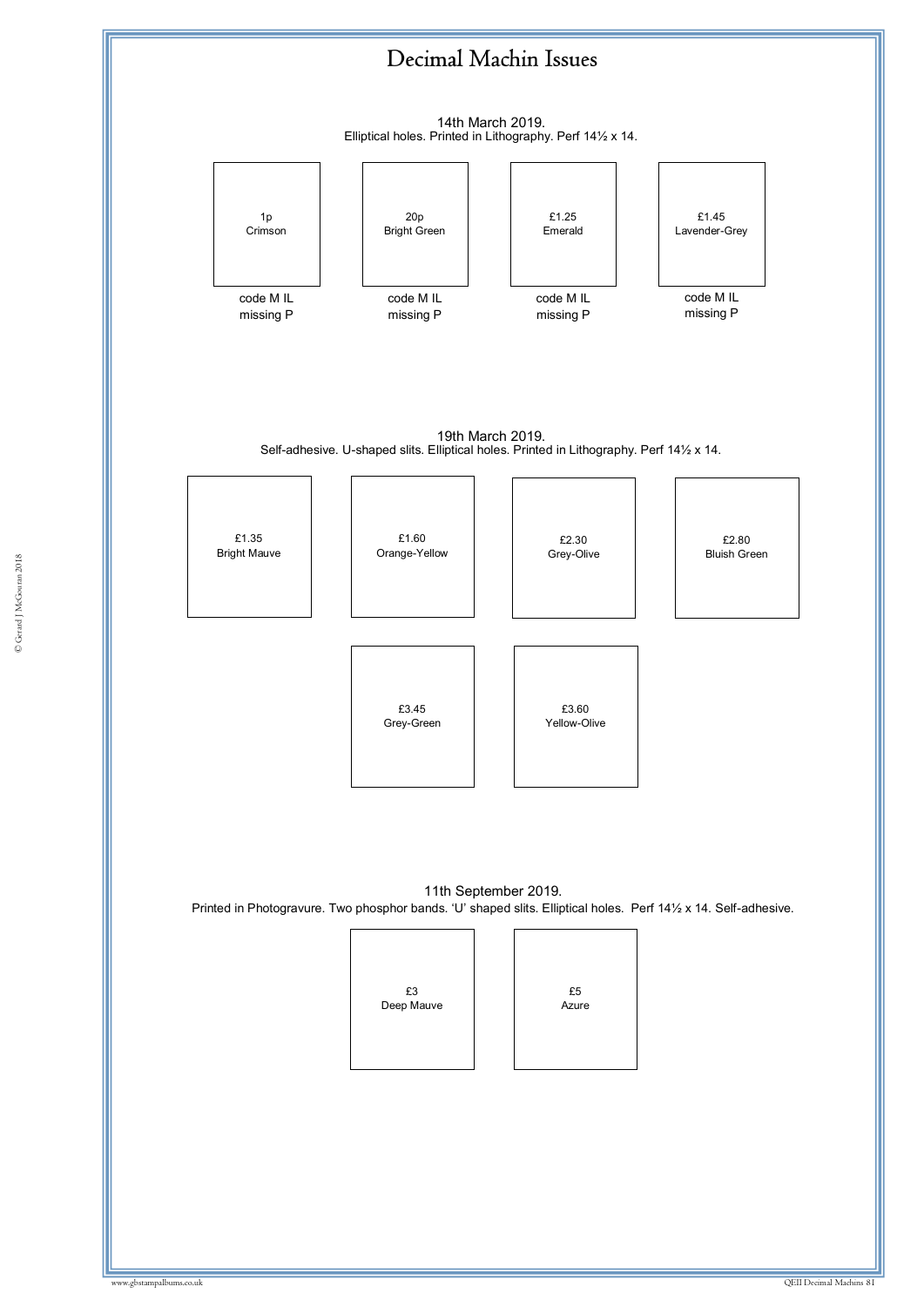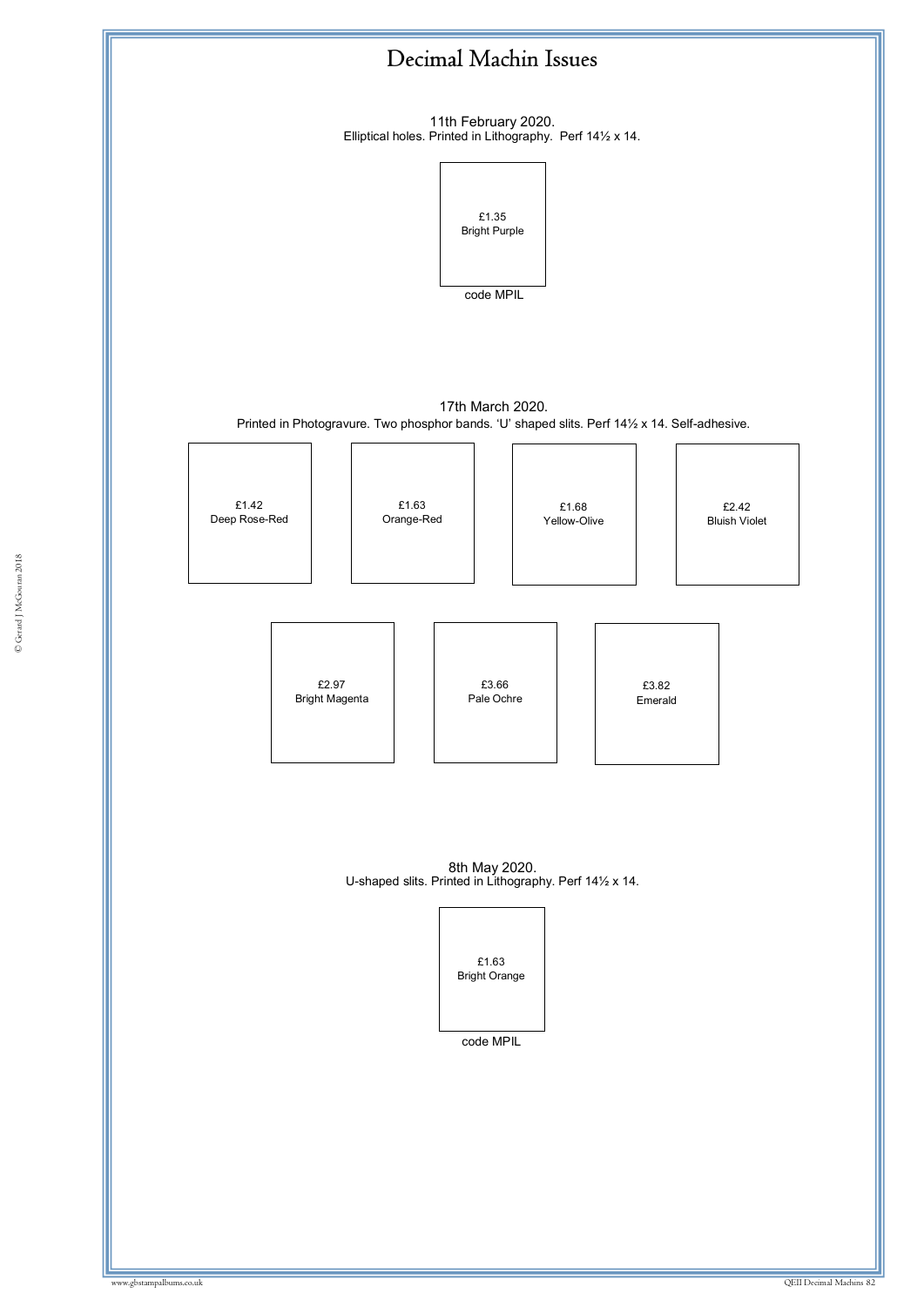

23rd December 2020. U-shaped slits. Printed in Photogravure. Perf 14½ x 14.



£4.20 Deep Violet

23rd March 2021. U-shaped slits. Printed in Photogravure. Perf 15x14½. Self-adhesive.

> 2nd Bright Blue

© Gerard J McGouran 2018

12th August 2021. U-shaped slits. Printed in Lithography. Perf 14½ x 14.



code MPIL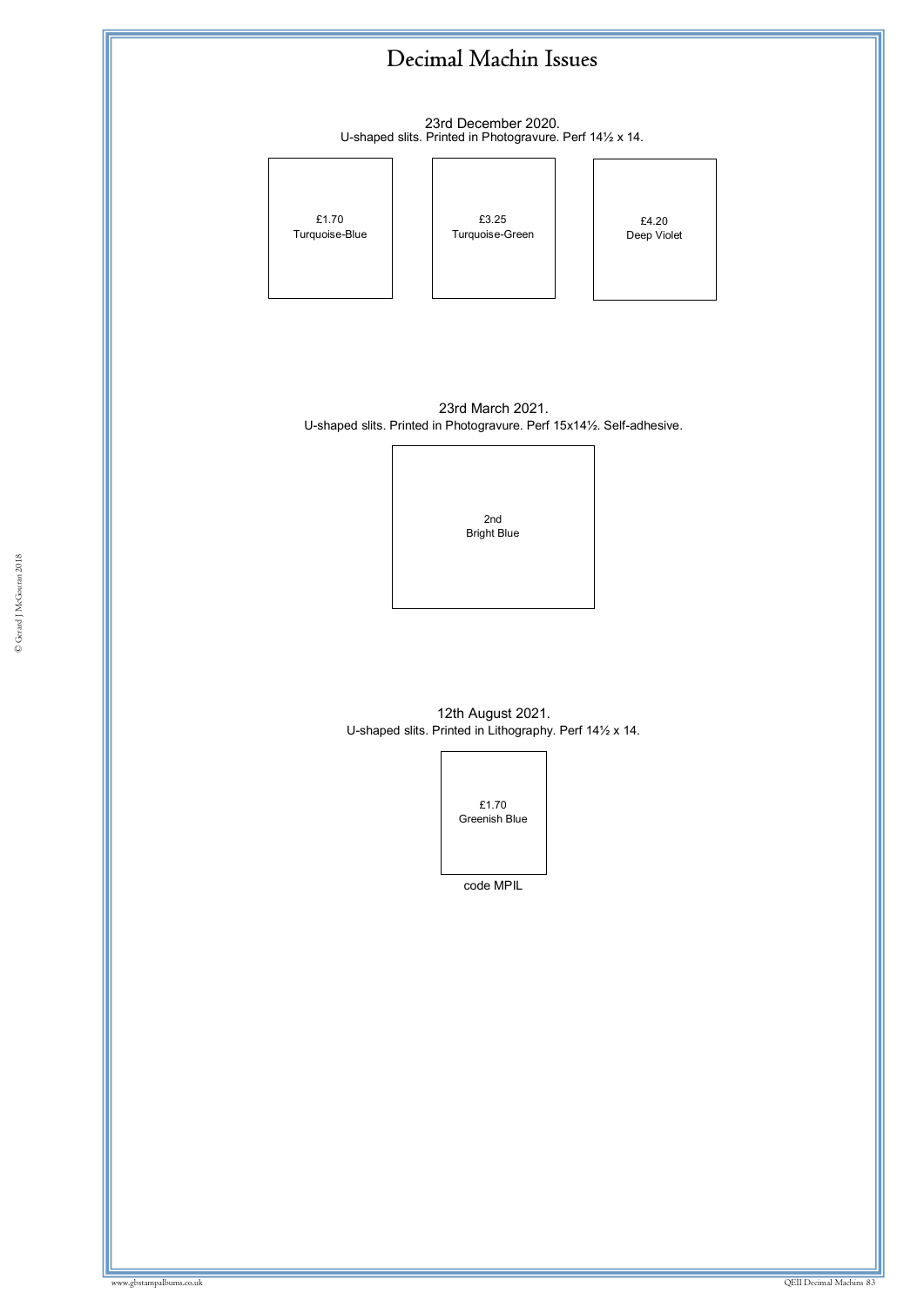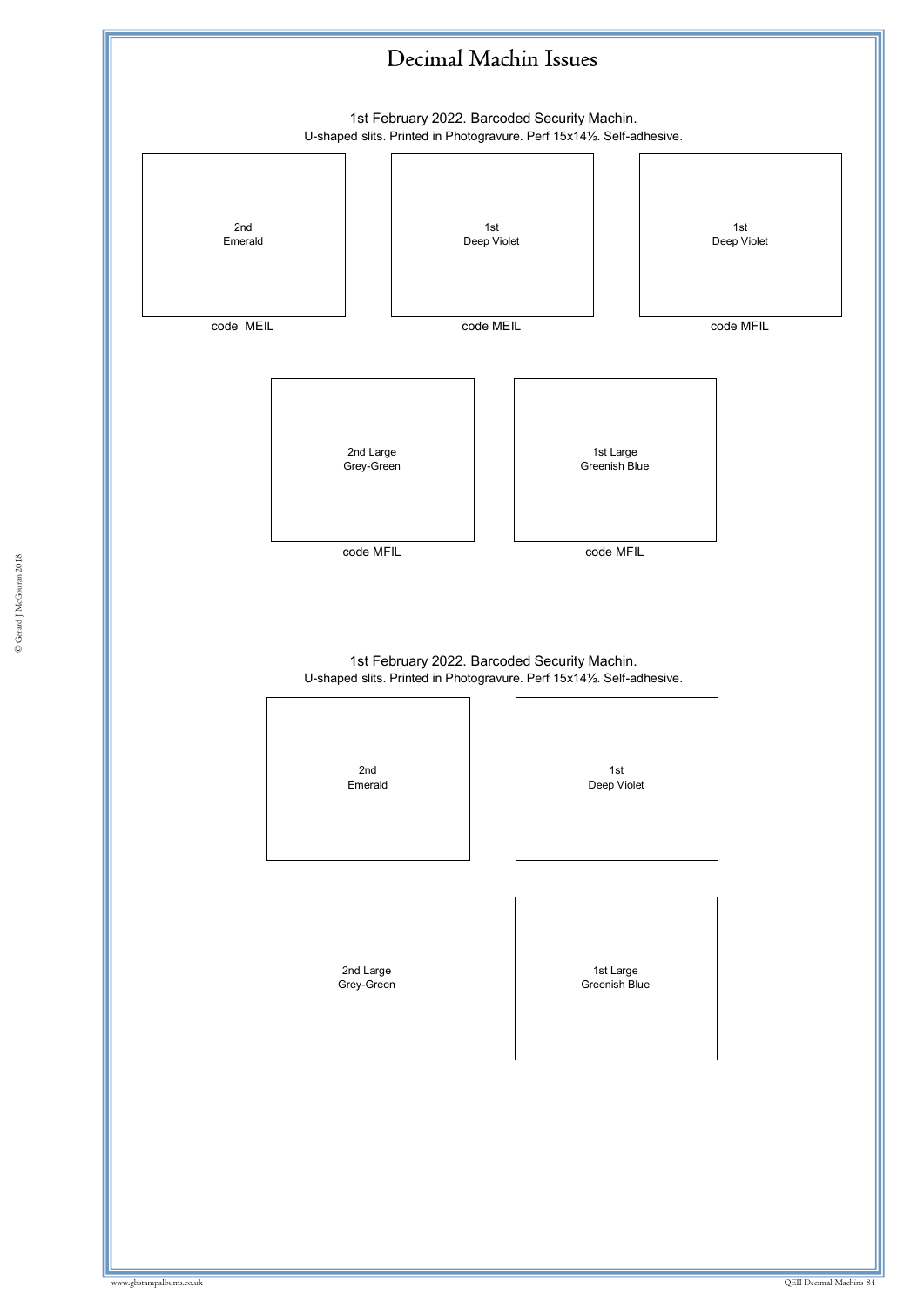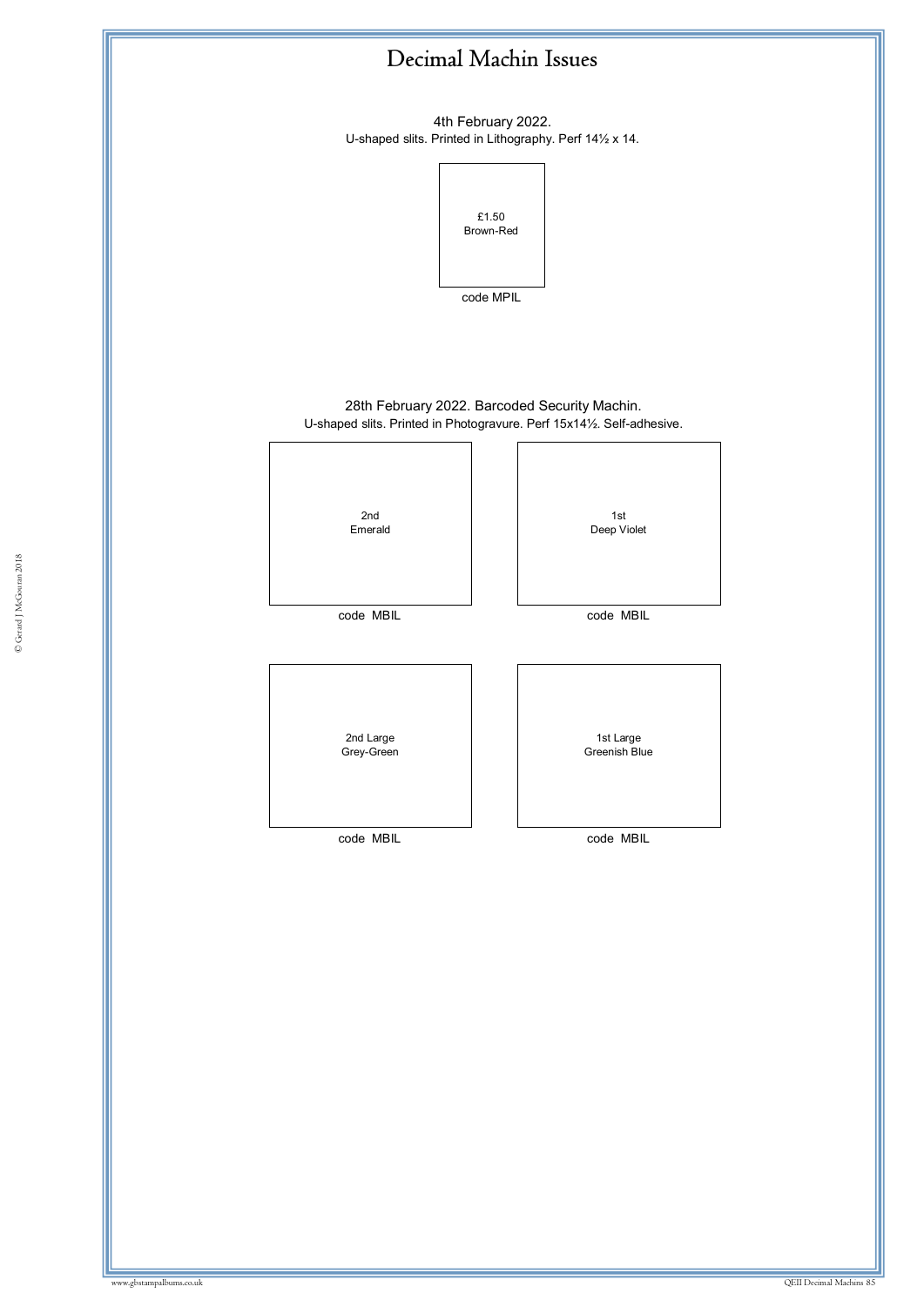